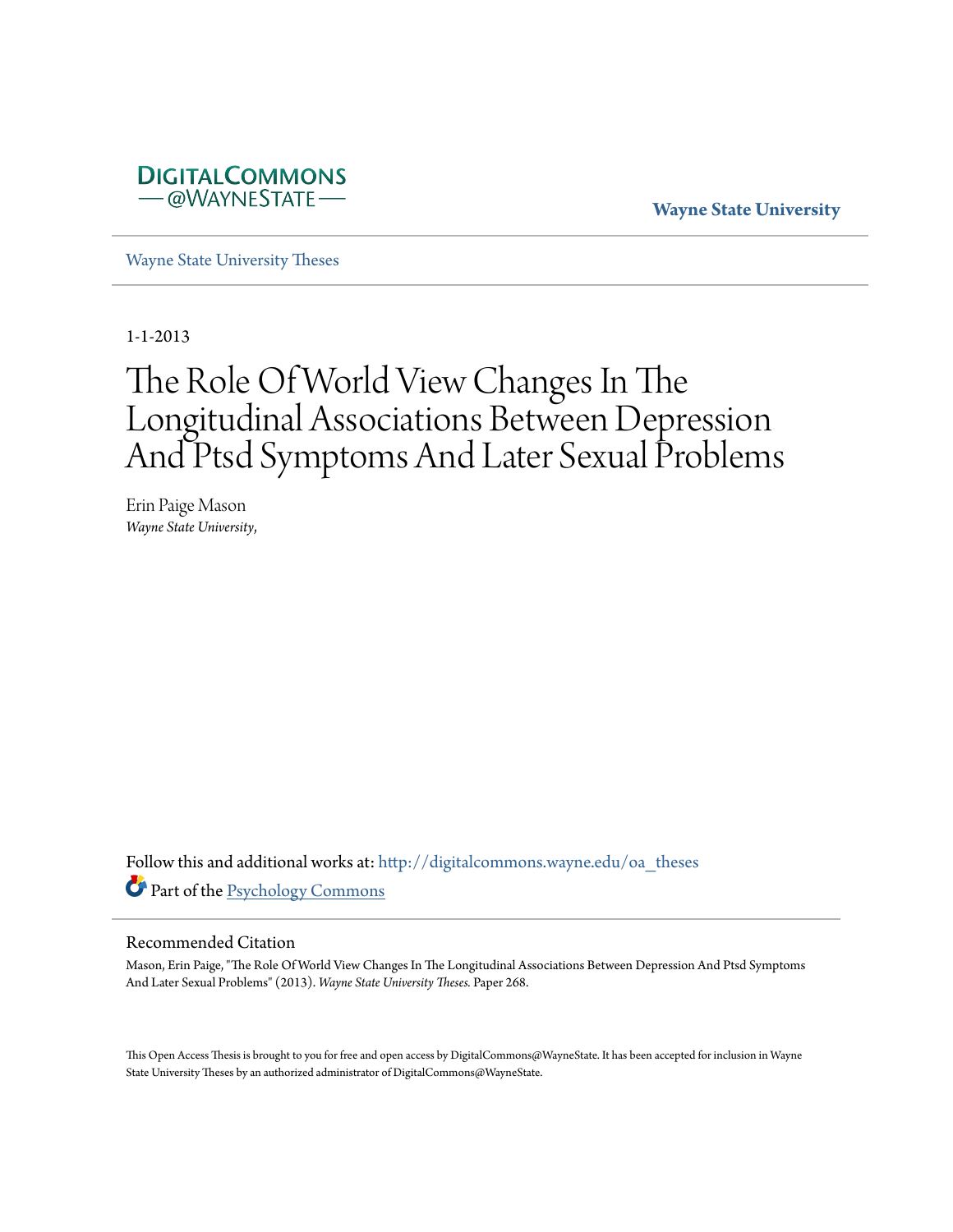## **THE ROLE OF WORLD VIEW CHANGES IN LONGITUDINAL ASSOCIATIONS BETWEEN DEPRESSION AND PTSD SYMPTOMS AND LATER SEXUAL PROBLEMS**

by

## **ERIN MASON**

## **THESIS**

Submitted to the Graduate School

of Wayne State University,

Detroit, Michigan

in partial fulfillment of the requirements

for the degree of

## **MASTER OF ARTS**

**2013**

MAJOR: Psychology (Clinical)

Approved by:

Advisor Date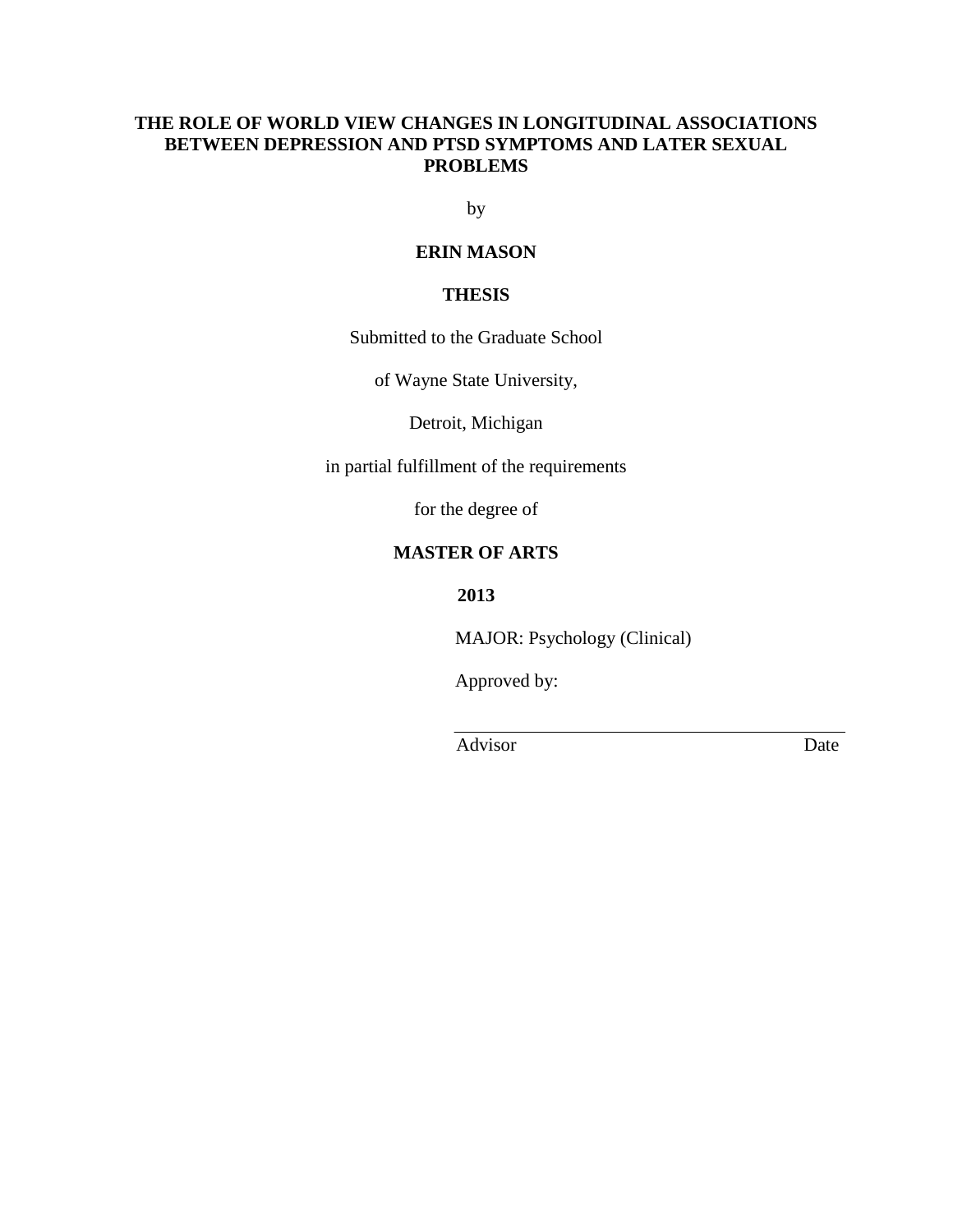**© COPYRIGHT BY ERIN MASON 2013 All Rights Reserved**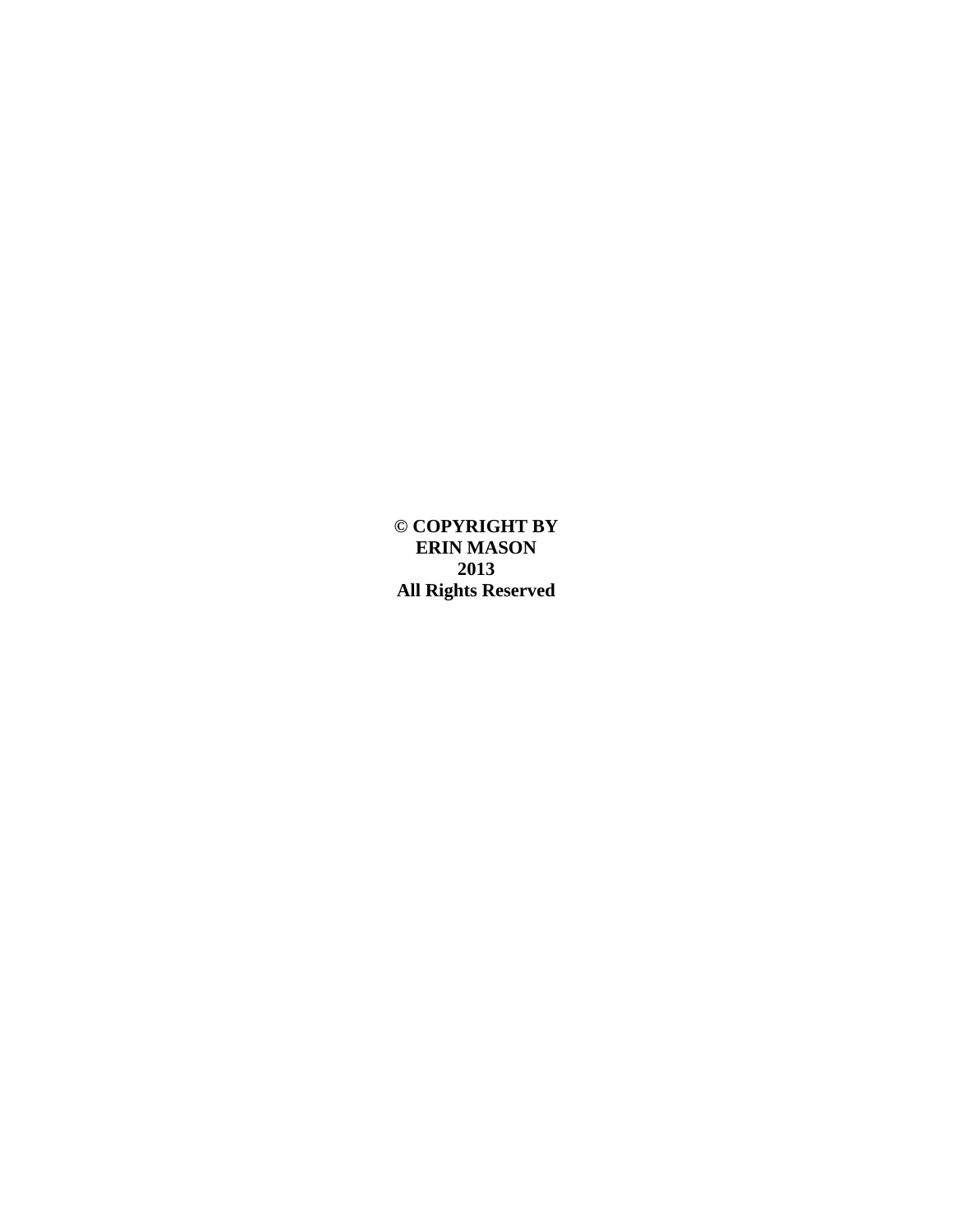| Depression and PTSD Symptoms and Sexual Problems among Individuals with CSA        |
|------------------------------------------------------------------------------------|
|                                                                                    |
| The Role of Cognitions in the Pathway between Symptomatology and Sexual Problems 5 |
|                                                                                    |
|                                                                                    |
|                                                                                    |
|                                                                                    |
|                                                                                    |
|                                                                                    |
|                                                                                    |
|                                                                                    |
|                                                                                    |
|                                                                                    |
|                                                                                    |
|                                                                                    |

## **TABLE OF CONTENTS**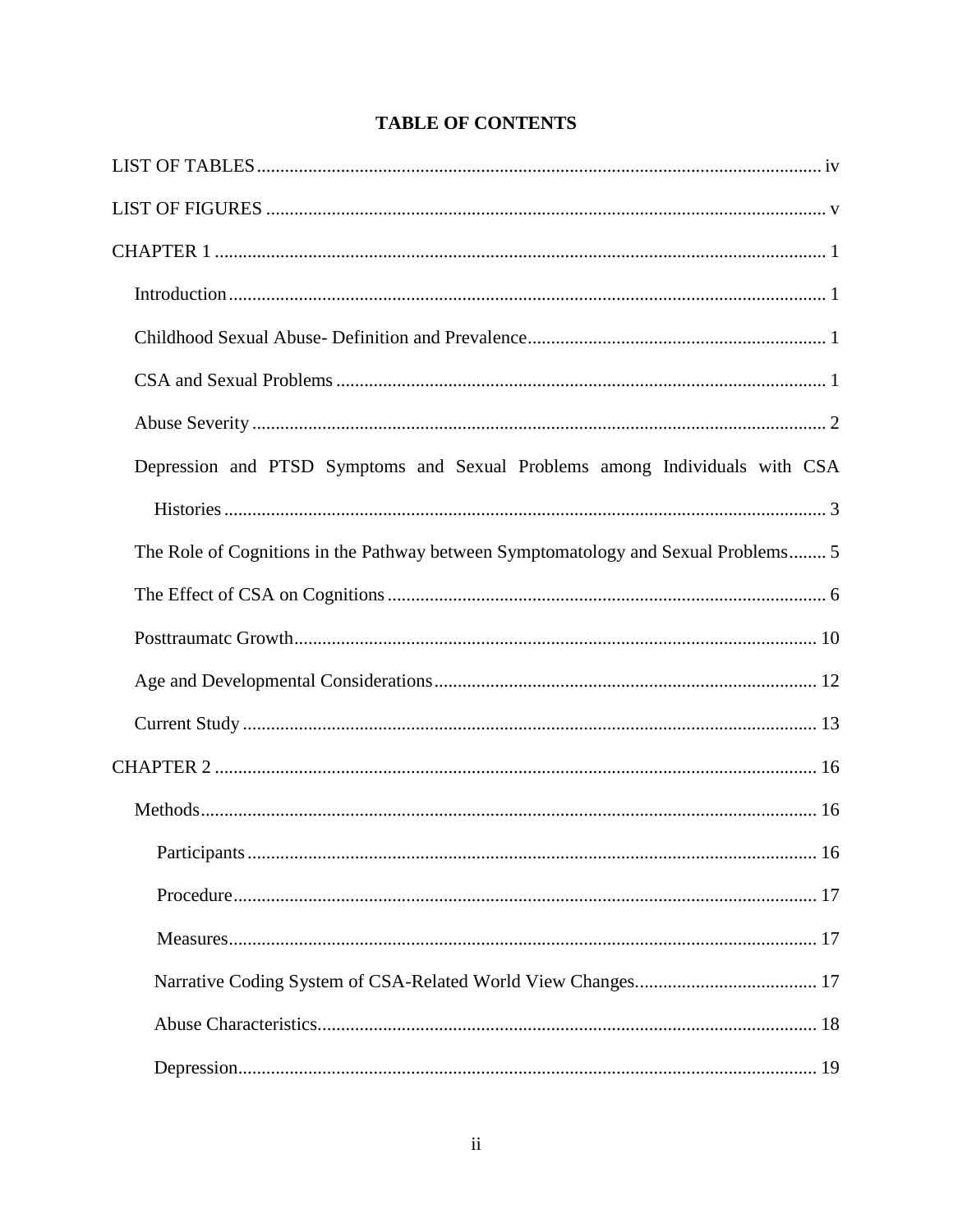| Predicting Dysfunctional Sexual Behavior, Sexual Concerns, and Risky Sexual Behavior |
|--------------------------------------------------------------------------------------|
|                                                                                      |
| Predicting Dysfunctional Sexual Behavior, Sexual Concerns, and Risky Sexual Behavior |
|                                                                                      |
|                                                                                      |
|                                                                                      |
|                                                                                      |
|                                                                                      |
|                                                                                      |
|                                                                                      |
|                                                                                      |
|                                                                                      |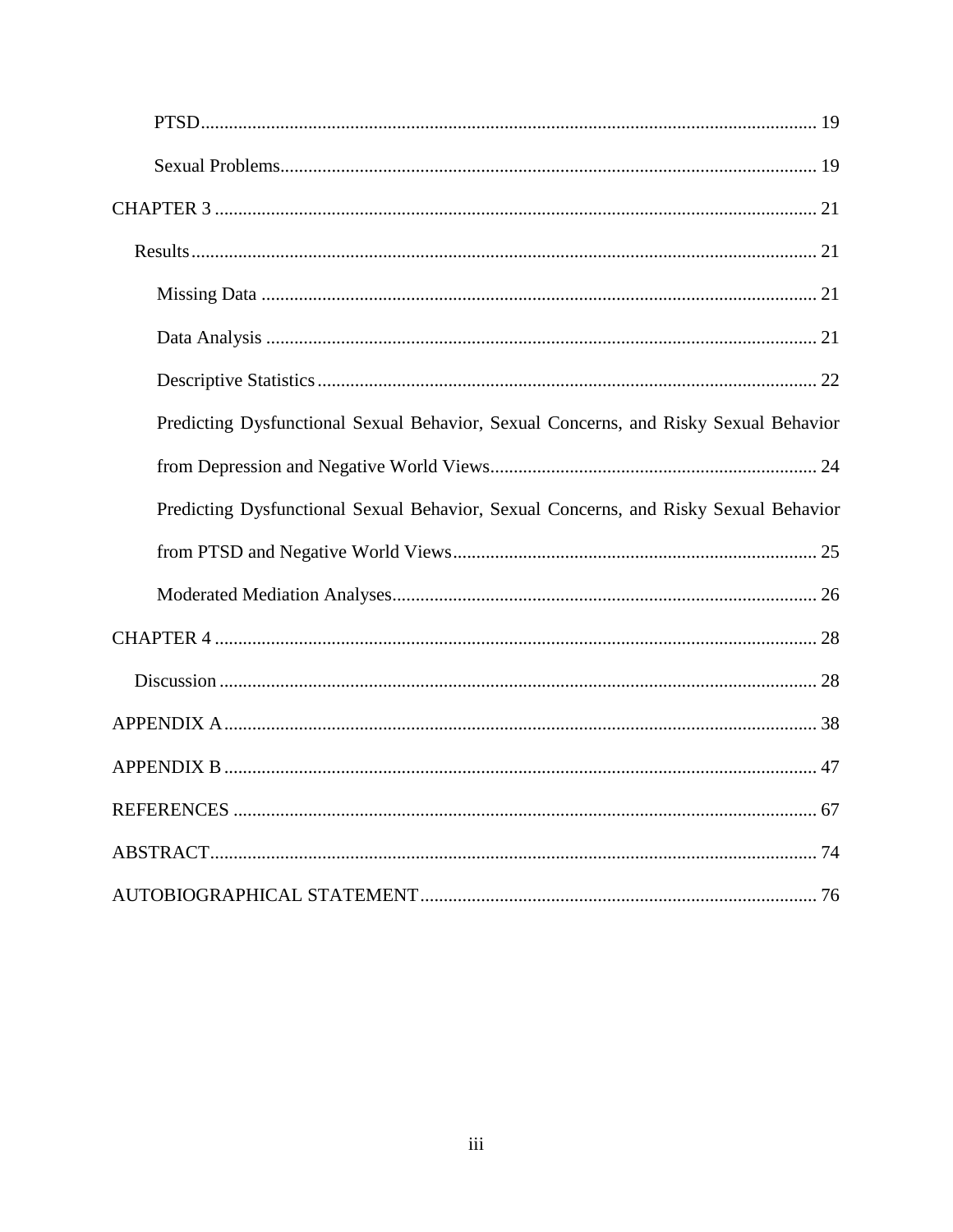## **LIST OF TABLES**

| Table 1: Examples of Weak to Strong Positive and Negative World View Changes 38         |
|-----------------------------------------------------------------------------------------|
|                                                                                         |
| Table 3: Structural Equation Model Results for Pathways to Sexual Problems through      |
| Table 4: Structural Equation Model Results for Pathways to Sexual Problems through PTSD |
|                                                                                         |
|                                                                                         |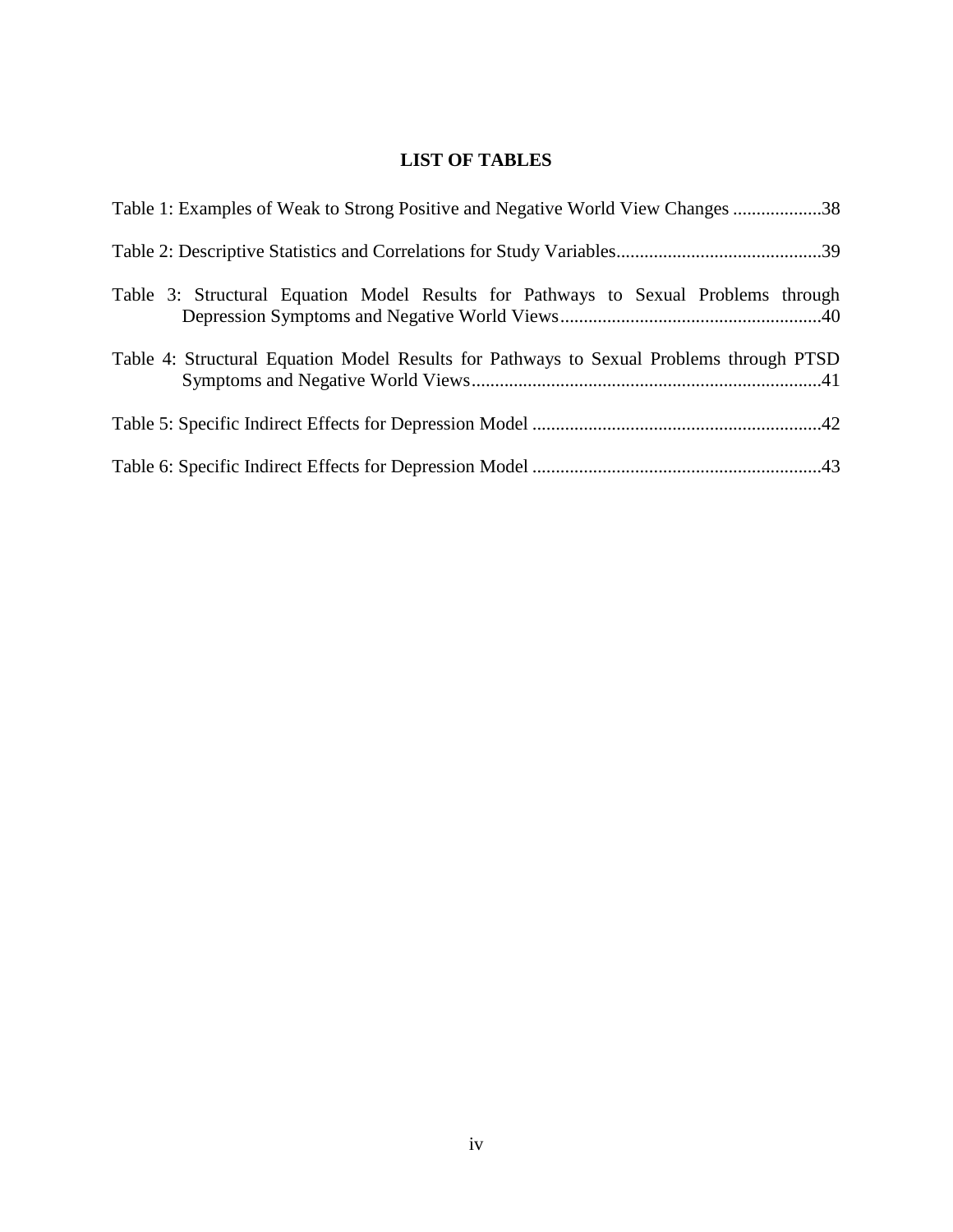## **LIST OF FIGURES**

| Figure 1: Conceptual Model of Predictive Pathways through Symptomatology and World Views       |  |
|------------------------------------------------------------------------------------------------|--|
|                                                                                                |  |
|                                                                                                |  |
| Figure 2: Structural Equation Model Results for Predictive Pathways to Sexual Problems through |  |
|                                                                                                |  |
|                                                                                                |  |
| Figure 3: Structural Equation Model Results for Predictive Pathways to Sexual Problems through |  |
|                                                                                                |  |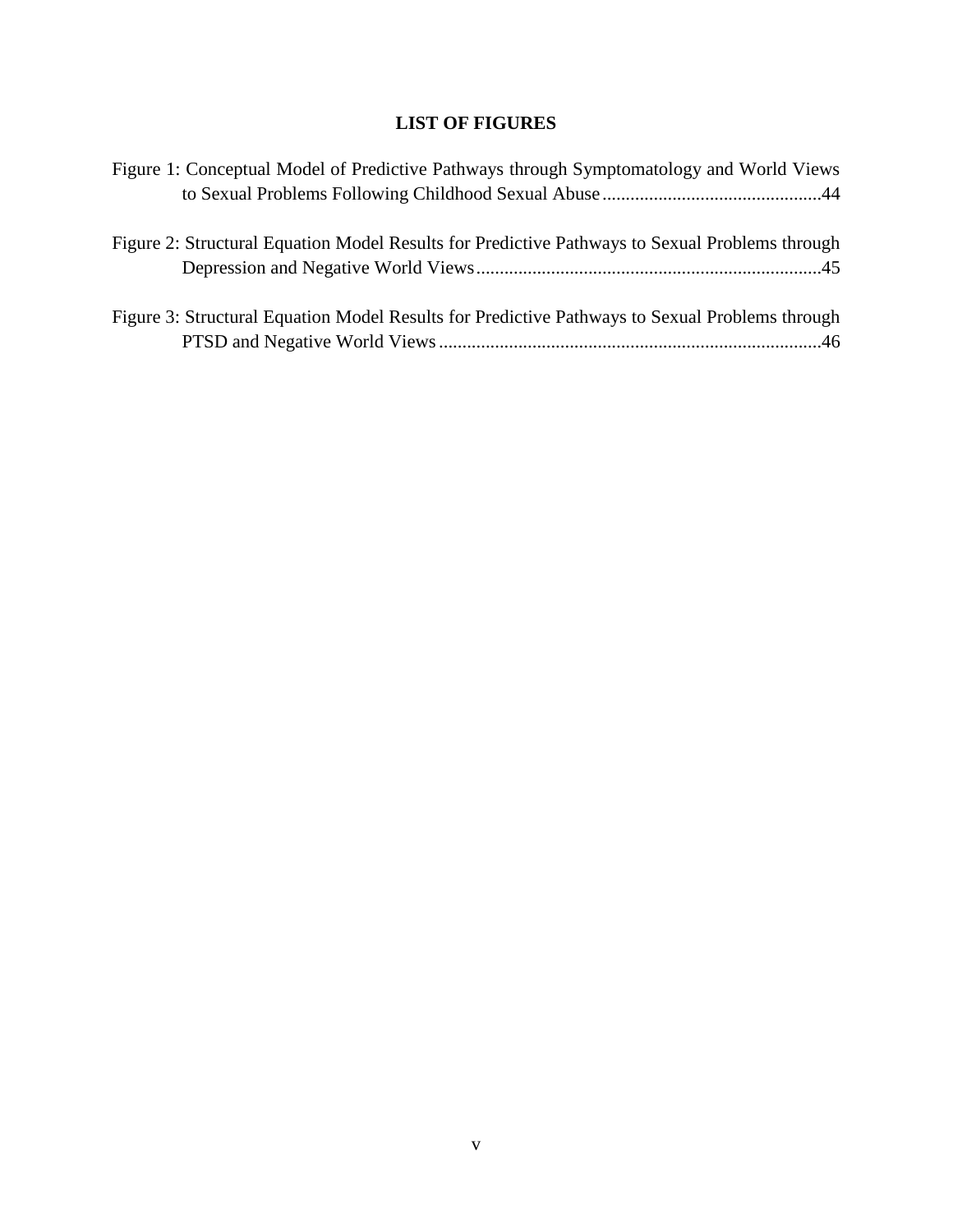#### **CHAPTER 1**

#### **Introduction**

#### *Childhood Sexual Abuse- Definition and Prevalence*

Childhood sexual abuse (CSA) is defined as a coercive sexual experience between a minor and any person able to exert influence over that minor (American Psychological Association, 2012). Sexual experience is broadly defined by researchers and law and can vary in intensity from forcing the child to watch pornographic material to intercourse. Sexual abuse accounts for 9.2% of all reported child maltreatment cases (U.S. Department of Health and Human Services, 2010). Data from community samples indicate that between 12% to 35% of girls and 4% to 9% of boys experience unwanted sexual contact before the age of 18 (Noll, Trickett, & Putnam, 2003). However, this number may be low, as CSA is often underreported due to its stigmatizing and taboo nature.

#### *CSA and Sexual Problems*

CSA experiences have consistently been associated with both increased rates of sexual risk behavior and more difficulties in consensual sexual relationships. The sexual nature of CSA may foster distorted views of sexuality and intimacy and manifest as increased rates of risky sexual behavior (e.g. greater number of partners, unprotected sexual activity, sex with a partner who has had multiple partners, sexual activity while under the influence of alcohol or drugs); sexual concerns and dysfunction (e.g. negative views of sex, poor sexual self-esteem, inability to become aroused or achieve orgasm); and earlier age of onset for sexual behaviors. For example, Senn & Carey (2010) found an association between CSA and risky sexual behavior, with CSA being the strongest predictor of sexual risk behavior among all types of childhood maltreatment. Prospective longitudinal data from Noll and colleagues (2003) indicates that sexually abused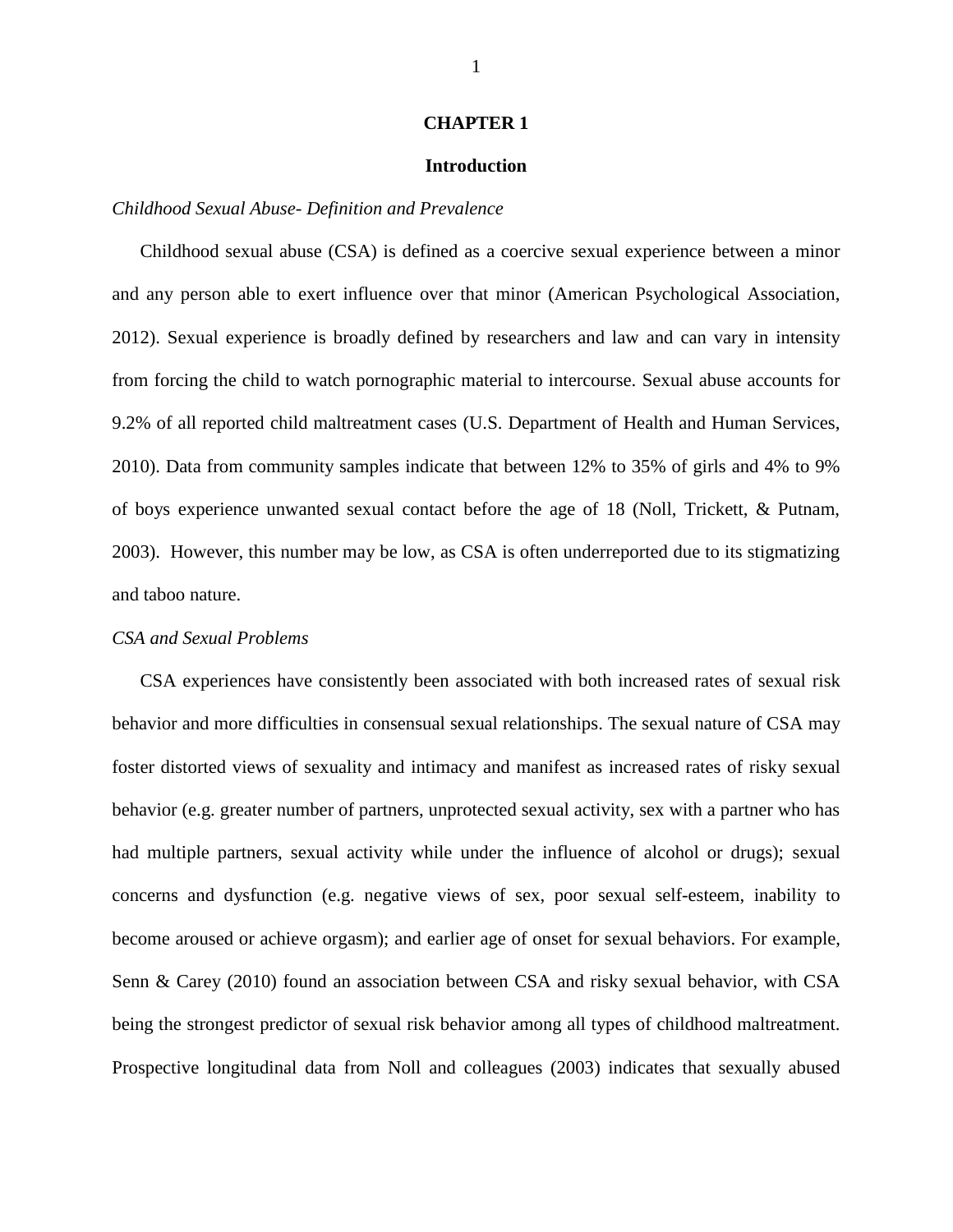women have a younger age at first voluntary sexual intercourse, are more likely to have had a teenage pregnancy, and are less efficacious at using birth control than those without CSA histories. Data from Testa and colleagues suggests that associations between CSA and sexual health in adulthood (e.g., sexually transmitted infections) may be partially mediated by behavioral differences, including early age of sexual initiation, greater number of sexual partners, and affiliation with risky sexual partners (Testa, Van-Zile-Tamsen, & Livingston, 2005). Other researchers have documented cognitive and affective differences among those with CSA histories. For example, sexually abused females exhibit higher levels of sexual preoccupation (i.e. heightened sexuality) than non-abused females (Einbender & Friedrich, 1989; Noll et al., 2003). Meston, Rellini, & Heiman (2006) found that a history of CSA was associated with diminished passionate/romantic sexual self-schemas and heightened negative affect during sexual arousal. Consistent with these findings, several literature reviews have concluded that CSA predicts short-term sexual dissatisfaction and promiscuity in adolescence as well as longterm sexual disturbance and dysfunction in adulthood (Beitchman, Zucker, Hood, daCosta, & Akman 1991; Beitchman, Zucker, Hood, daCosta, Akman, & Cassavia, 1992).

#### *Abuse Severity*

One mechanism that has been proposed to explain the development of sexual problems in CSA victims is abuse severity. Consistent with the literature, our conceptualization of CSA severity for this study includes the relationship of the perpetrator to the victim, the degree of sexual contact (i.e., penetration), the frequency and duration of the abuse, and the use or threat of physical force (Beitchman et al., 1991; Beitchman et al., 1992). There is evidence to suggest that severity of abuse is associated with a variety of negative outcomes, including more symptoms of psychopathology, more negative self views, and less sexual satisfaction (Arata, 2000; Beitchman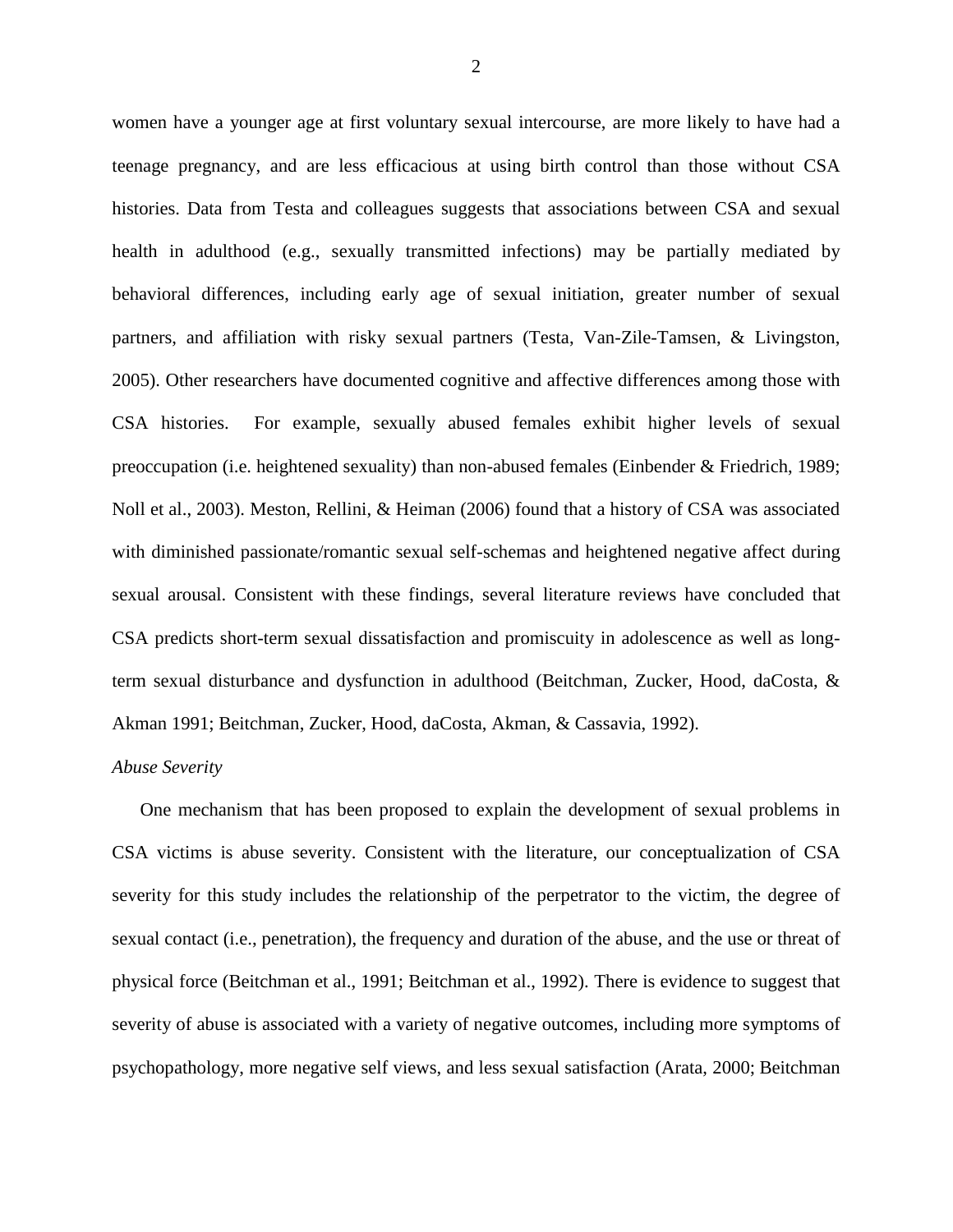et al., 199; Beitchman et al., 1992; Browne & Finkelhor, 1986; West, Williams, & Siegel, 2000). However, the data on this topic are mixed and inconclusive (Feiring, Simon, & Cleland, 2009). CSA severity provides little understanding of how the experience of sexual abuse may lead to sexual problems over time. Indicators of abuse severity are suggestive of psychological processes that may be related to the development of normative sexual behaviors, but these indicators do not directly tap these processes. Therefore, it is unlikely that abuse severity will have a long-term effect on the development of sexual problems. Depression and PTSD symptoms, on the other hand, have been previously found to be associated with the development of sexual problems in both sexually abused and non-abused samples.

#### *Depression and PTSD Symptoms and Sexual Problems among Individuals with CSA Histories*

Although studies have consistently found a relationship between CSA and sexual problems, few prospective studies have examined longitudinal pathways and the mechanisms by which CSA confers risk. Data from these studies, including one from the current study sample, have identified certain psychopathologies, including posttraumatic stress disorder and depression, as a risk factors for sexual problems among those with CSA histories. Symptoms of depressions and posttraumatic stress disorder are common reactions to sexual abuse both at the time of abuse discovery and later in life (Browne & Finkelhor, 1986; Beitchman et al., 1991; Beitchman et al., 1992; Feiring et al., 2009; Kendall-Tackett, William, & Finkelhor, 1993). These symptoms are themselves associated with higher levels of sexual problems and sexual risk taking. For example, prior work with the current study sample found that symptomatology at abuse discovery and one year later predicted subsequent sexual difficulties (Feiring et al., 2009); however, the mechanisms through which this relationship occurs remain unclear. Additionally, Noll and

3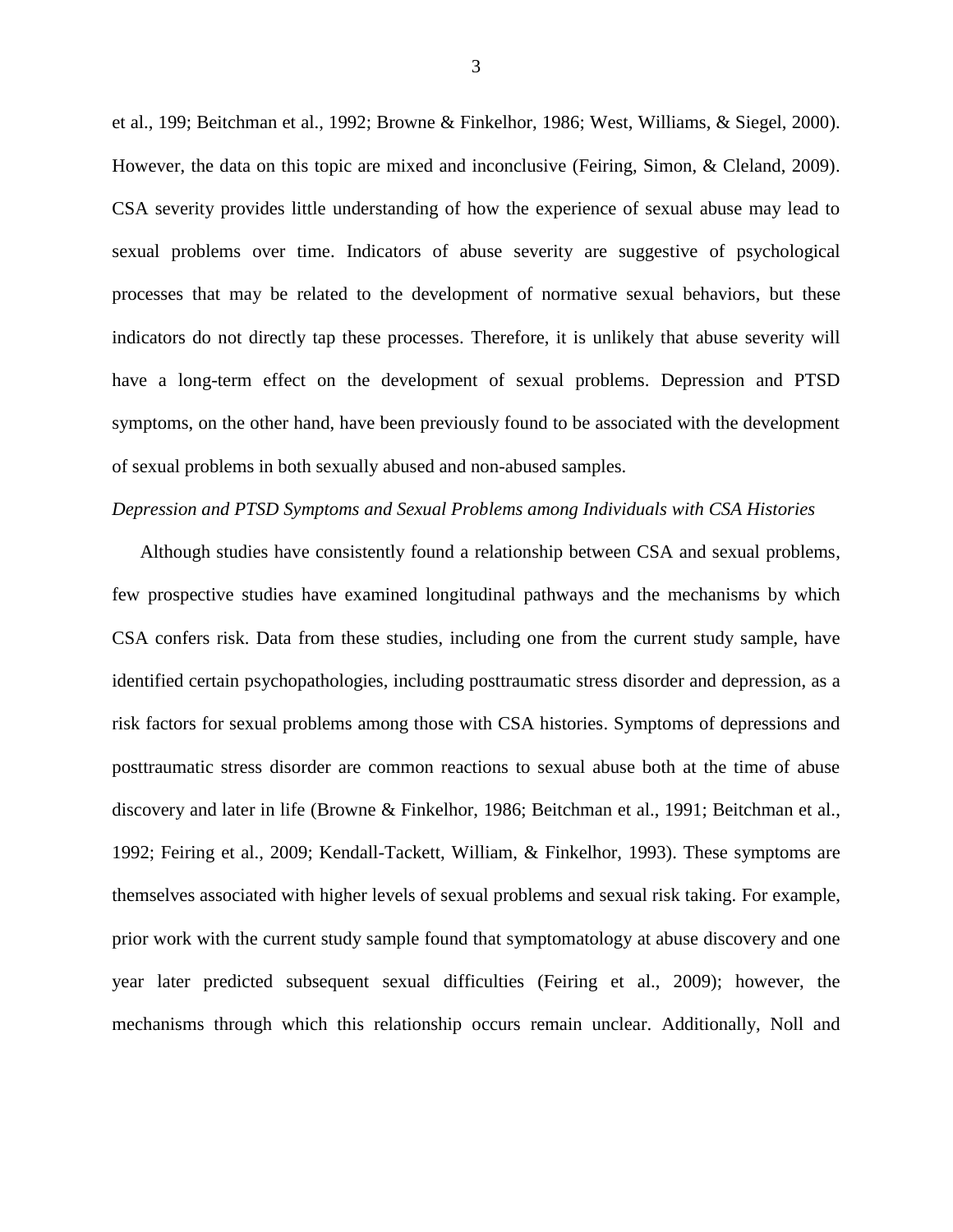colleagues (2003) found that post-abuse anxiety is predictive of sexual preoccupation years after disclosure of the abuse.

Similar relationships between depression and PTSD symptomatology and sexual problems have also been documented among non-abused samples. Cyranowski, for instance, found that women with depression had lower levels of sexual desires, thoughts, and fantasies, sexual arousal, and orgasmic functioning, as well as a negative view of their sexuality overall (Cyranowksi, Frank, Cherry, Houck, & Kupfer, 2004). This relationship held even when controlling for the use of antidepressant medication and partner availability. Depressive symptoms have also been associated with greater sexual risk behavior among community youth samples. Rohde and colleagues reported that homeless adolescents, a sample with high risk of sexual victimization, engage in more risky sexual behaviors, such as infrequent condom use, as their levels of depression increase (Rohde, Noell, Ochs, & Seeley, 2001). Additionally, Seth and colleagues found that depressive symptoms in African American adolescents predicted poor condom use, multiple sexual partners, sex while under the influence of alcohol or drugs, and fear of communication about birth control over six and twelve month follow-ups (Seth, Patel, Sales, DiClemente, Wingood, & Rose, 2011). Explanations for links between depression and PTSD symptoms and changes in sexual behavior, especially risky behavior, remain unclear. The existence of this relationship implies that there may be some underlying or intervening psychological processes whereby these symptoms manifest as sexual problems. However, little research has attempted to determine what may be driving this relationship. The current study explores cognitive factors that may mediate the longitudinal associations between early symptoms of depression and PTSD and subsequent sexual problems among sexually abused youth.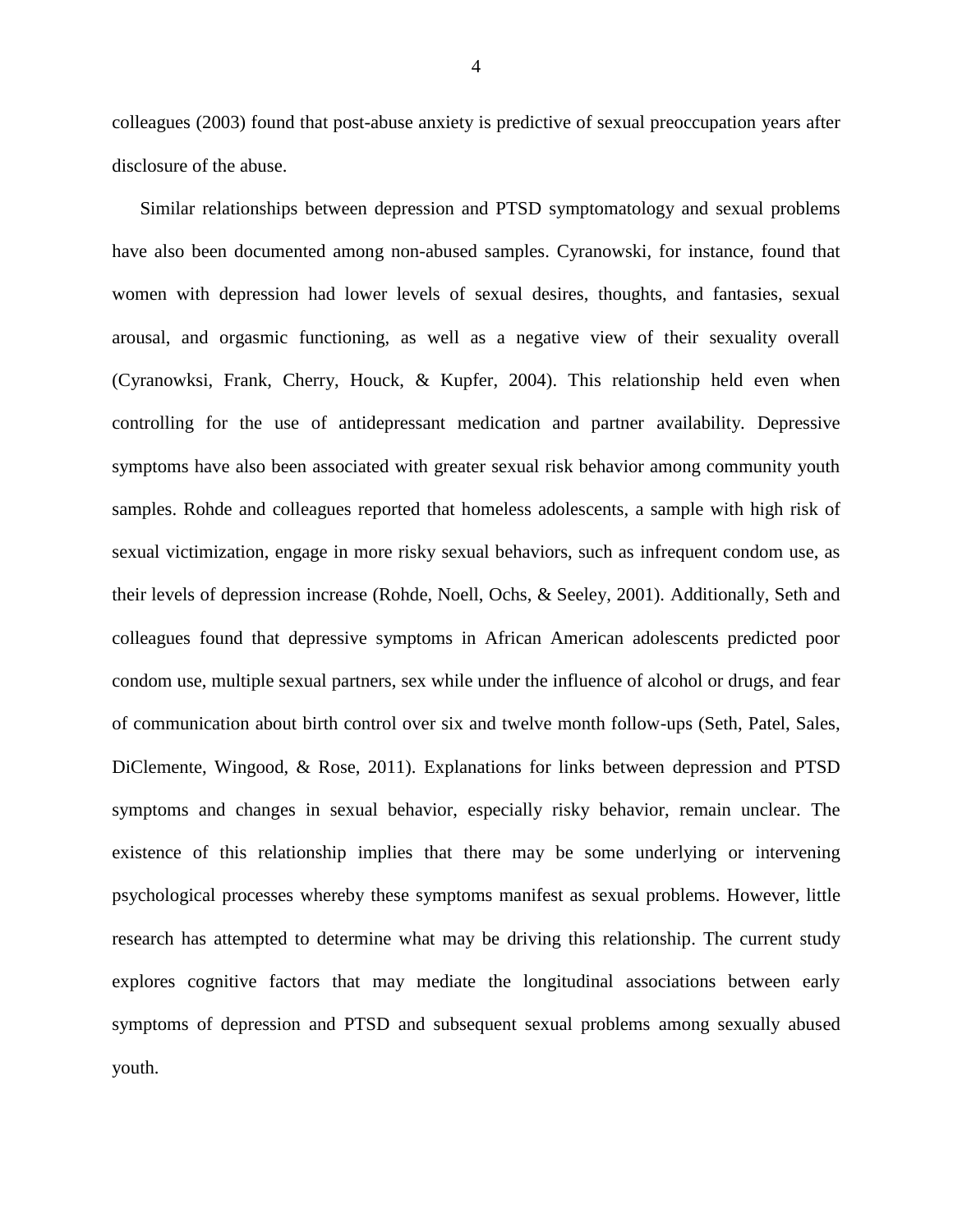#### *The Role of Cognitions in the Pathway Between Symptomatology and Sexual Problems*

Changes in perceptions about how the world operates and one's place in the world, such as negative self-views, over-generalized pessimistic views of others, and negative expectations of the world in general, may affect the relationship between symptoms of depression and PTSD and social behaviors. Various studies have linked cognitive schemas associated with depression and PTSD to increased difficulty in interpersonal relationships. For example, Oppenheimer & Hankin (2011) examined longitudinal associations between depression and adolescents' peer relationships, including same-sex, different-sex, and romantic relationships and found that the presence of depressive cognitions and behaviors predicted poor relationship quality. Nietlisbach & Maercker (2009) theorized from a review of the literature that symptoms of PTSD (i.e. flashbacks, emotional numbing, avoidance, and hyperarousal) may impact social cognitions such as empathy, leading to difficulties in social behavior.

Of particular relevance to this study is work by Iverson and colleagues, who found that cognitive behavioral therapy (CBT) for PTSD and depression, that sought to reduce distorted views of the self, others, and world, was effective at reducing the risk of revictimization in women who had previously experienced interpersonal trauma (Iverson, Gradus, Resick, Suvak, Smith, & Monson, 2011). The authors proposed that symptoms of PTSD and depression may impact the ability to make safe choices or leave dangerous relationships. For example, dissociating symptoms of PTSD may decrease reactivity to danger cues, thereby reducing the capacity to respond to risky situations. Similarly, feelings of hopelessness or worthlessness from depression may affect how one believes he or she should be treated by others, and may make it more difficult to avoid dangerous partners and situations. Women who experienced reductions in PTSD and depression symptoms over the course of the CBT treatment reported fewer instances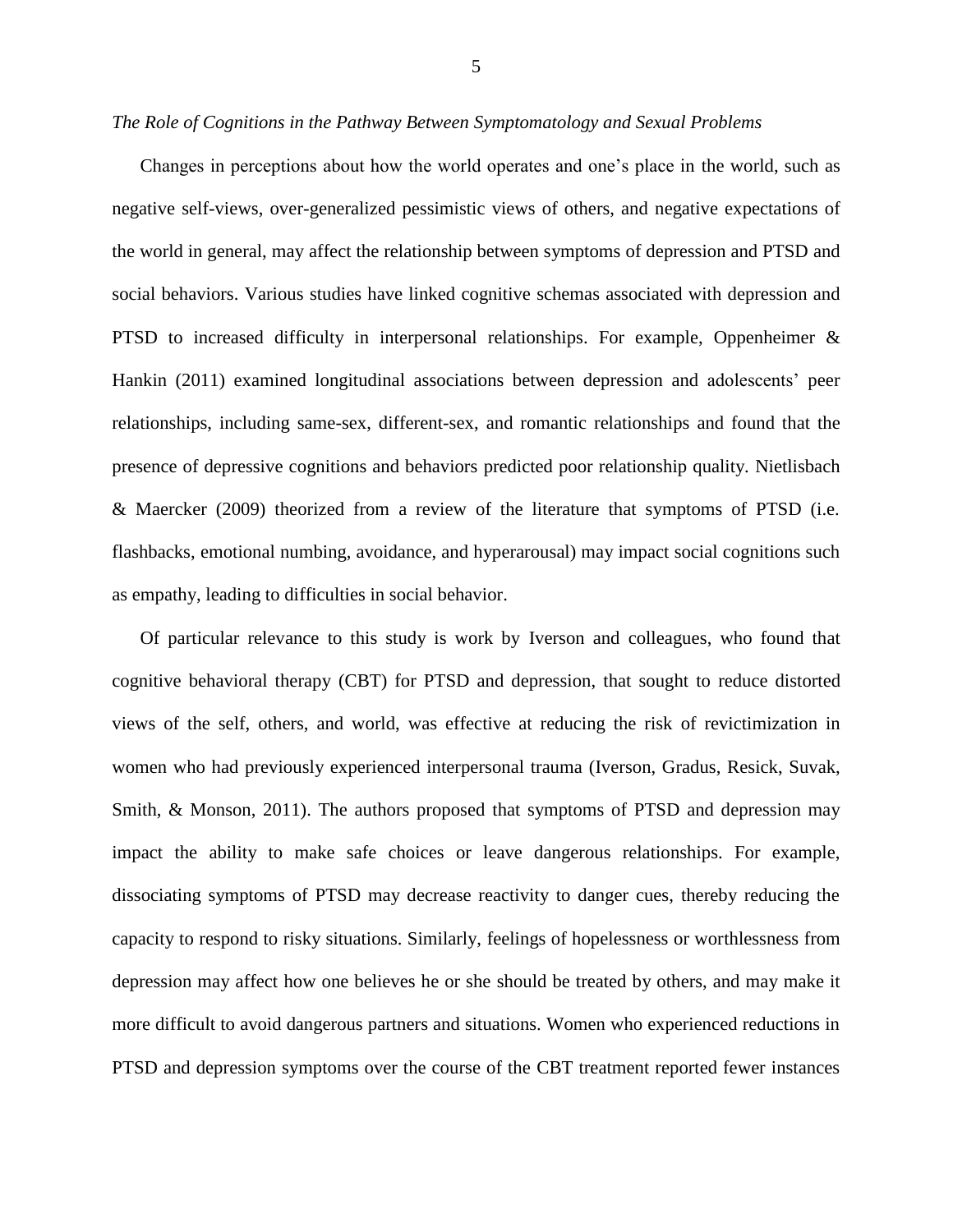of intimate partner violence at a six month follow up than women who did not respond to treatment. The relationship between internal cognitions and interpersonal relationship risk lends support to the idea that these cognitions may also be related to sexual behaviors, as sexual behavior is often a type of social behavior, although I could find no research directly testing this relationship.

Links between cognitions and symptomatology may be particularly important to examine during adolescence, a time of cognitive development in which abstract views of the self and world begin to take shape. During this crucial developmental time, youth begin to form more complex and abstract cognitions, especially about social situations (Steinberg, 2005). Adolescents begin to formulate ideas about others' attitudes and motives, as well as form schemas about groups of people, such as authority figures, men, or romantic partners, and how they should relate to those groups (Steinberg, 2005). The presence of depression and PTSD symptoms leading up to and concurrent with adolescence may shape youths' outlooks on the world, including more negative views of others and the world. In turn, these views may impact youth's sexual behavior. For example, negative mood states, feelings of hopelessness, and low self-esteem, all common depressive symptoms, are related to less frequent condom use in samples of college undergraduates (Broccoli & Sanchez, 2011; MacDonald & Martineau, 2002). However, I was unable to find any research directly investigating the relationship between symptoms, cognitions, and sexual behaviors. The current study aims to explain the ways in which symptoms of depression and PTSD which occur in reaction to CSA may affect world views, which in turn will shape sexual behaviors.

*The Effect of CSA on Cognitions*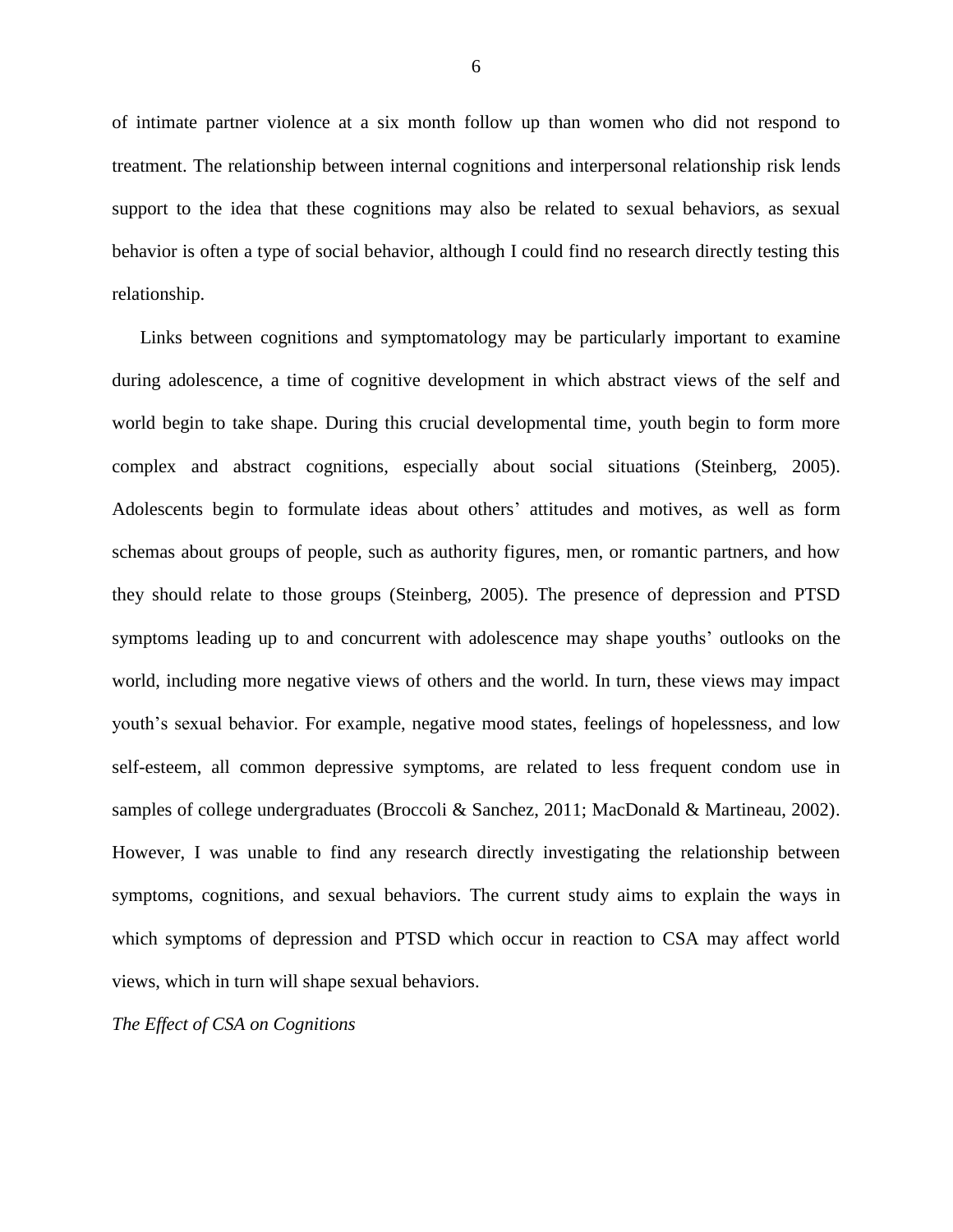CSA may have its own unique effect on cognitions, compounding the effects of depression and PTSD symptoms. When trauma such as CSA occurs, assumptions which youth previously held about the world may be undermined and prompt a revision of these assumptions that are consistent with CSA experiences. For example, children's internalized beliefs that the world is safe and people are trustworthy are threatened when they experience childhood sexual abuse. Youth need to rebuild these assumptions over time based on what they have learned from their CSA experiences, and reactions to the abuse, such as feelings of depression, worthlessness, or anxiety, may affect this process. One of the most fundamental ideas to explain how these views are changed is the theory of cognitive dissonance (Festinger, 1957). Festinger postulates that when internalized beliefs do not match what is experienced in the environment, feelings of discomfort might occur. When one is unable to change the environmental situation in order to cease the discomfort caused by the disconnect between the belief and the experience, one may instead change the internalized belief to match what is implied by the experience. Because children are generally unable to change the environment under which CSA is being experienced, they may instead change their views to reflect that the world is unsafe and people cannot be trusted. These new beliefs more accurately reflect their CSA experience.

Another theory linking CSA and changes in cognitive schemas is that of Joseph and Linley (2008), who proposed that processing traumatic experiences may be accomplished either through the accommodation or assimilation of trauma-related information. Assimilating the experiences involves keeping pre-trauma beliefs intact. For example, a sexually abused child might blame him/herself for the abuse, thereby preserving the view that the world is a just place (i.e. bad things happen to bad people so the abuse must have happened because s/he was bad). On the other hand, accommodating experiences requires reshaping previous beliefs to fit with the newly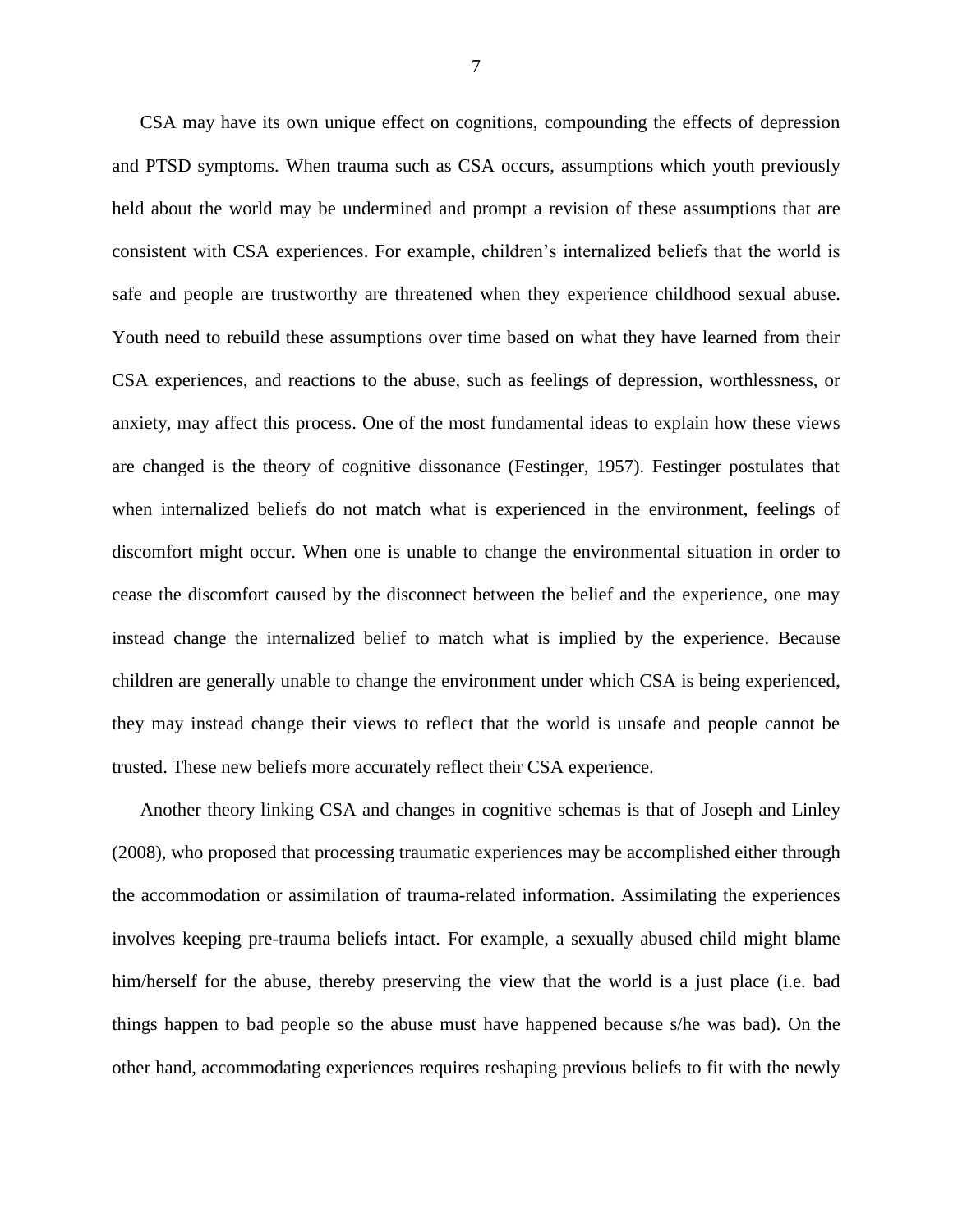acquired trauma information. In this case, a sexually abused child might change his/her views to reflect that the world is unsafe. This accommodation can happen in a positive or negative way; that is, the accommodation can lead to negative feelings of depression and helplessness, or it can lead to positive feelings of freedom and understanding (Joseph & Linley, 2008).

Joseph and Linley's theory builds on Janoff-Bulman's (1989) theory of shattered assumptions, which asserts that trauma violates three core assumptions that guide our ways of understanding and behaving. These core beliefs are that the world is benevolent; the world is meaningful; and that the self is worthy. In other worlds, people tend to assume that others, and the world in general, are safe and good; that the world is just and controllable; and the self is deserving of life and love. These assumptions guide understanding of the environment and organize behavior. Victimization may prompt the recognition and reevaluation these underlying beliefs in the wake of contradictory evidence. In other worlds, old assumptions are "shattered" and need rebuilding. These processes may be either brought on by distress or reinforced by the undermining of positive core assumptions. Furthermore, this process may be more difficult for victims of interpersonal trauma, such as CSA, due to the perpetrator's clear intention to harm and the victim's ambiguous role in the experience (Lilly, Valdez, & Graham-Bermann, 2011). CSA occurs during a particularly vulnerable developmental period and is commonly perpetrated by someone the child knows and trusts. These circumstances may make CSA experiences particularly difficult to understand.

A more developmental-clinical perspective on the cognitive impact of trauma was proposed by Fischer and Ayoub (1994), who suggest that trauma can change how youth organize their thoughts and emotions. Splitting, which involves a tendency to view the self and others as either completely good or completely bad is an example of a cognitively immature defense that youth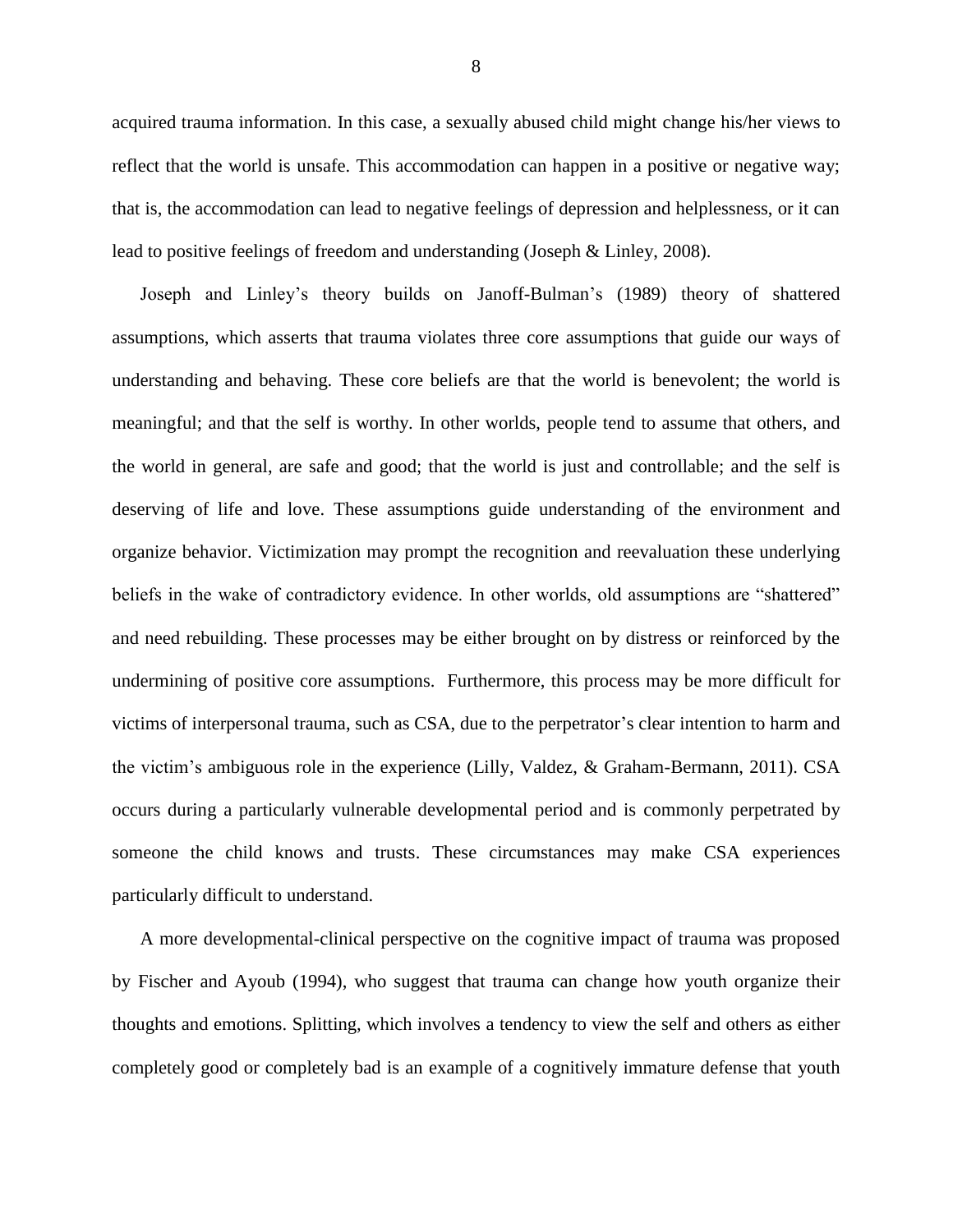may use to cope with traumatic experiences. In the case of CSA, this may manifest as viewing all men as bad, dangerous, or untrustworthy. Additionally, Fischer and Ayoub suggest that whereas most individuals demonstrate positively biased emotions and representations of the self and others, youth who have been maltreated tend to develop a negativity bias in which the self and others are experienced negatively. The use of splitting, which enhances unrealistic views of the world, or the development of the negativity bias in the wake of child maltreatment may potentiate the development of predominantly negative world views which, in turn, may contribute to a developmental pathway wherein healthy relationships are difficult to form and maintain.

The way youth process and make sense of their abuse experiences impacts psychosocial functioning as well (Simon, Feiring, & McElroy, 2010l Simon, Feiring, & Cleland, under review). Youth who use unhealthy strategies to process CSA experiences (e.g., avoidance, absorption) report more symptoms of depression, PTSD, and sexual problems than youth who displayed healthy processing of their abuse experiences. The development of sexual avoidance and promiscuous behaviors may be related to individual coping styles: youth who used avoidant coping strategies to deal with CSA reported fewer sexual partners and youth who used selfdestructive coping mechanism reported more sexual partners. (Merrill, Guimond, Thomsen, & Milner, 2003). Cole & Putnam (1992) posited that sexually abused youth with immature coping skills, such as denial or avoidance, may be more like to act out sexually when feeling depressed or anxious. Taken together, these data suggest that the way that youth understand their abuse experience and its implications about the surrounding world can affect both their internalized feelings of distress and their outward displays of sexual behavior.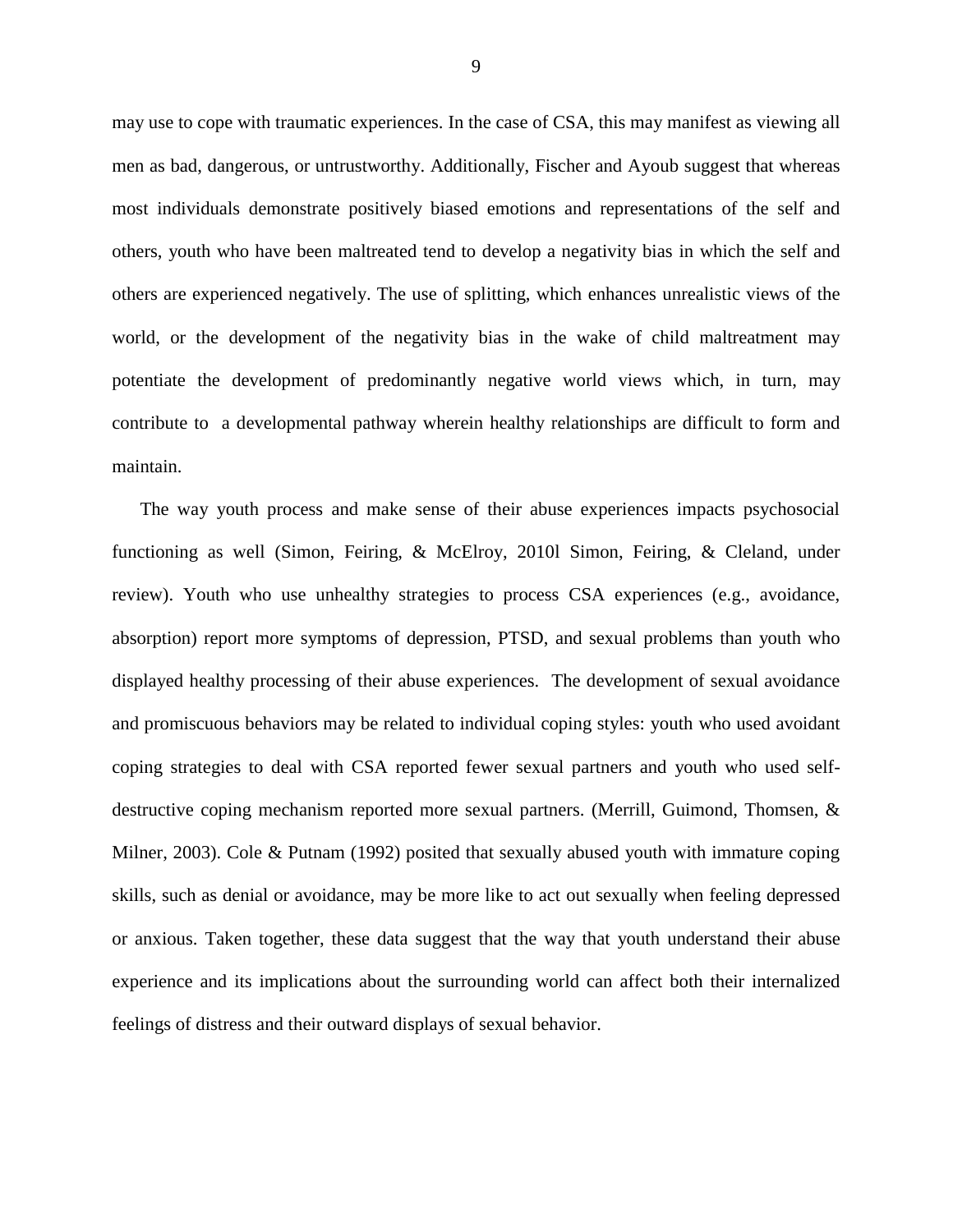In sum, these theories illustrate how youth's experience of and reactions to CSA may have a powerful effect on their core beliefs. The trauma associated with CSA may cause youth to question their previously held beliefs, and subsequently, reassess and reorganize them to fit with what they have learned from their experiences. If views are rebuilt in a negative way or if youth have difficulty processing their CSA experiences, world views may affect the ability of the youth to engage in fulfilling interpersonal relationships, including healthy sexual behaviors. The current study aims to determine the extent to which CSA-related world view cognitions may impact the sexual behavior of youth. From the previous research, it is expected that more symptoms of depression and PTSD after abuse discovery will be related to stronger negative world views, which in turn will be related to more problems in sexual functioning.

#### *Posttraumatic Growth*

Thus far, the discussion has focused on the negative implications of trauma for youths' representational systems. However, youth may rebuild world views in positive *or* negative ways following abuse experiences. Most research has focused on the negative outcomes of traumatic experiences, but recently there has been a call to consider posttraumatic growth as well (Joseph & Linley, 2008). Posttraumatic growth is defined as any change that the survivor of trauma perceives as positive. For example, many trauma survivors claim that their trauma experience has made them stronger, more empathetic, or more thankful for what they have. These perceived positive changes may represent an increased ability to cope with and understand the trauma, which survivors who report only negative changes may lack (Joseph & Linley, 2008). Despite a vast literature establishing CSA as a risk factor for a range of psychosocial problems, some data suggests that some individuals with CSA histories also identify positive effects on their lives. For example, one study found that almost half of women with confirmed sexual abuse cases reported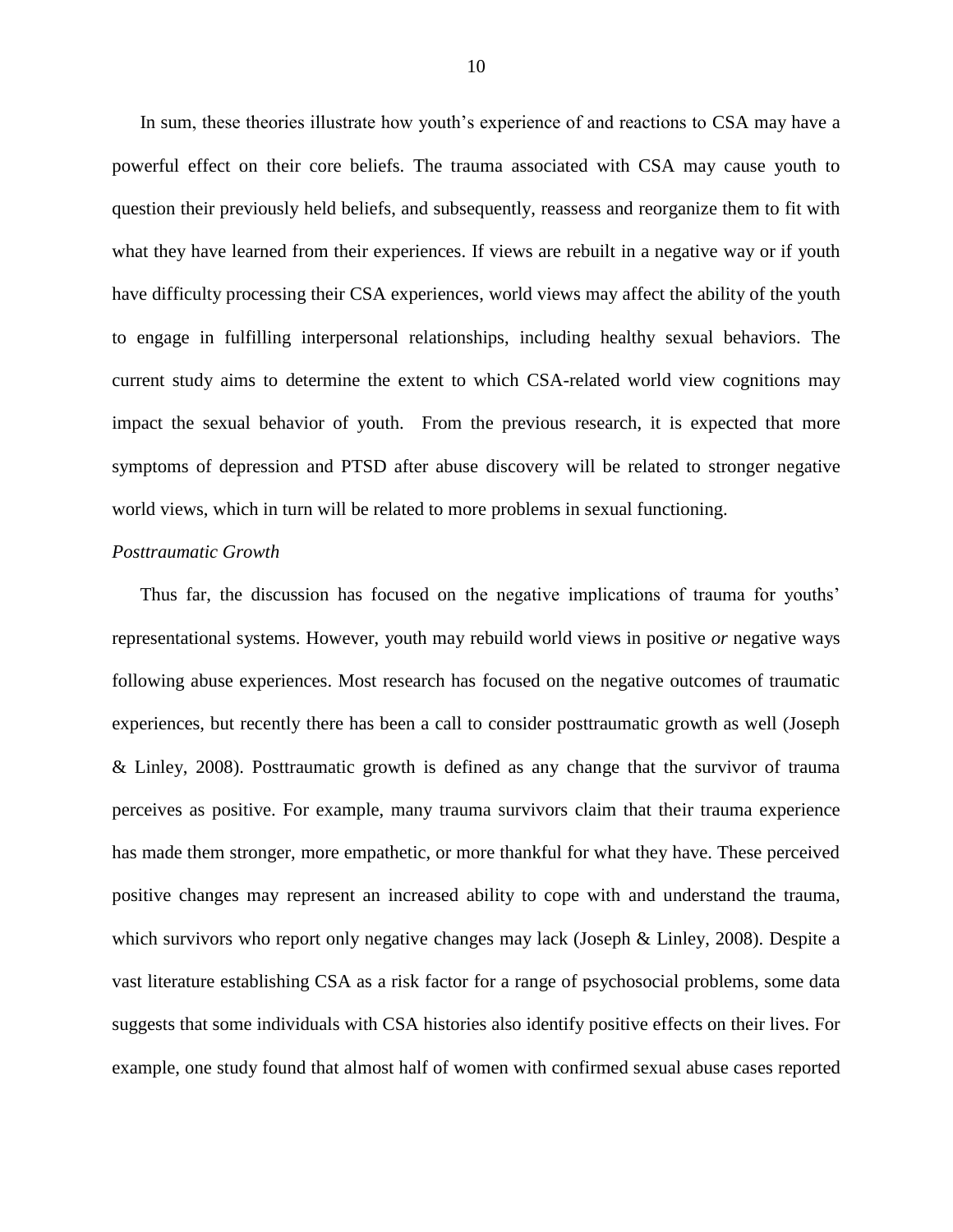some type of benefit from their CSA experiences (McMillen, Rideout, & Zuravin, 1995). The most commonly reported changes included an increased ability to protect themselves and others, greater knowledge, and personal strength The researchers also found that those who were highest in perceived positive changes were also highest in positive adjustment, suggesting a possible link between the perception of positive changes and well-being. Similarly, a study by O'Dougherty and colleagues found that women reporting CSA histories reported increased strength, spirituality, and better interpersonal relationships as a function of the abuse experiences (O'Dougherty Wright, Crawford, & Sebastian, 2007). However, only some of these benefits were associated with better psychosocial outcomes. This study is unique in that it will simultaneously examine both negative and positive changes in world views among a sexually abused sample of youth, as well as how those changes are related to their concurrent functioning. I believe that positive changes in world views may operate as a protective factor and be associated with fewer concurrent problems in sexual functioning. The current study proposes that fewer symptoms of depression and PTSD after abuse discovery will be related to stronger positive changes in world views, which in turn will be related to fewer difficulties in sexual functioning.

In sum, previous research has shown that after trauma, views about the world may need to be reassessed and rebuilt, either positively or negatively, to incorporate and understand what the individual has learned from the trauma experience (Cole & Putnam, 1992; Festinger, 1957; Fischer and Ayoub, 1994; Janoff-Bulman, 1989; Joseph & Linley, 2008; Merrill et al., 2003; Simon et al., 2010). There is also consistent evidence to suggest that distress and anxiety are common reactions to traumatic events (Browne & Finkelhor, 1986; Beitchman et al., 1991; Beitchman et al., 1992; Feiring et al., 2009; Kendall-Tackett et al., 1993). Therefore, it is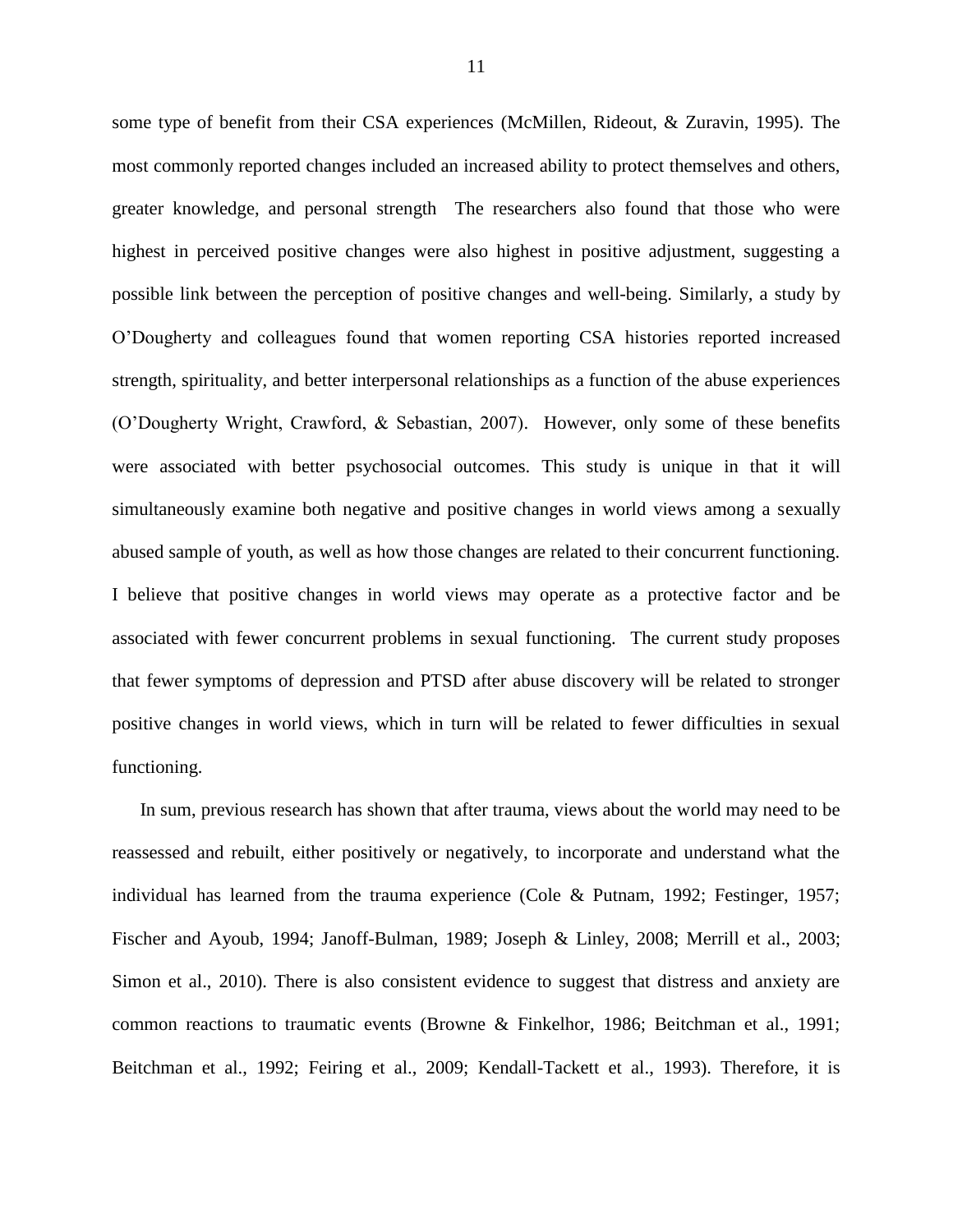possible that along with the abuse experience, abuse reactions (i.e. high or low levels of distress and anxiety) may play a part in helping to shape the new world views over time. When views are undermined by trauma, development of healthy views may be even more challenging in the face of common abuse reactions, such as symptoms of depression and PTSD, which themselves are associated with a negativity bias. These symptoms, combined with what was learned by the abuse experience, may strongly impact how new world views are constructed.

#### *Age and Developmental Considerations*

The effects of CSA on world views may be particularly salient during adolescence when youth begin to develop new representations of their social world, including those related to intimacy and sexuality. Trauma may negatively bias world views in ways that affect how youth approach consensual sexual experiences with peers, as well as their developing views about sexuality. Because these effects may be especially prominent during adolescence, it is important to consider how the age of the participants may be associated with the development of internalizing symptom, world views, and sexual behaviors.

Due to the longitudinal nature of this study, age effects will be an important consideration as participants develop over time. The study consists of three assessment points: abuse discovery (T1), one year later (T2) and six years later (T3). Youth were between the ages of 7-15 at the time of abuse discovery (T1) and between 13-23 at the time of world view and sexual behavior assessment (T3). The age at which the abuse was identified and when the youth were assessed may be related to different outcomes for those who were children versus adolescents at those times. For one, adolescents may react more negatively to life stressors than children and may have more pessimistic views of the world (Downs, 1993; Larson & Ham, 1993). Previous research has found that youth who were adolescents at the time of abuse discovery experience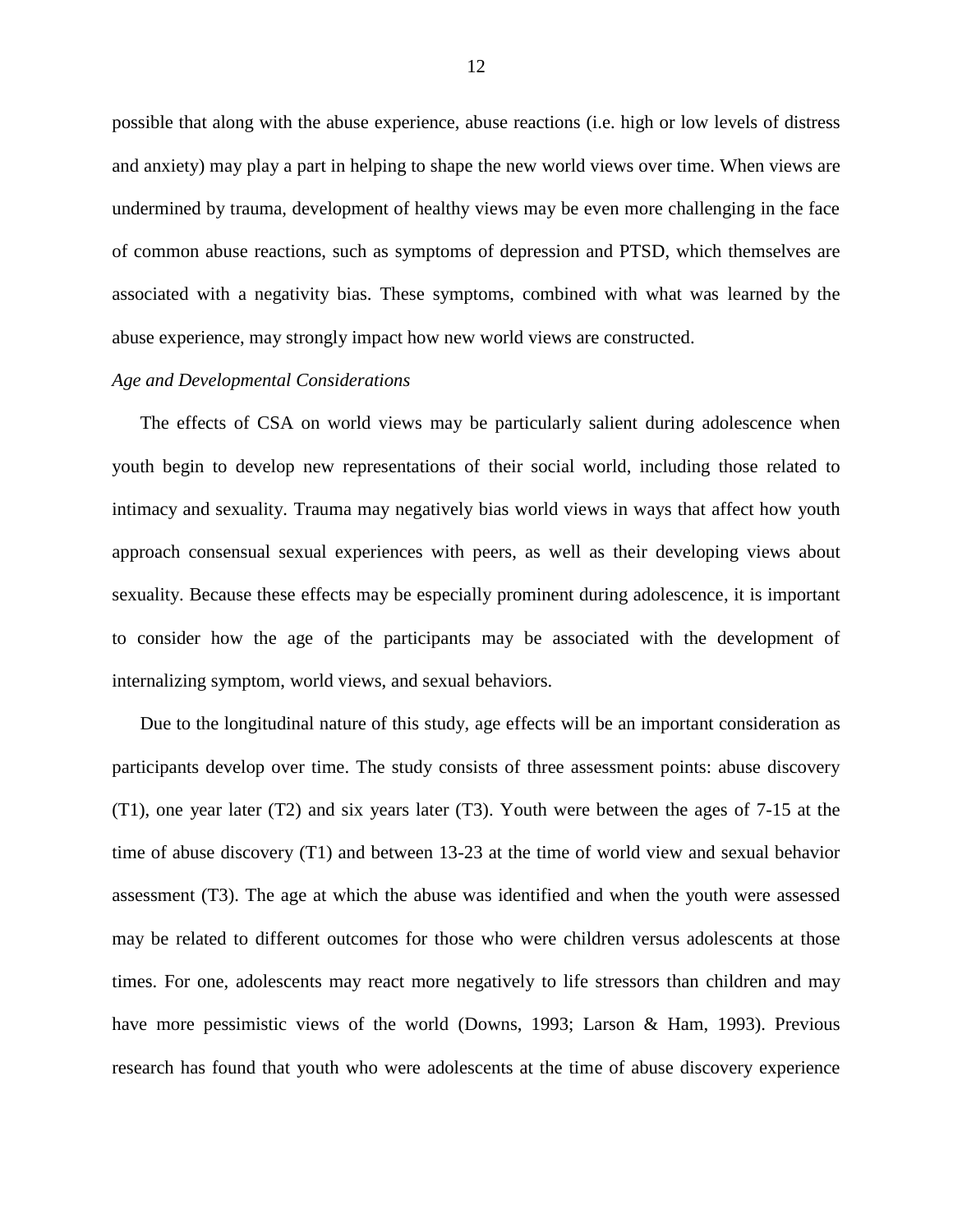more symptoms of depression than do youth who were children at the time of abuse discovery (Feiring, Taska, & Lewis, 1999). Therefore, adolescents may be particularly vulnerable to experiencing psychopathology after abuse discovery due to their developmental stage. Furthermore, the evaluation and rebuilding of world views demands the ability to think abstractly (Steinberg, 2005), which may be more difficult for youth who were younger at the time of abuse discovery. Youth who are adolescents at the time of abuse discovery may be more aware of their world views and better able to reevaluate them in accordance with what they have learned from the trauma. Additionally, older individuals may be able to vocalize how their world views have changed as an effect of the abuse better than individuals who were younger at the time of world view assessment. There may also be differences in sexual behavior between the age groups, as one would expect older participants to have had more sexual experiences. While previous literature has documented that sexual problems and risky sexual behaviors present themselves earlier in sexual abuse samples than in non-abused samples (Noll et al., 2003), there are still likely to be age related trends within CSA samples. Therefore, I expect that age will be positively associated with all four of these variables (depression, PTSD, world view changes, and sexual behavior).

#### *Current Study*

The goal of the current study is to examine abuse-related changes in youths' world views (positive and negative) and their longitudinal associations with depression and PTSD symptomatology and sexual problems.

The first aim of this study is to identify the frequency and strength of negative versus positive changes in world views reported by youth in relation to their childhood experiences of sexual abuse. I hypothesize that the majority of youth (greater than 50%) will report changes in world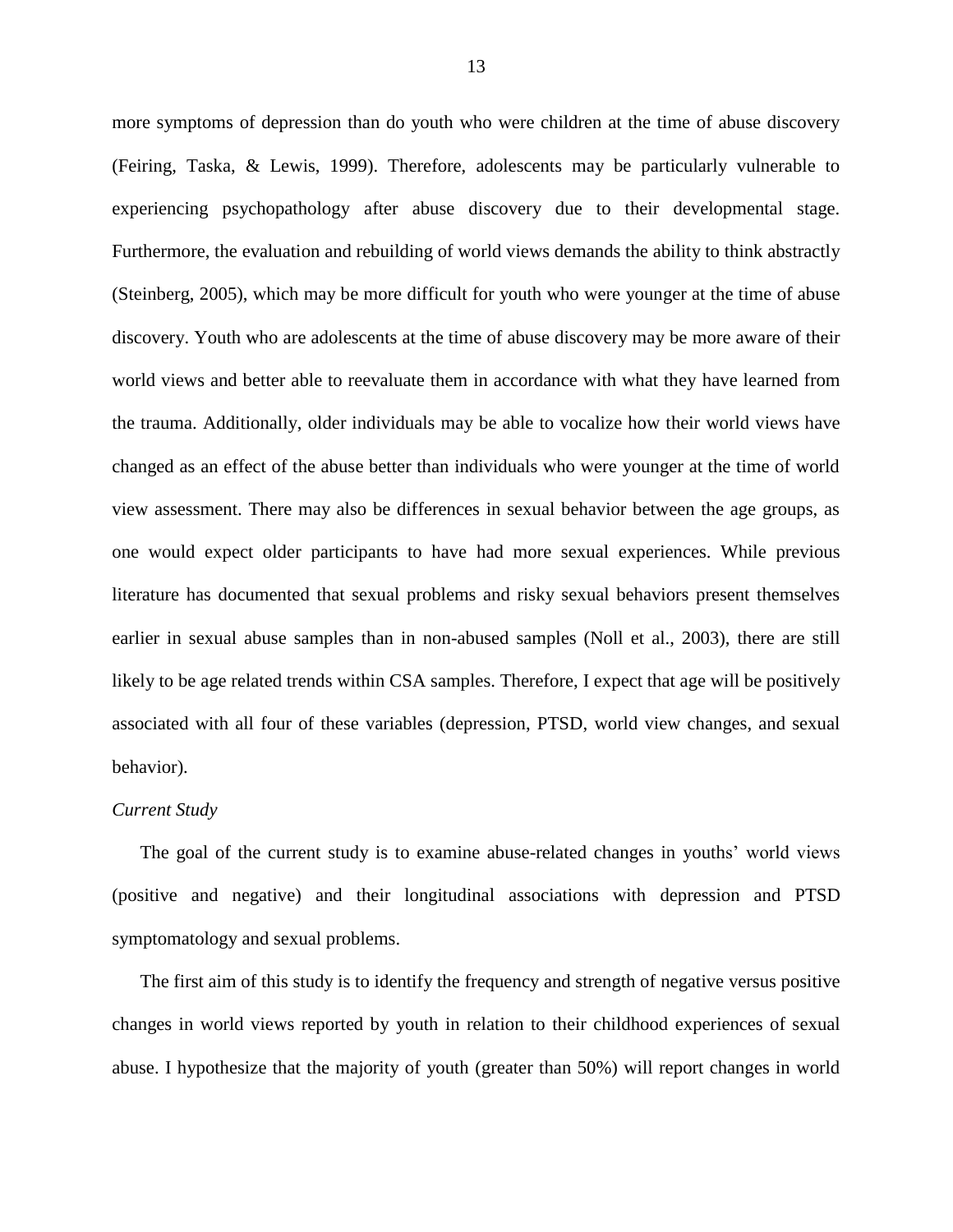views related to their CSA experience and will report more negative than positive changes in world views.

The second aim is to examine associations between symptomatology, CSA-related changes in world views, and sexual behavior. I will use longitudinal data to examine models in which depression and PTSD symptoms are expected to predict subsequent world view changes and sexual problems among individuals with a CSA history. Figure 1 illustrates the conceptual model for the proposed longitudinal associations between early symptoms, world view changes, and subsequent sexual problems. The hypothesized effects are expected to be the same for depression and PTSD symptoms. However, they will be examined in separate models because the two are moderately correlated but conceptually distinct.

Between the two models, I anticipate 10 direct relations among abuse severity, symptomatology, world views, and sexual behavior that do not consider intervening processes. First, greater abuse severity is expected to be related to more symptoms of depression or PTSD at T1. Past the time of abuse discovery, abuse severity is not expected to be related to world views or sexual behavior because symptomatology at T1 and T2 are expected to be better indexes of post-abuse functioning. Second, more symptoms of depression or PTSD at T1 are expected to be related to greater symptom levels at T2. Third, more depression or PTSD symptoms at T2 are expected to predict stronger negative world view changes at T3; whereas fewer symptoms are expected to be related to stronger positive changes in world views at T3. Finally, I expect that stronger negative world views at T3 will be related to more concurrent sexual concerns, dysfunctional sexual behavior, and risky sexual behavior, and stronger positive world views at T3 will be relate to fewer concurrent sexual problems.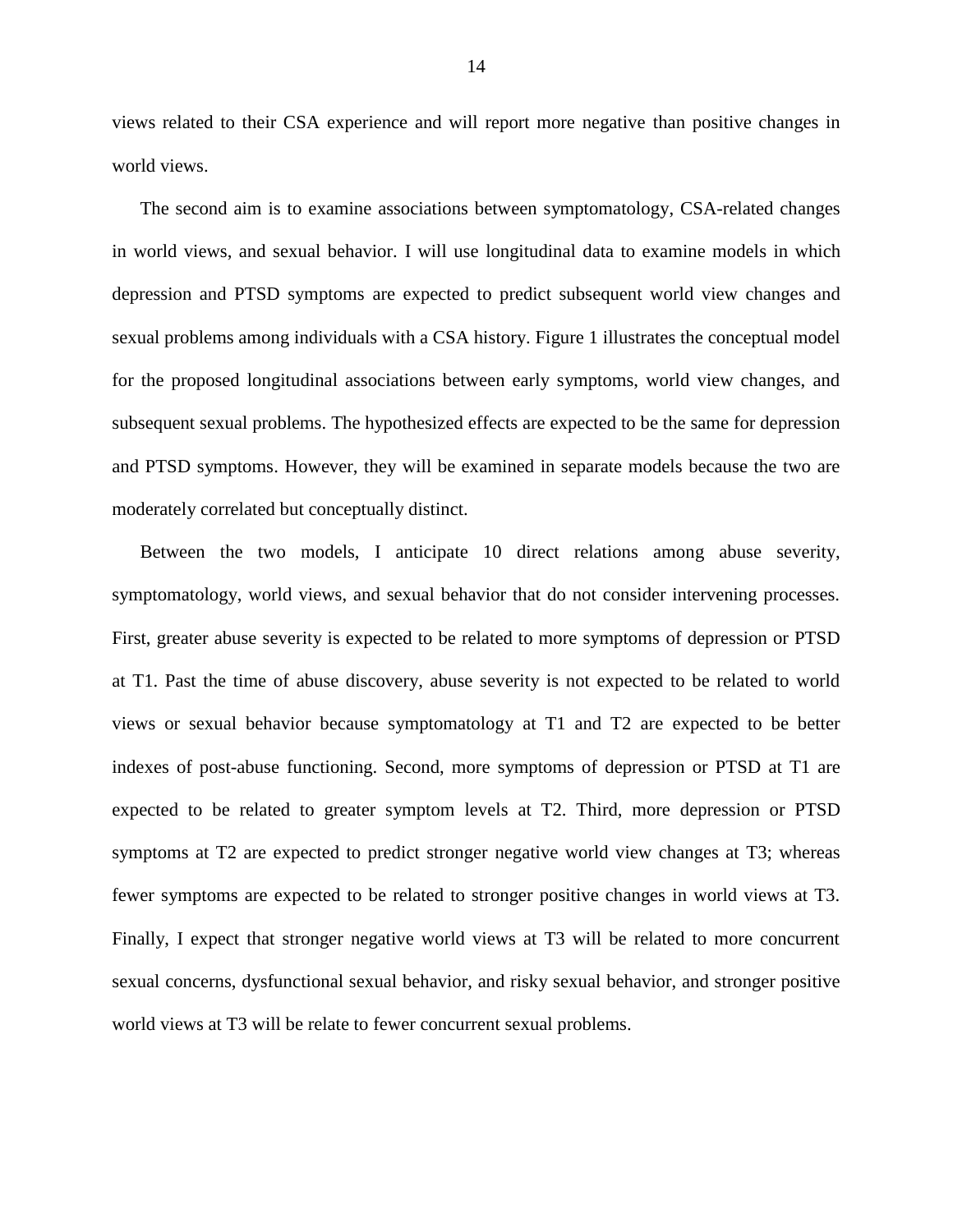The final aim is to examine whether CSA-related changes in world views mediate longitudinal associations between early abuse reactions (i.e., symptoms of depression and PTSD) and subsequent sexual problems (i.e. dysfunctional sexual behavior, sexual concerns, and risky sexual behavior). I expect to see four mediated effects in each model. First, depression or PTSD symptoms at T2 should mediate the relationship between T1 symptomatology and T3 positive and negative world view changes. Since elevated levels of distress are common in many individuals after trauma, initial indicators of distress may be relatively weak predictors of subsequent functioning, whereas the continuation of distress long after the trauma may better predict problems in functioning (Feiring et al., 2002; Ligeszinkska et al., 1996). The other indirect pathways that I expect are for T3 positive and negative changes in world views to mediate the pathway between psychopathology (either depression or PTSD) at T2 and sexual problems(i.e. dysfunctional sexual behavior, sexual concerns, and risky sexual behavior) at T3. Because T2 and T3 are five years apart, it is expected that the relationship between variables at these time points will be affected by intervening processes (Shrout & Bolger, 2002). The examination of these paths will contribute to our understanding of how internalizing behaviors occurring after CSA are related to later sexual problems.

This model will examine the hypothesized pathways from symptomatology to sexual problems while accounting for age effects. Age will be incorporated into this model as a covariate, with the expectation that older age at abuse discovery (T1) will be associated with more symptoms of depression and PTSD at T1 and T2, as well as with stronger world view changes and greater sexual behavior problems at T3.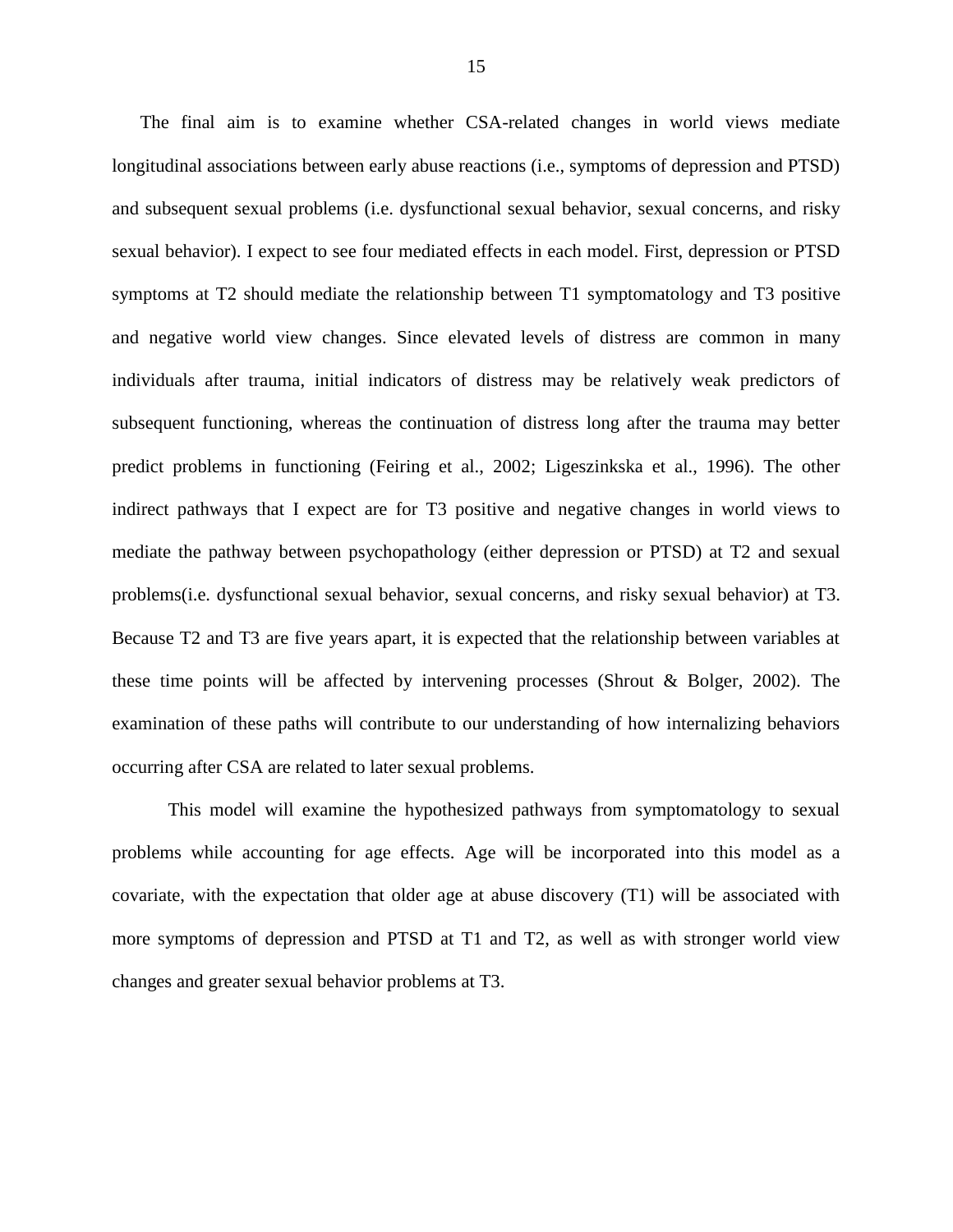#### **CHAPTER 2**

#### **Methods**

#### *Participants*

Participants for the current study included 160 youth between the ages of 8-15 years with recently discovered cases of sexual abuse. All cases were confirmed by medical findings, confessions from the offender, or Child Protective Services (CPS).

CPS recruited 95% of the sample directly. Caseworkers contacted 185 families to participate, eventually yielding 160 families who agreed to participate in the study. Assessments were conducted within 8 weeks of abuse discovery, (i.e. the time at which the abuse came to the attention of authorities; T1), and also one year (T2) and six years (T3) later. At T1, the sample included 160 participants (117 female, 43 male). Of these participants, 55% were 12 years of age or younger, and 45% were 13 years of age or older. At T3, the sample included 121 participants, 76% of which were women. The T3 sample is the sample used for the current analyses. Of this sample, 54% were ages 13-17, and 46% were ages 18-23. The majority of participants (70%) came from single parent families, and 71% were low SES (\$25,000 or less annually). The selfreported ethnic background of the participants was African American (39%), Caucasian (31%), Hispanic (21%), and other (9%). A checklist was completed by the researcher at T1 detailing abuse characteristics. Over half (67%) of the sample experienced genital penetration. Perpetrator identity varied, with 35% of perpetrators being a parent figure, 25% being a relative, 37% being someone known to the victim but who was not a relative, and 3% being a stranger. Almost half (43%) of the participants lived with the perpetrator at the time of the abuse. Frequency of abuse varied from once (30%), to two to nine times (40%), to more than ten times (30%). For 33% of the sample, the abuse occurred over a time period of a year or longer. In 25% of the sample,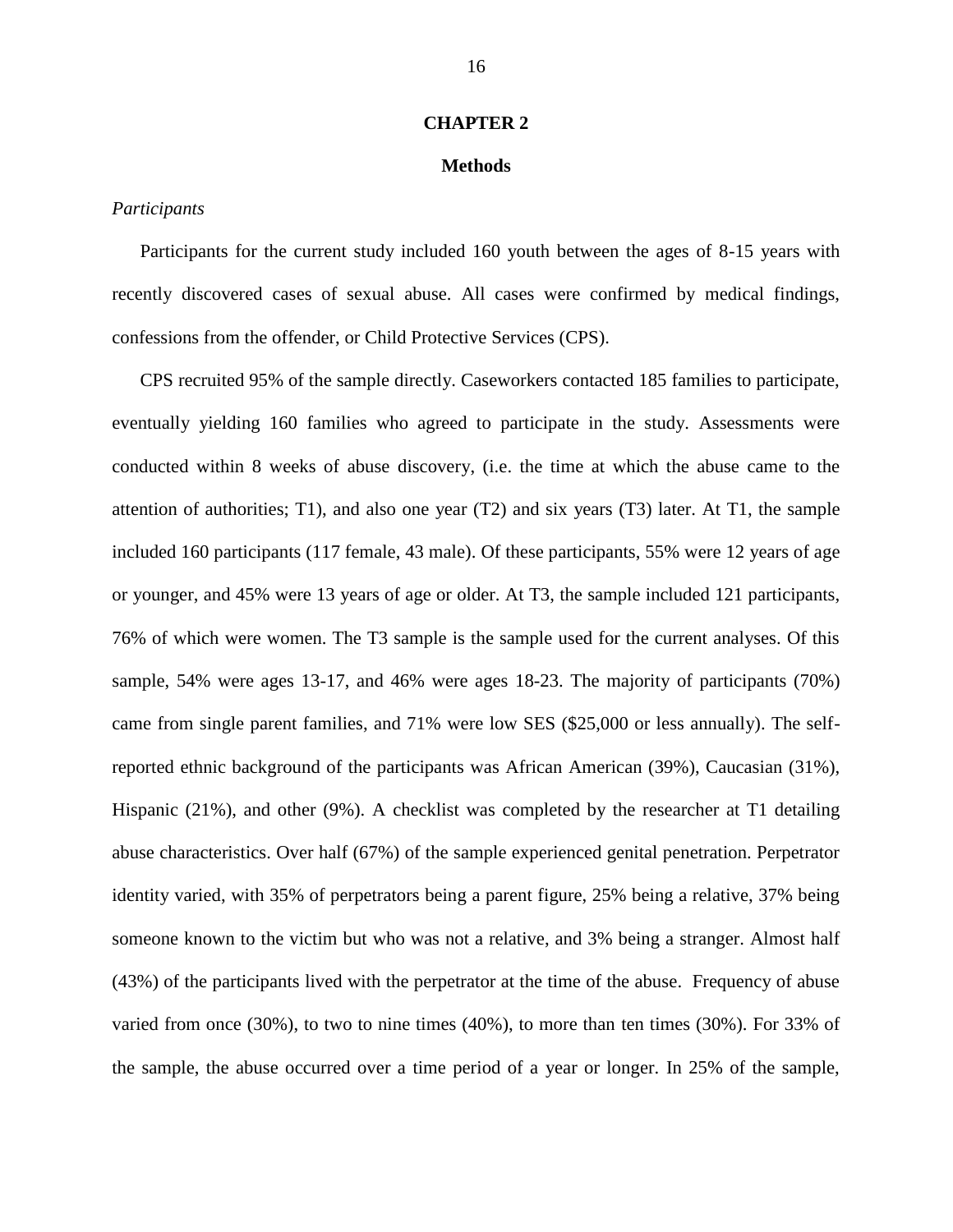force was used, in 19% force was threatened, and in 56% no force or threat of force was used. Time before disclosure of abuse after the last abusive experience varied across participants from less than two weeks (45%), two weeks to six months (33%), to seven months or more (22%).

## *Procedure*

All measures used in the study were approved by the intuitional review board where the study took place and subsequently by Wayne State University. Informed consent was obtained at each time interval from either the parent or the participant if s/he was over eighteen years old. When parental consent was obtained, youth provided assent. Assessment information was gathered through structured interviews and standard questionnaires. Participants were awarded a total of \$250 for participation over the three assessments periods.

#### **Measures**

#### *Narrative Coding System of CSA-Related World View Changes*

At T3, participants completed a semi-structured interview to assess the perceptions of their CSA experiences, its disclosure, and its effects (Simon et al., 2010). Interviews were audiotaped and transcribed verbatim. Sixteen interviews were discarded because of problems with either clarity, length, or equipment problems, leaving a sample of 105 narratives. Interview transcripts were coded using a system developed to index the type, valence, and strength of participants' perceptions of abuse-related changes (Barton, Mason, Cassanova, Simon & Feiring, 2011; Mason, Barton, Cassanova, Feiring & Simon, 2011). Abuse-related changes were classified into one of across four theoretically derived categories: 1) personal (e.g., strength, competency, self worth, emotional well-being, and life orientation), 2) interpersonal (e.g., trust, relationship seeking, relationship maintenance, intimacy, and relationship quality), 3) world views (e.g., safety, trust, fairness, empathy, and views on relating to others), and 4) sexuality (e.g., sexual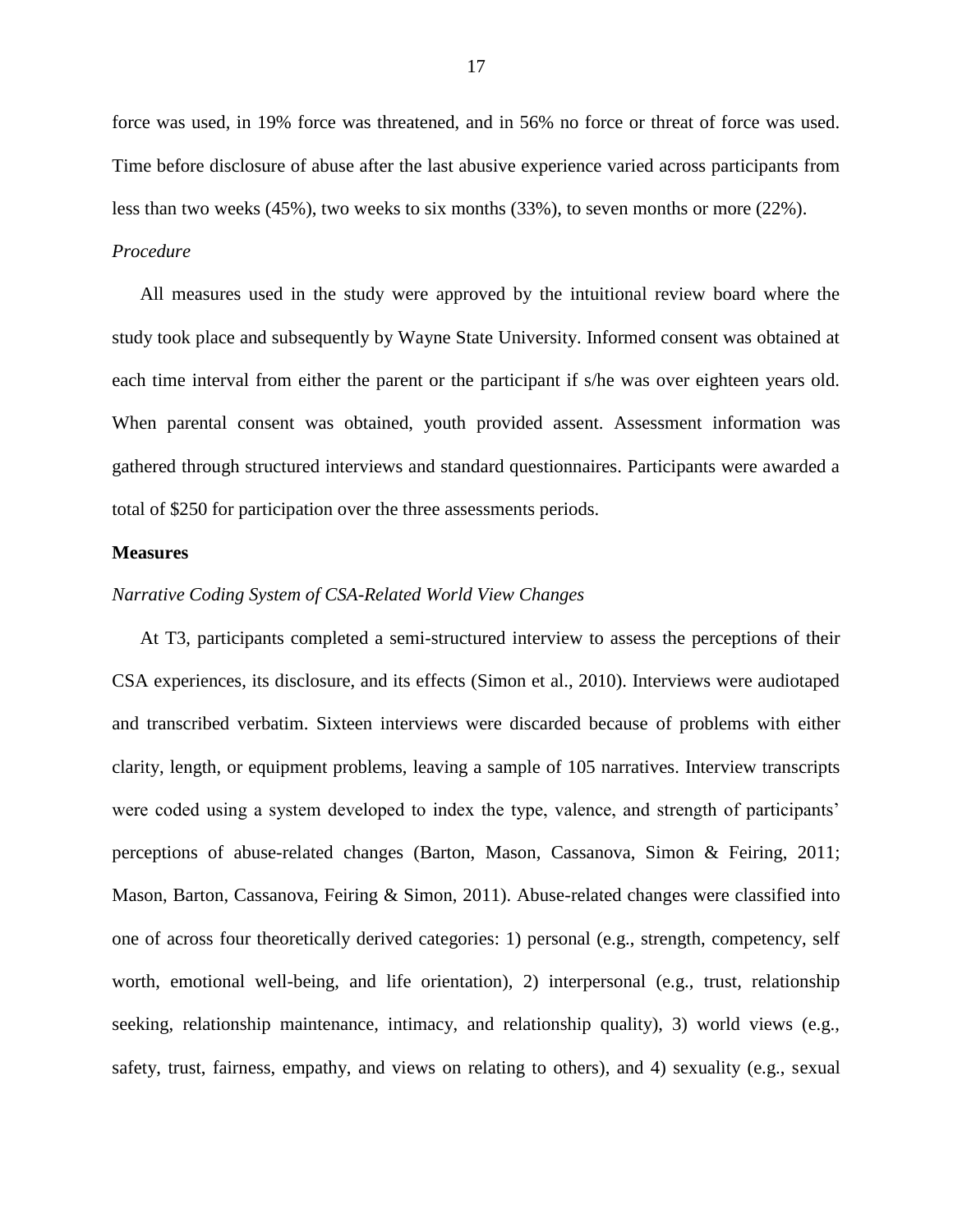self-concept and sexual behaviors). Each change was classified by valence, as either positive or negative. Lastly, coders rated each change for its relative impact using a five point scale ranging from 1 ("extremely vague/weak change") to 5 ("extremely strong/evident change.") Scores of '0' were assigned in the absence of change for a given type and valence. Interview transcripts were coded by trained coders and disputes in coding scores were solved by consensus.

The current study focuses on the presence, valence, and strength of participant reported changes in world views. Consistent with the theoretical work of Janoff-Bulman (1989) and Joseph and Linley (2008), posttraumatic changes in world views were defined as alterations in attitudes or ideas about the world and the way it operates. Six types of changes were coded under this category: feelings of safety, trust, spirituality, fairness, empathy, and general views of others. Inter-rater agreement on the presence of a positive or negative world view change was adequate  $(k = 0.65$  and 75, respectively), as was inter-rater agreement on strength scores for the positive and negative world view changes ( $\alpha$  = .91 and 80 respectively).

#### *Abuse Characteristics*

Information about abuse characteristics was obtained from CPS and law enforcement records. This information was copied to a checklist by trained research assistants. The accuracy of checklist completion was checked by have two staff members copy information from the same 20 participants onto a checklist. Nearly 100% accuracy was achieved for each category. The checklist provided information on the relationship of the perpetrator to the victim, the frequency and duration of the abuse, the types of abusive acts that the victim experienced, whether physical force was used in the abuse experiences, how the abuse was discovered, medical findings, and how the abuse case was confirmed. The abuse severity was coded from information obtained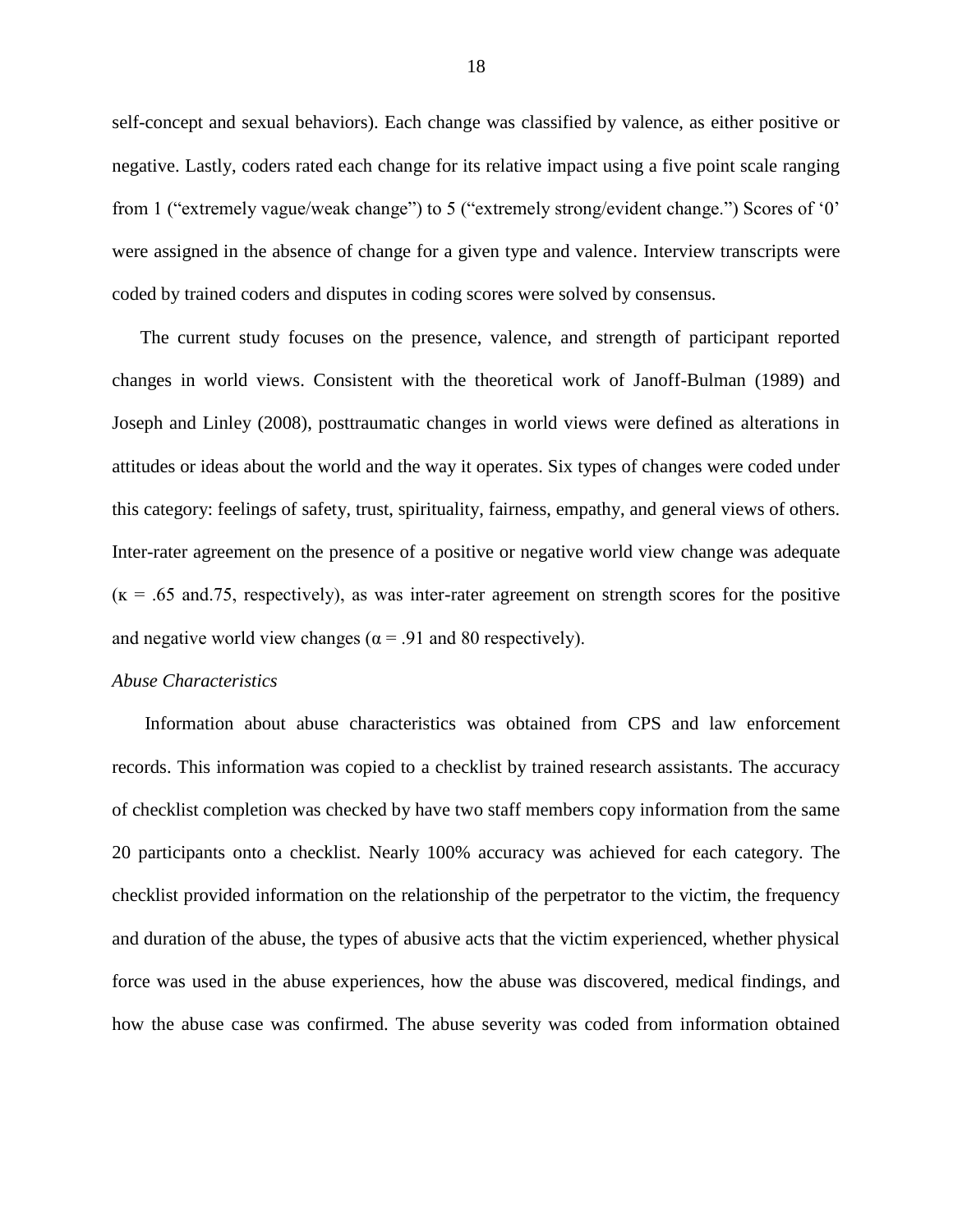from the checklist. Coding of abuse severity information was completed by trained project personnel who achieved acceptable inter-rater reliability ( $\kappa$  = .73 - 1.0).

#### *Depression*

At T1 and T2, depressive symptoms were assessed using the Children Depression Inventory (CDI; Kovacs, 1985). The CDI is a 27-item questionnaire that quantifies depressive symptoms such as mood disturbances, interpersonal behaviors, and anhedonia. Higher scores indicate greater symptom severity. Good internal consistency was achieved for CDI scores ( $\alpha$  = .91 and .90 for T1 and T2 respectively).

#### *PTSD*

Symptoms of PTSD were assessed at T1 and T2 using the Children's Impact of Traumatic Events Scale-Revised (CITES-R; Wolfe, Gentile, Michienzi, Sas, & Wolfe, 1991). PTSD scores were computed from the mean of three subscales: hyperarousal, intrusive thoughts, and avoidance. These items were scored on a three point scale, ranging from '1' ("not true") to'3' ("very true"). Higher PTSD scores denote greater symptoms. PTSD scores demonstrated acceptable internal consistency ( $\alpha$  = .88 and .91 for T1 and T2, respectively).

#### *Sexual Problems*

Sexual behavior was assessed only at T3, when participants were between 13 and 23 years of age. The Trauma Symptoms Inventory (TSI; Briere, 1995; Briere, Elliot, Harris & Cotman, 1995) was used to assess sexual concerns and dysfunctional sexual behavior. The sexual concerns subscale of the TSI assesses perceptions of sexual problems, dissatisfaction with sexual activities, and unwanted sexual thoughts or feelings (e.g. "confusion about your sexual feelings"). The dysfunctional sexual behaviors subscale assesses promiscuity and the use of sex to achieve non-sex related goals (e.g. "using sex to get love or attention"). Participants rated their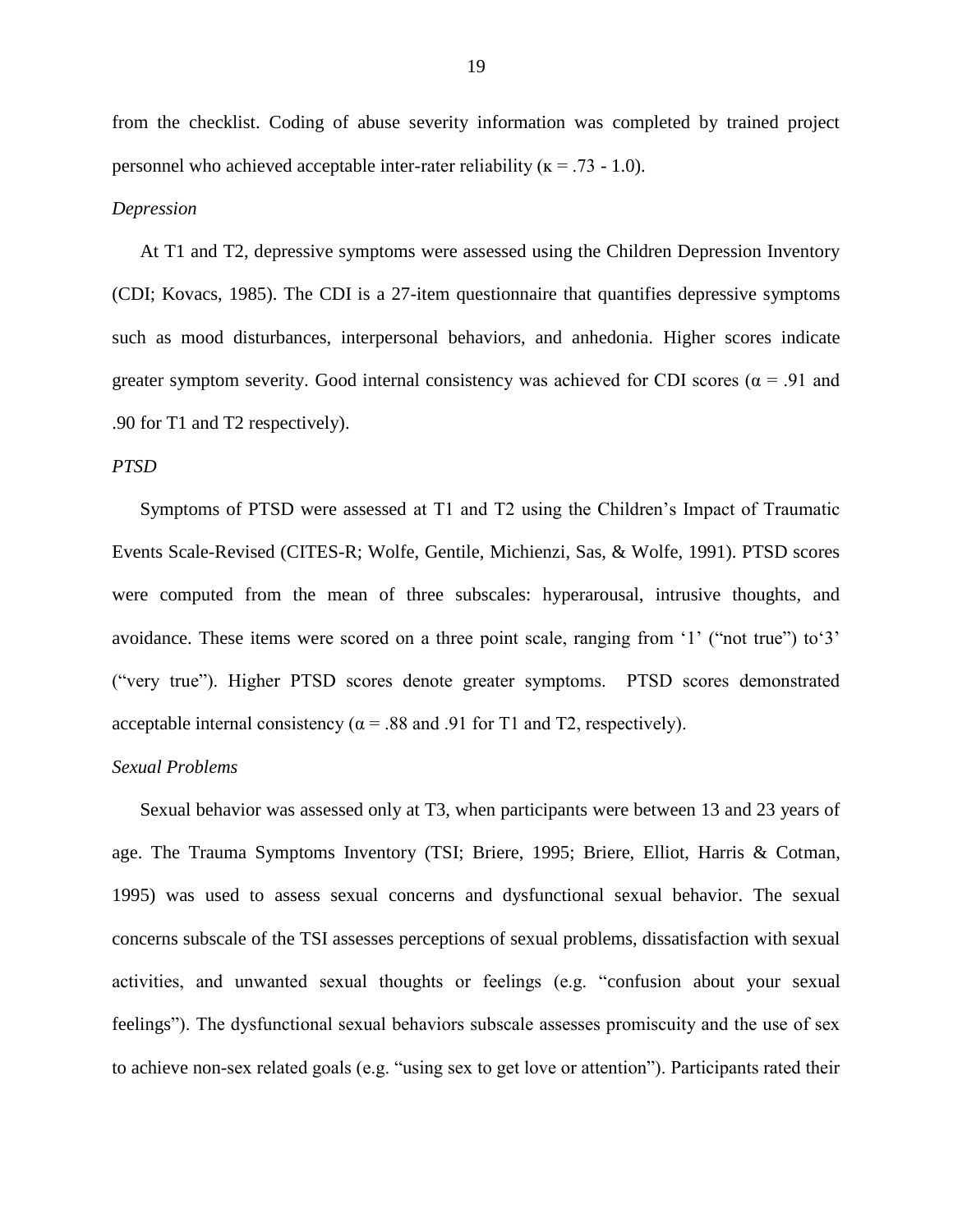sexual experiences from the past six months on a four point scale, with 0 being "never" and 3 being "often." Internal consistencies for these scales was acceptable (Sexual Concerns  $\alpha = .82$ ; Sexual Dysfunctions  $\alpha = .78$ ). Higher overall scores indicate more sexual difficulties.

Participants also completed a questionnaire about sexual behavior modeled after items from the Sexual Activity Questionnaire for Girls and Boys (Udry, 1993). This questionnaire asked participants to report on voluntary sexual activities. The questionnaire was administered via computer with the researcher in a different room to maximize confidentiality. An index of sexual risk behaviors was created from seven questions asking whether the participant had ever engaged in sexual intercourse or oral sex in the following conditions: (1) without a condom, (2) with a partner who was an IV drug user, (3) with a partner who is gay, (4) with a partner who is bisexual, (5) with a partner who has had multiple sex partners, (6) in a "one night stand," and (7) while the participant was using drugs or alcohol. The number of affirmative responses (with  $1 =$ yes,  $0 = no$ ) were summed to create an overall sexual risk score, with scores ranging from 0-7.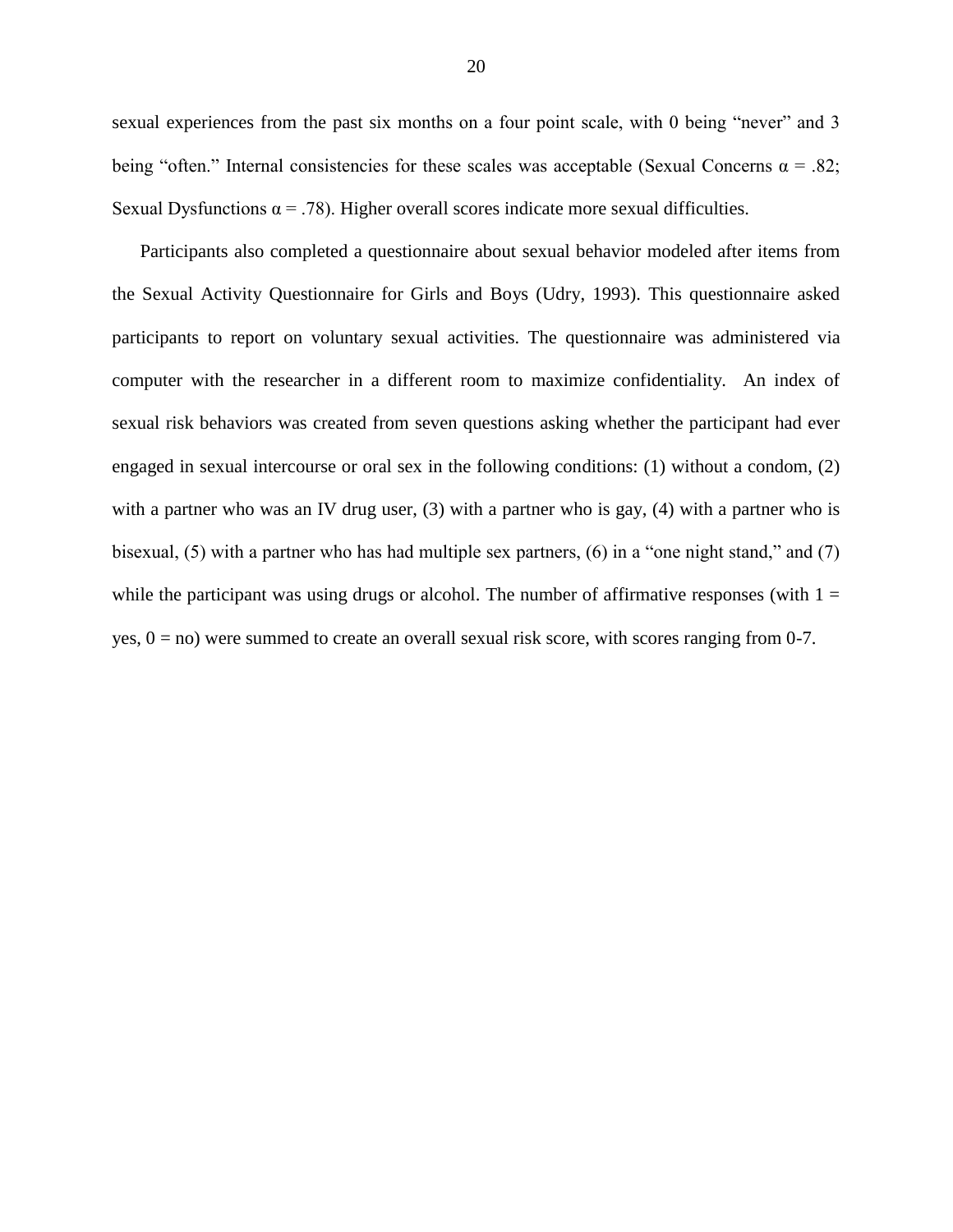#### **CHAPTER 3**

#### **Results**

#### *Missing Data*

The full information maximum likelihood (FIML; Allison, 2002) method in Mplus (Muthe´n & Muthe´n, 1998–2006) was used to handle missing data. This method is more powerful and less biased than are ad hoc methods of handling missingness (e.g., listwise deletion). This method, also known as direct ML, works by finding model parameters that maximize the likelihood of each case's observed data. This approach assumes data are missing at random, that is, missing at random conditional upon values observed.

#### *Data Analysis*

The first study aim was to describe the number, valence and strength of world view changes reported by youth with CSA histories. Toward this end, I provide descriptive information on the frequency and strength of reported positive and negative changes in world views and their associations with participant characteristics. In addition, descriptive analyses were conducted for the study variables used in the path models.

The primary study analyses examined associations between common abuse reactions (PTSD and depression) at abuse discovery and one year later and world view changes six years after abuse discovery. Higher levels of symptoms at abuse discovery (T1) and one year later were each expected to be associated with T3 world views. Moreover, T2 symptoms were expected to mediate associations between T1 symptoms and T3 world views. Also of interest was the relationship between these predictors (depression, PTSD, and world views) and sexual outcomes six years after abuse discovery. It was hypothesized that T3 world views would mediate the relationship between T2 symptoms and T3 sexual outcomes. Structural equation models (SEM)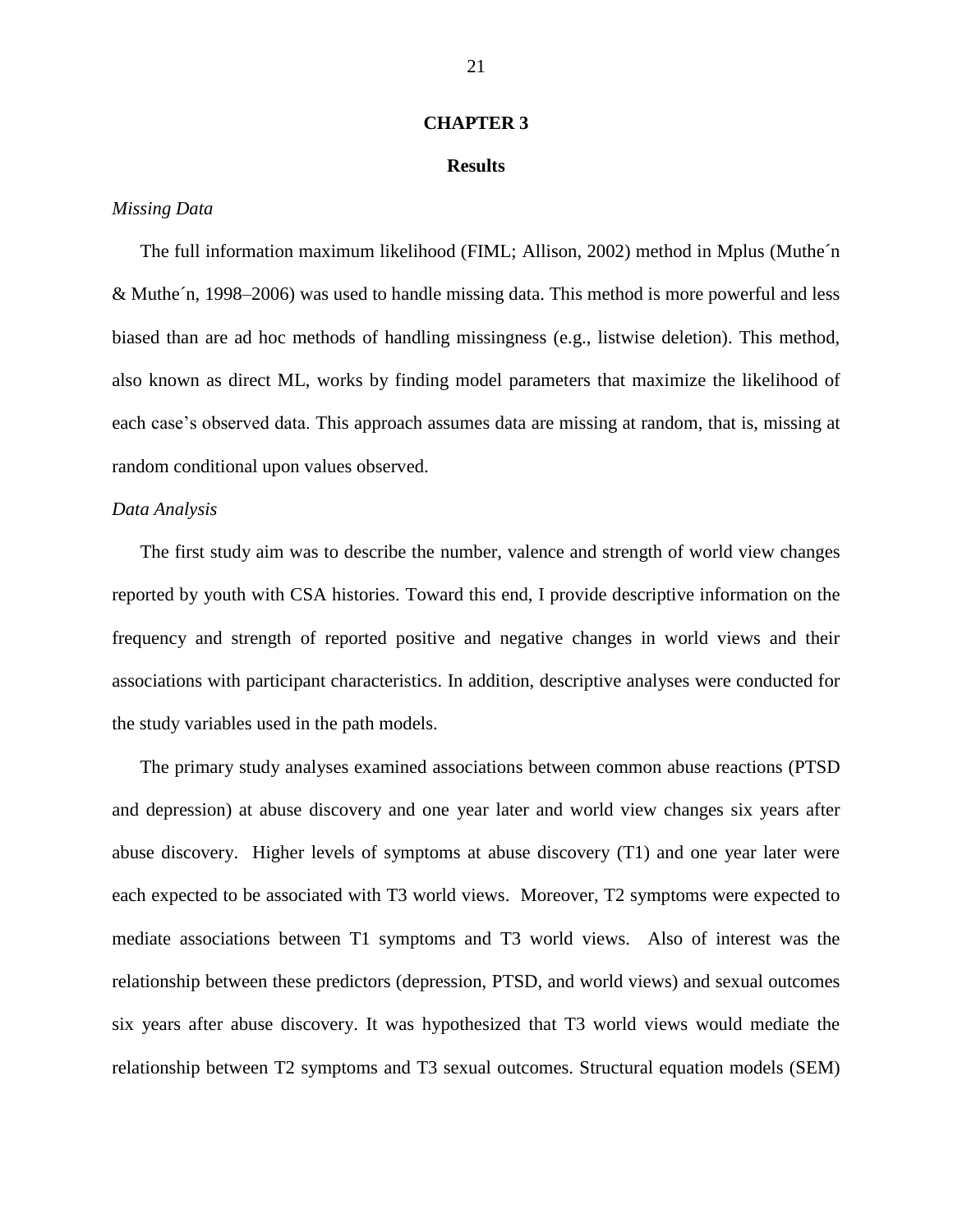were constructed to test these hypotheses. Informed by prior studies with this sample, age at abuse discovery and abuse severity were treated as covariate in the models (e.g, Feiring et al, 2009). Similarly, T1 symptoms of PTSD and depression were treated as covariates for examining the associations of T2 symptoms with world view changes and sexual outcomes at T3. Also included in the model were paths to examine the direct and indirect effects of T2 symptoms of world view changes and sexual problems. Separate models were estimated for depression and PTSD, as the two sets of symptoms are related but conceptually distinct (i.e. mood disorder versus anxiety disorder; American Psychological Association 2000). Direct and indirect paths in the conceptual model were estimated using SEM (Kline, 1998) in Mplus Version 7 (Muthe´n & Muthe´n, 1998–2006).

#### *Descriptive statistics*

The first hypothesis of this study was that the majority of youth would report at least one change in world view in relation to their experiences of childhood sexual abuse. Frequencies analyses show that 55.2% ( $N = 58$ ) of the youth who were interviewed at T3 ( $N = 105$ ) reported at least one change in world view. Almost half  $(48.6\%, N = 51)$  reported at least one negative change in world view, and 12.4% ( $N = 13$ ) reported at least one positive change in world view. The number of negative changes reported ranged from zero to five changes. Of these youth, 24 reported one negative change, 18 reported two negative changes, and nine youth reported 3 or more negative changes. The number of positive changes ranged from zero to two changes, with 10 youth reporting one positive change and 3 youth reporting two. Examples of positive and negative changes of various strengths are presented in Table 1.

Chi-square analyses revealed that females were more likely than males to report any world view change,  $\chi^2(1, N = 105) = 4.98$ ,  $p = .023$ , or negative world view changes,  $\chi^2(1, N = 105) =$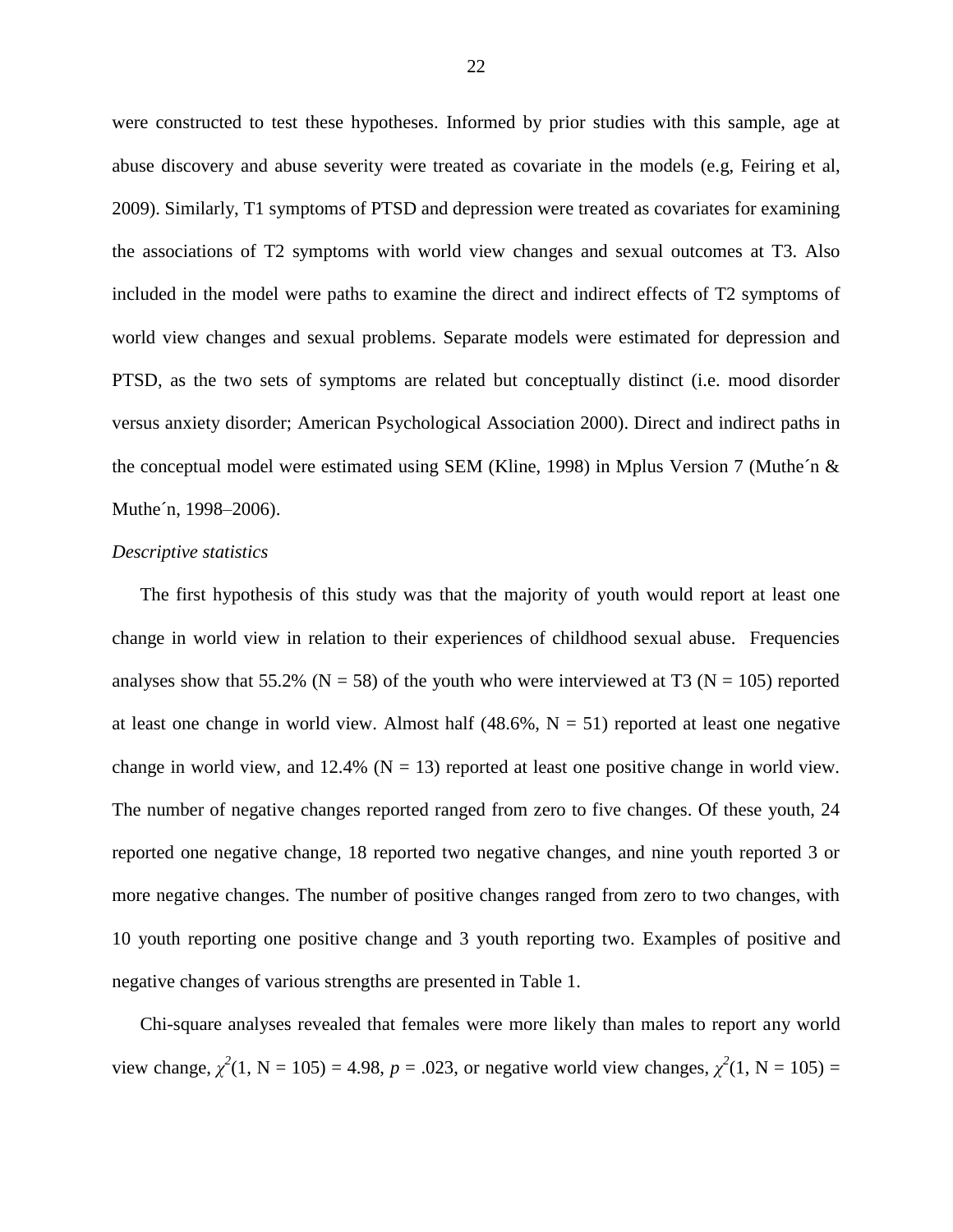5.96,  $p = .013$ . Additionally, females reported more negative changes on average ( $M = 1.00$ ) than males ( $M = 0.43$ ),  $t(103) = -2.15$ ,  $p = .034$ . There was no gender difference in reporting positive world view changes,  $\chi^2(1, N = 105) = 0.01$ ,  $p = .578$ , or for the number of positive changes reported,  $t(103) = 0.27$ ,  $p = .789$ . Youth who were adolescents at the time of the abuse were more likely than younger participants to report a positive world view change during the interview,  $\chi^2(1, N = 105) = 4.21$ ,  $p = .040$ , but not negative world views,  $\chi^2(1, N = 105) = 0.003$ , *p* = .556, or world views in general,  $\chi^2(1, N = 105) = 0.21$ , *p* = .400. There was also no difference in the number of positive,  $t(103) = -1.79$ ,  $p = 0.077$ , or negative,  $t(103) = -0.62$ ,  $p =$ 0.537, changes reported for younger versus older participant. Finally, there was no difference in abuse severity between those who reported or did not report positive or negative world view changes, as well as changes in general.

Table 2 shows the descriptive statistics and correlations for the variables in the study. Means and standard deviations fell within the expected ranges and showed good variability. Examination of the correlations between study variables revealed positive associations with age for T1 depression, T2 depression, positive world view strength, and risky sexual behavior, as well as a negative relationship between age and T1 PTSD. T1 and T2 symptoms were all significantly and positively associated, but symptomatology at T1 and T2 was not related to either positive or negative world view changes at T3. Additionally, negative and positive changes were not related to each other. Depression at T1 and T2, PTSD at T2, and negative world views at T3 were each related to more sexual concerns at T3, and T2 depression was associated with more dysfunctional sexual behavior. Additionally, the T3 sexual outcomes were positively related to each other. Abuse severity was not correlated with any of the study variables.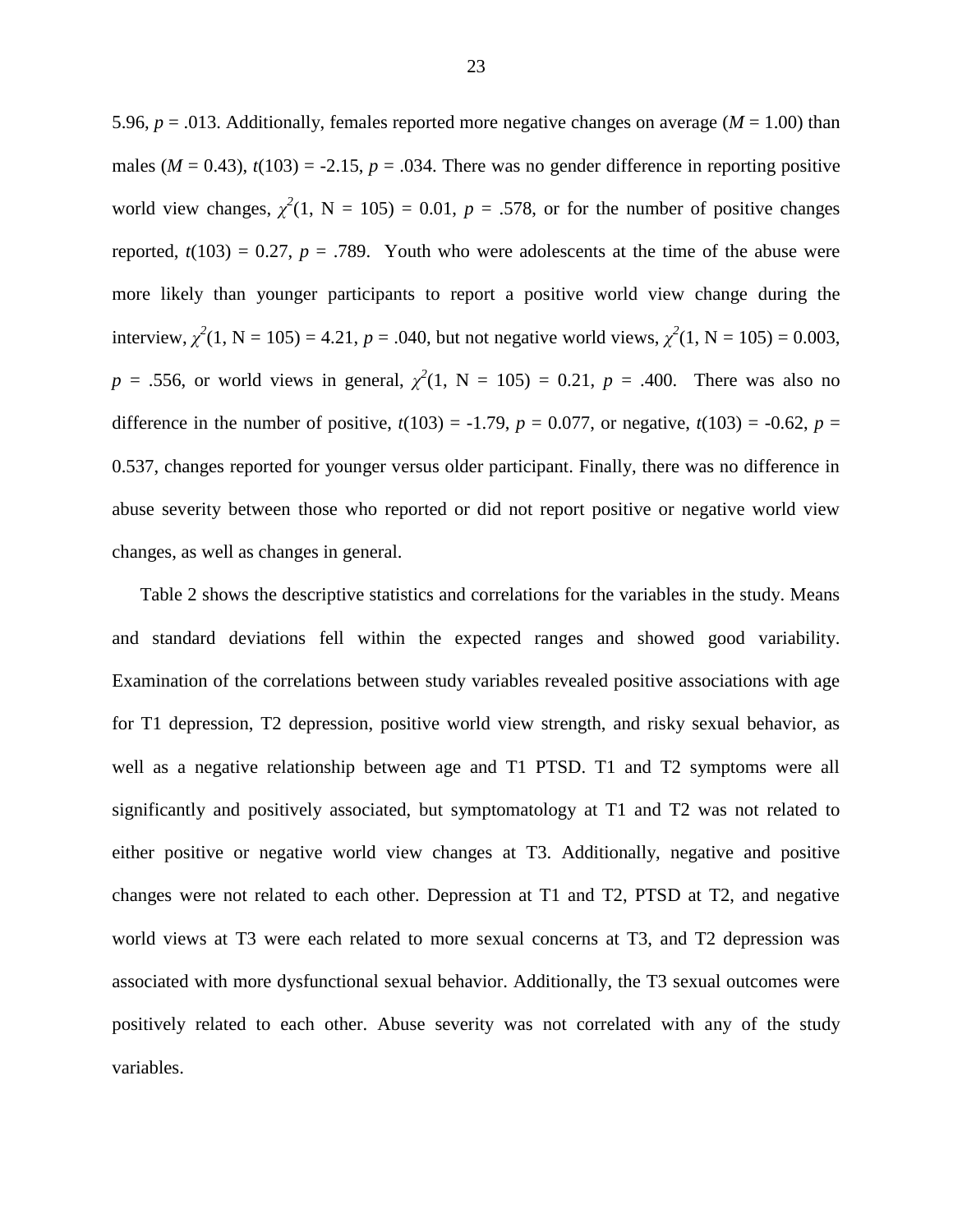*Predicting Dysfunctional Sexual Behavior, Sexual Concerns, and Risky Sexual Behavior from Depression and Negative World Views*

Tests of the longitudinal associations between early abuse reactions (PTSD and depression), world view changes, and sexual problems were conducted only for negative world views. The small number of participants reporting positive world view changes precluded valid model testing with this variable.

To examine the direct pathways from T1 and T2 depression to negative world view changes at T3 and from T3 negative world view changes to sexual problems, the following pathways were estimated: a) age at abuse discovery and abuse severity to depression at T1; b) age at abuse discovery, abuse severity, and depression at T1 predicting depression at T2; c) age, abuse severity, and T1 and T2 depression symptoms predicting negative world views at T3; d) age, T2 depression symptoms, and T3 negative world views predicting dysfunctional sexual behavior at T3; e) age, T2 depression symptoms, and T3 negative world views predicting sexual concerns at T3; f) age, T2 depression symptoms, and T3 negative world views predicting risky sexual behavior at T3; and g) the relationships between sexual concerns, dysfunctional sexual behavior, and risky sexual behavior. The model showed good fit to the data,  $\chi^2$  (10) = 5.530, *p* = 0.8531;  $CFI = 1.00$ ; RMSEA = 0.00. Table 3 shows the path coefficients for the direct relations between each variable, regardless of significance.

Contrary to expectations, youths' early depressive symptoms were largely unrelated to subsequent world view changes. A marginally significant path was found for T2 depression, linking greater symptoms to more negative world views. Although depressive symptoms at T1 and T2 were positively related, the indirect effect of T1 depression on world view changes via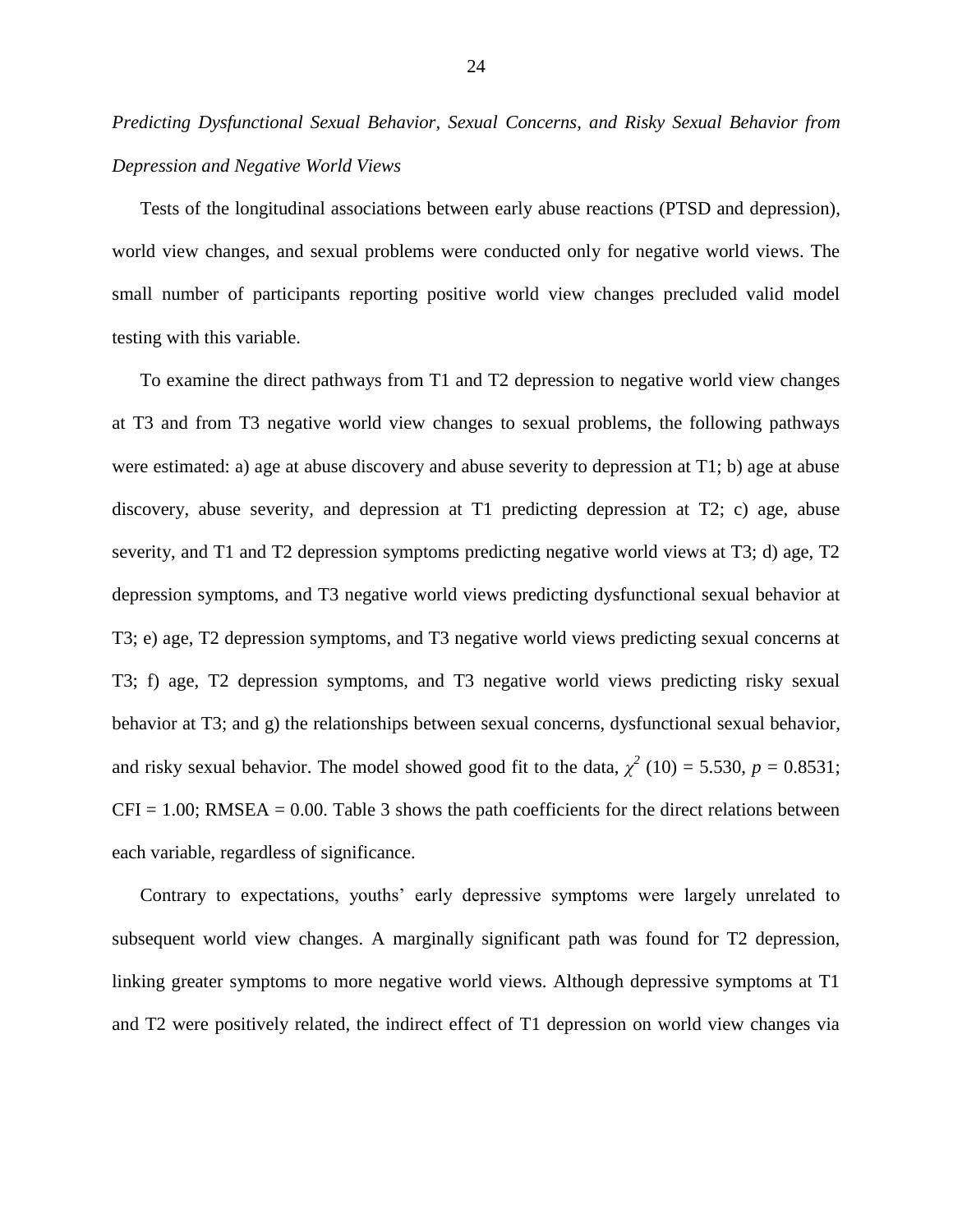T2 depression was not significant,  $B = 0.014$ ,  $SE = 0.008$ ,  $p = 0.107$ ,  $\beta = 0.140$ ; 95% CI = -0.001 – 0.027. Older age was associated with higher levels of depression at T1.

 Higher levels of T2 depression and stronger negative world view changes at T3 were each associated with more sexual concerns at T3. However, the indirect effect of T2 depression to sexual concerns via negative world view changes was not significant,  $B = 0.037$ ,  $SE = 0.029$ ,  $p =$ 0.206,  $\beta$  = 0.063; 95% CI = -0.003 – 0.087. Neither T2 depression nor T3 negative world views were associated with dysfunctional or risky sexual behavior, and these indirect pathways were also not significant,  $B = 0.015$ ,  $SE = 0.023$ ,  $p = .496$ ,  $\beta = 0.024$ ;  $95\%$  CI =  $-0.013 - 0.057$ ;  $B =$ 0.004,  $SE = 0.004$ ,  $p = 0.318$ ,  $\beta = 0.041$ ; 95% CI = -0.001 – 0.013, respectively. Older age at abuse discovery was associated with more sexual risk behavior.

## *Predicting Dysfunctional Sexual Behavior, Sexual Concerns, and Risky Sexual Behavior from PTSD and Negative World Views*

To examine the direct pathways from PTSD at T1 and T2 to negative world views at T3 to dysfunctional sexual behavior, sexual concerns, and risky sexual behavior at T3, the following pathways were estimated: a) age at abuse discovery and abuse severity to PTSD at T1; b) age, abuse discovery, and PTSD at T1 predicting PTSD at T2; c) age, abuse discovery, and T1 and T2 PTSD symptoms predicting negative world views at T3; d) age, T2 PTSD symptoms, and T3 negative world views predicting dysfunctional sexual behavior at T3; e) age, T2 PTSD symptoms, and T3 negative world views predicting sexual concerns at T3; f) age, T2 PTSD symptoms, and T3 negative world views predicting risky sexual behavior at T3; and g) the relationships between sexual concerns, dysfunctional sexual behavior, and risky sexual behavior.. The model showed good fit to the data,  $\chi^2$  (10) = 6.951,  $p = 0.7301$ ; CFI = 1.00;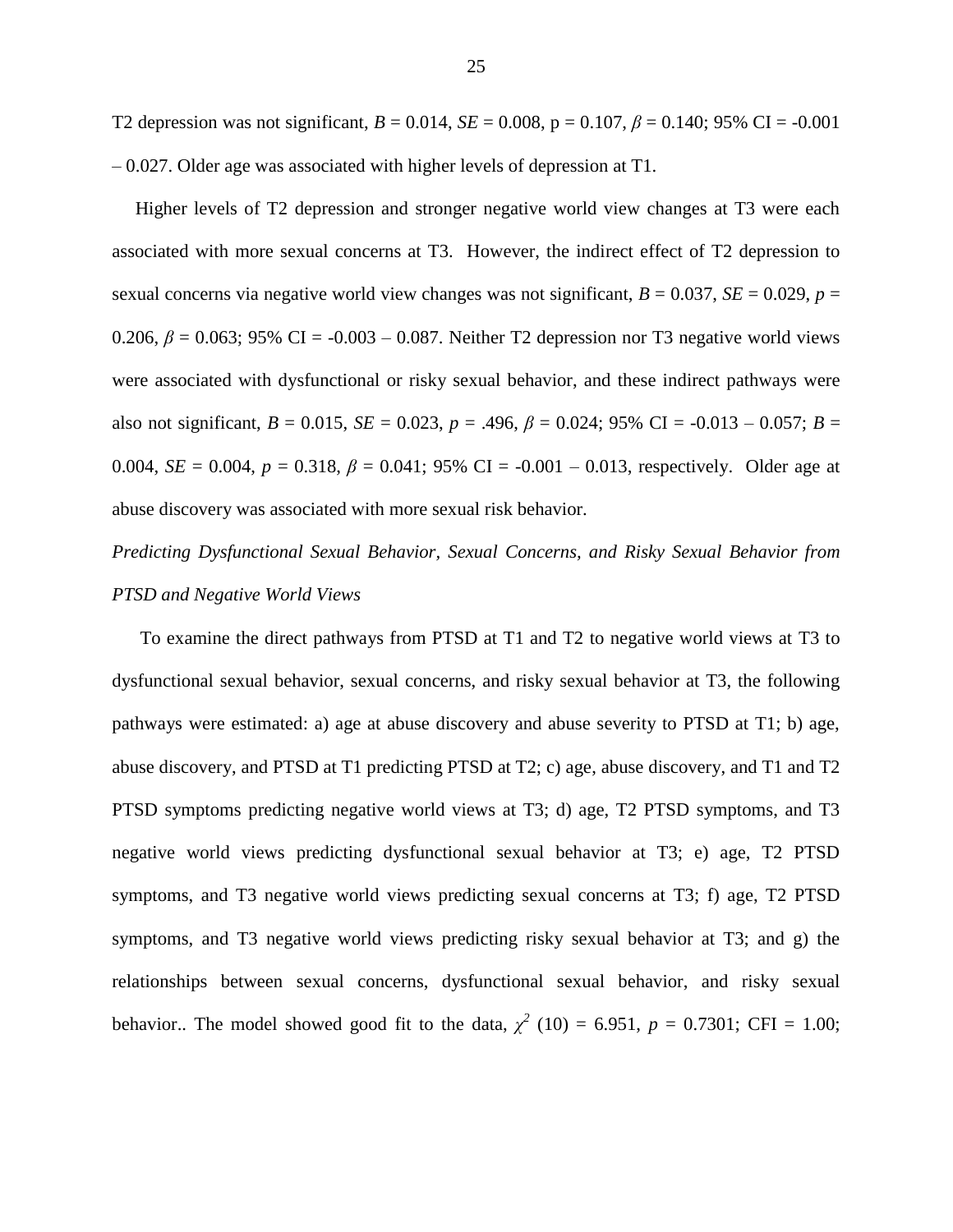RMSEA  $= 0.00$ . Table 4 shows the path coefficients for the direct relations between each variable, regardless of significance.

Contrary to expectations, neither PTSD symptoms at T1 or T2 were related to subsequent world view changes. Although symptoms of PTSD at T1 and T2 were positively related, the indirect effect of T1 PTSD on world view changes via T2 PTSD was not significant,  $B = 0.333$ , *SE* = 0.285, *p* = 0.243,  $\beta$  = 0.077; 95% CI = -0.142 – 0.797. Younger age was associated with higher levels of PTSD at T1. Higher levels of T2 PTSD and stronger negative world view changes at T3 were each associated with more sexual concerns at T3. However, the indirect effect of T2 PTSD to sexual concerns via negative world view changes was not significant,  $B =$ 0.806,  $SE = 0.765$ ,  $p = 0.292$ ,  $\beta = 0.039$ ; 95% CI = -0.326 – 2.127. Neither T2 PTSD nor T3 negative world views were associated with dysfunctional or risky sexual behavior, nor were the indirect pathways from T2 PTSD via world views significant,  $B = 0.364$ ,  $SE = 0.594$ ,  $p = 0.540$   $\beta$  $= 0.016$ ; 95% CI =  $-0.359 - 1.490$ ;  $B = 0.099$ ,  $SE = 0.117$ ,  $p = 0.398$ ,  $\beta = 0.026$ ; 95% CI =  $-0.048$ – 0.318, respectively. Older age at abuse discovery was again associated with more sexual risk behavior.

#### *Moderated mediation analyses*

Additional analyses were conducted to examine whether the hypothesized pathways differed by youth gender. The primary study hypotheses emphasized (a) indirect pathways from T1 symptoms to negative world views through T2 symptoms and (b) indirect pathways from T2 symptoms to T3 sexual problems via negative world view changes. Accordingly, I tested for gender moderated effects in these specific model paths. Recent treatment of moderated mediation analyses focus on the estimation of interactions between the moderator and the pathways that define the indirect effects (Edwards & Lambert, 2007; Preacher, Rucker, & Hayes,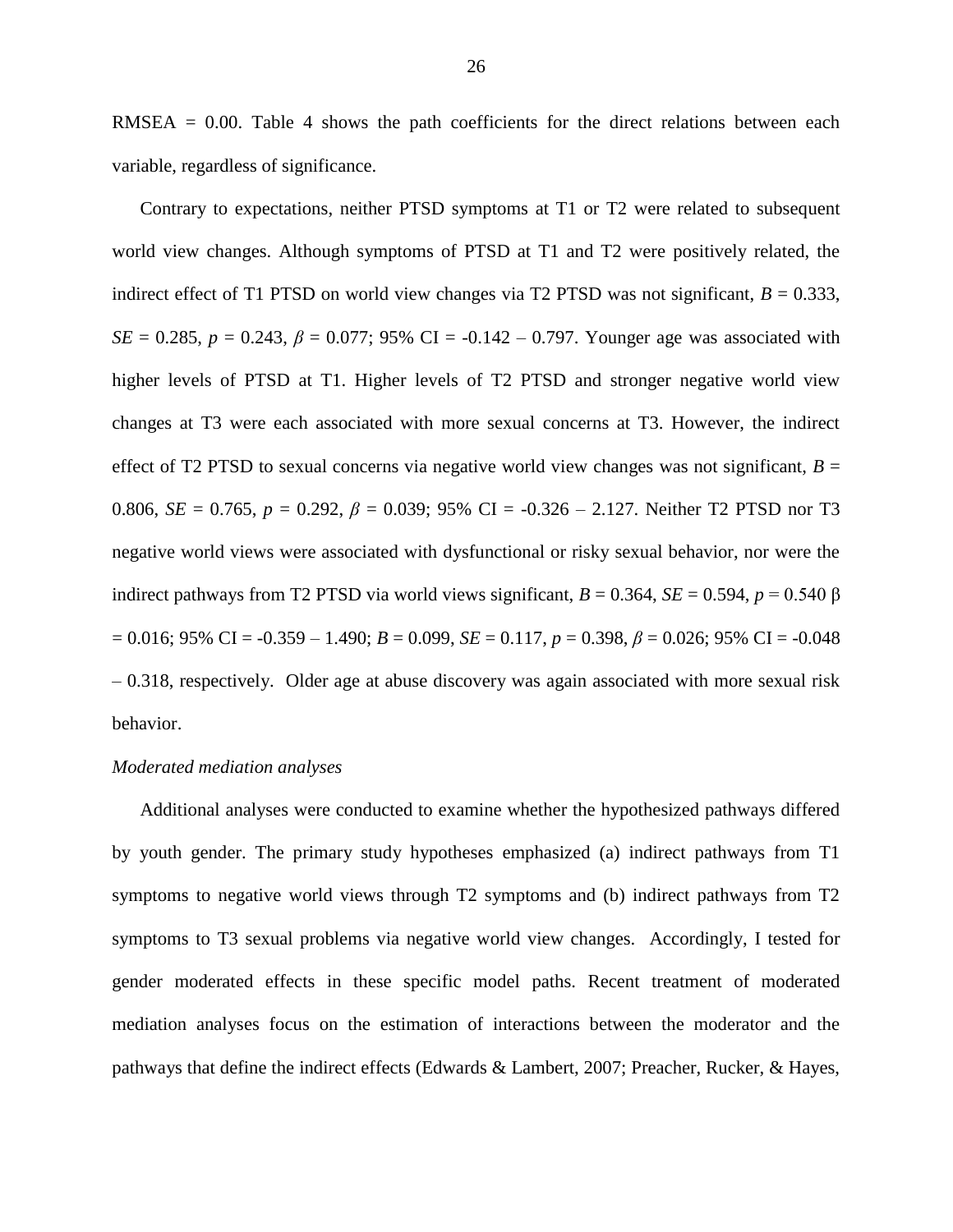2007). Within MPlus, this is accomplished by using the "model constraint" command to define each conditional indirect effect as the product of its constituent paths at each level of the moderator. Bootstrapping methods are then used to compare the two conditional indirect effects (Muthen & Muthen, 2010). Table 5 reports the results of analyses comparing the following conditional indirect effects for males and females: a) T1 depression to T3 negative world views through T2 depression; b) T2 depression to T3 dysfunctional sexual behavior through T3 negative world views; c) T2 depression to T3 sexual concerns through T3 negative world views; and d) T2 depression to T3 risky sexual behavior through T3 negative world views. None of the conditional indirect effects were significantly different, indicating an absence of moderated mediation. Similar analyses were conducted for the model examining symptoms of PTSD, and these results are presented in Table 6. Again, none of these conditional indirect effects were significantly different, suggesting an absence of gender differences in the indirect pathways.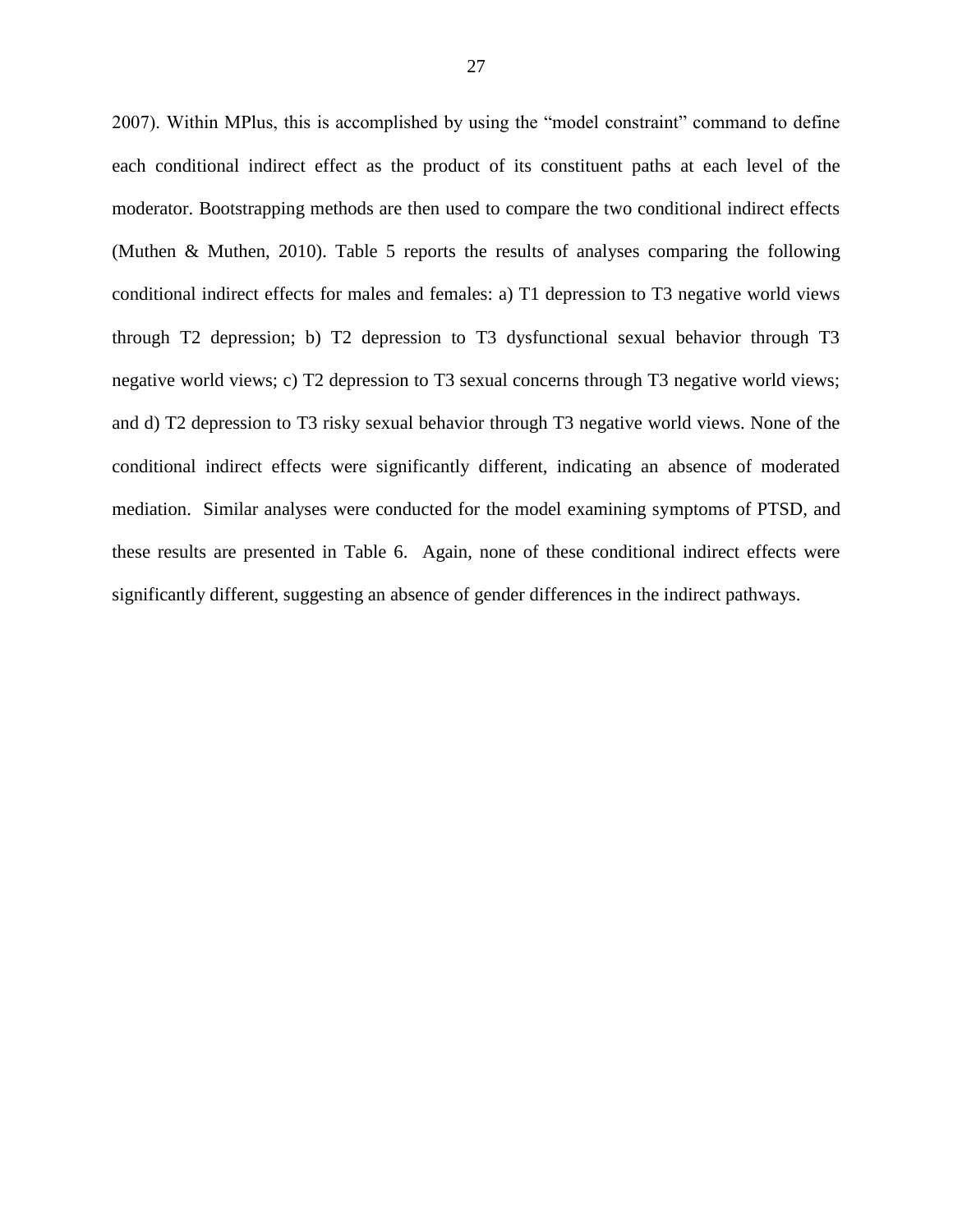#### **CHAPTER 4**

#### **Discussion**

Childhood experiences of sexual abuse can challenge the positively biased views of self, others, and the world that are essential to healthy adaptation (Epstein, 1991; Harter, 2001; Janoff-Bulman, 1992; McCann & Pearlman, 1990). Relatively little work has examined youths' perceptions of these changes and their implications for psychosocial adjustment. The current study sought to examine the presence, valence, and strength of world view changes reported by youth as they discussed their childhood experiences of sexual abuse. Additionally, the study explored potential pathways to world view changes from earlier abuse reactions as well as associations between these early reactions, world views, and sexual problems. The findings are among the first to suggest that youth's experiences of CSA are relevant to their developing world views, in ways that are related to sexual development

Overall the results suggest that youth's experiences of CSA are pertinent to their developing world views. The first goal of this study was to examine the frequency and strength of world views that youth attribute to their abuse experiences. Changes in world views were defined as alterations in attitudes or ideas about the world and the way it operates. For example, identified changes could have included changes in feelings of safety or trust in others, changes in spirituality or belief in a higher power, or changes in the way the participant thinks about a group of people. Positively biased world views (e.g. the world is safe and fair) are believed to be an adaptive human characteristic that function to preserve the fundamental value and meaning of the self (Janoff Bulman, 1992; Pyzynski, Greenberg, & Goldenberg, 2003). The current results suggest that experiences of sexual abuse frequently challenge these assumptions in ways that require youth to reconcile the meaning of the abuse with its implications for their world views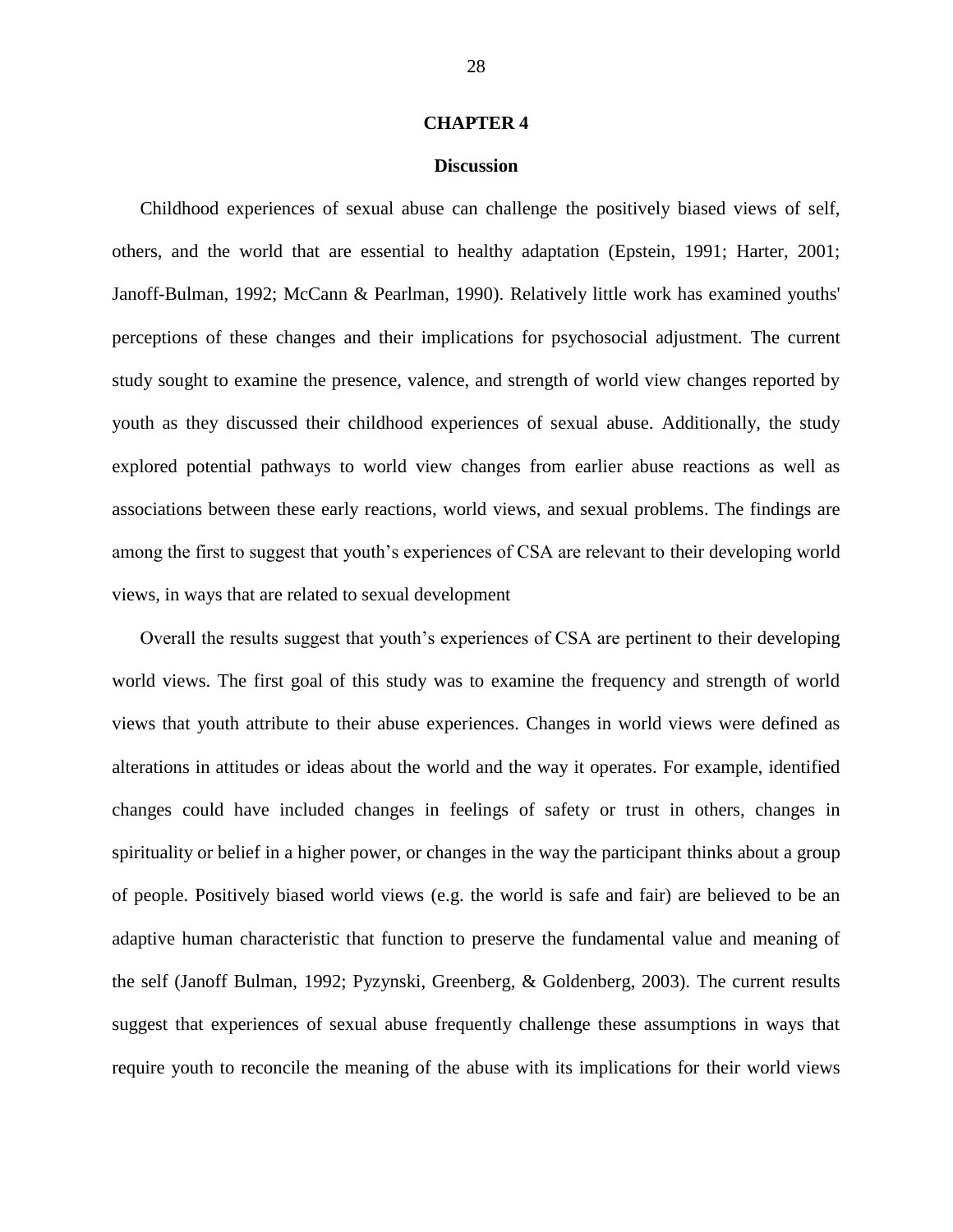(Epstein, 1991; Harter, 2001; Janoff Bulman, 1992; McCann & Pearlman, 1990). Approximately 55% of the sample spontaneously reported at least one way in which their CSA experiences affected their world views. The validity of these reports is underscored by the fact that youth were not prompted to supply ways in which their views of the world had been impacted by their abuse experiences. Thus, youth appear to be cognizant of the implications of their CSA experiences for their views of the self, others, and environment. These findings are consistent with developmental research highlighting the salience of emergent abstract thinking and metacognitive skills during adolescence and emerging adulthood (Steinberg, 2005). These skills allow youth to consolidate past experiences in ways that facilitate identity development and inform generalized representations of the self, others, and environment. Youths' identities and generalized representations help to guide their expectations and behaviors as they become increasingly autonomous in expanding networks of social relationships (Creasey & Ladd, 2004; Furman & Simon, 1999; Furman, Simon, Shaffer, & Bouchey, 2002; Simon, Bouchey, & Furman, 2000; Westen, 1994; Steinberg, 2005). The current findings suggest that many youth incorporate their reflections about earlier CSA experiences into their larger belief systems in ways that have the potential to shape psychosocial adaptation.

For the majority of youth, more negatively skewed world views may better reflect their CSA experiences. The overwhelming majority of reported world view changes were negative; and almost half of the sample (48%) spontaneously discussed negative world views. These findings raise the possibility that the meanings made about CSA experiences may generalize to degrade the positively biased world views believed to be important to positive adaptation (Janoff Bulman, 1992; Pyzynski & Greenberg, 2003). Various researchers have suggested that a history of CSA may result in more negative views of the world (Fischer & Ayoub, 1994; Janoff-Bulman, 1989;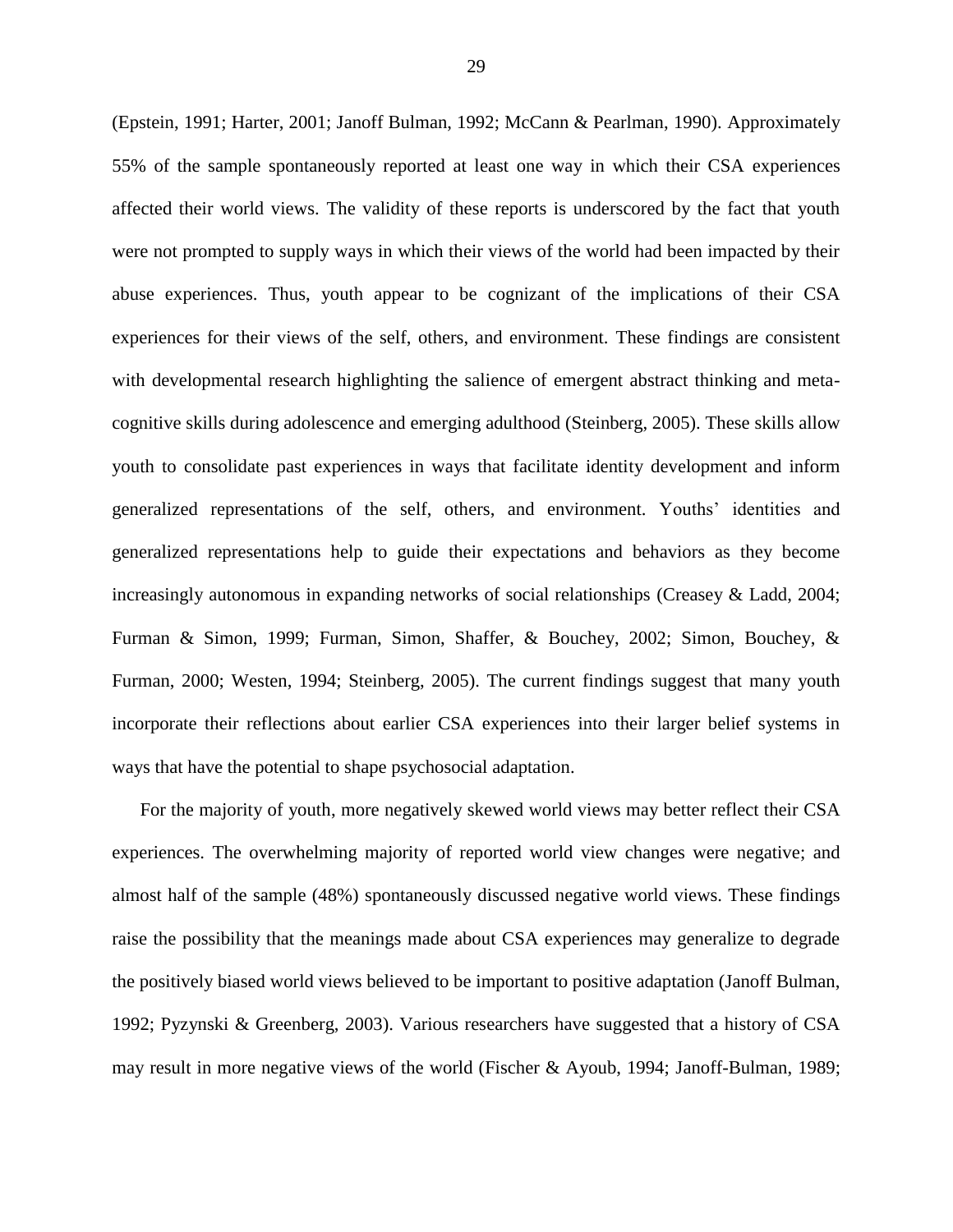Joseph & Linley, 2008). When abuse occurs, previously held beliefs about the world may need to be altered to better reflect the abuse experience. While most people start out believing that the world is just and safe and that others are trustworthy (Janoff-Bulman, 1989), these views don't fit with what sexually abused youth have experienced. They therefore may need to accommodate their abuse experience into their previously held views. Hence, they may begin to view the world as more dangerous and unjust and others as less trustworthy. The presence of these changes during adolescence and adulthood may have important implications for youths' functioning in emergent domains of sexuality and intimacy. Additional research is needed to assess how more negative generalized views of the self, others, and the environment may guide youths' expectations and behavior in novel intimacy situations, such as dating and age normative sexual behavior.

Very few youth  $(N = 13)$  reported any positive changes to their world views in relation to the abuse experiences. Although this finding may seem intuitive, theories of posttraumatic growth would suggest that reports of growth from adversity might be more commonplace than found in this study (Joseph & Linley, 2008). Possible explanations for the lack of growth reported by this sample include the nature of CSA and the age of the study sample. Sexual abuse is an interpersonal trauma. Child victims are considered especially vulnerable due to their developmental status and their inherent need to rely on adults for care. In addition, CSA is most commonly perpetrated by someone known to the child and often by someone in a position of trust or care. These circumstances may render CSA experiences more difficult to understand and processes than other traumas. Many extant studies of posttraumatic growth focus on other traumatic events (e.g. car accidents, illness, war; see Joseph & Linley, 2008). Because these traumas are more random and less personal than CSA, they may be easier to assimilate into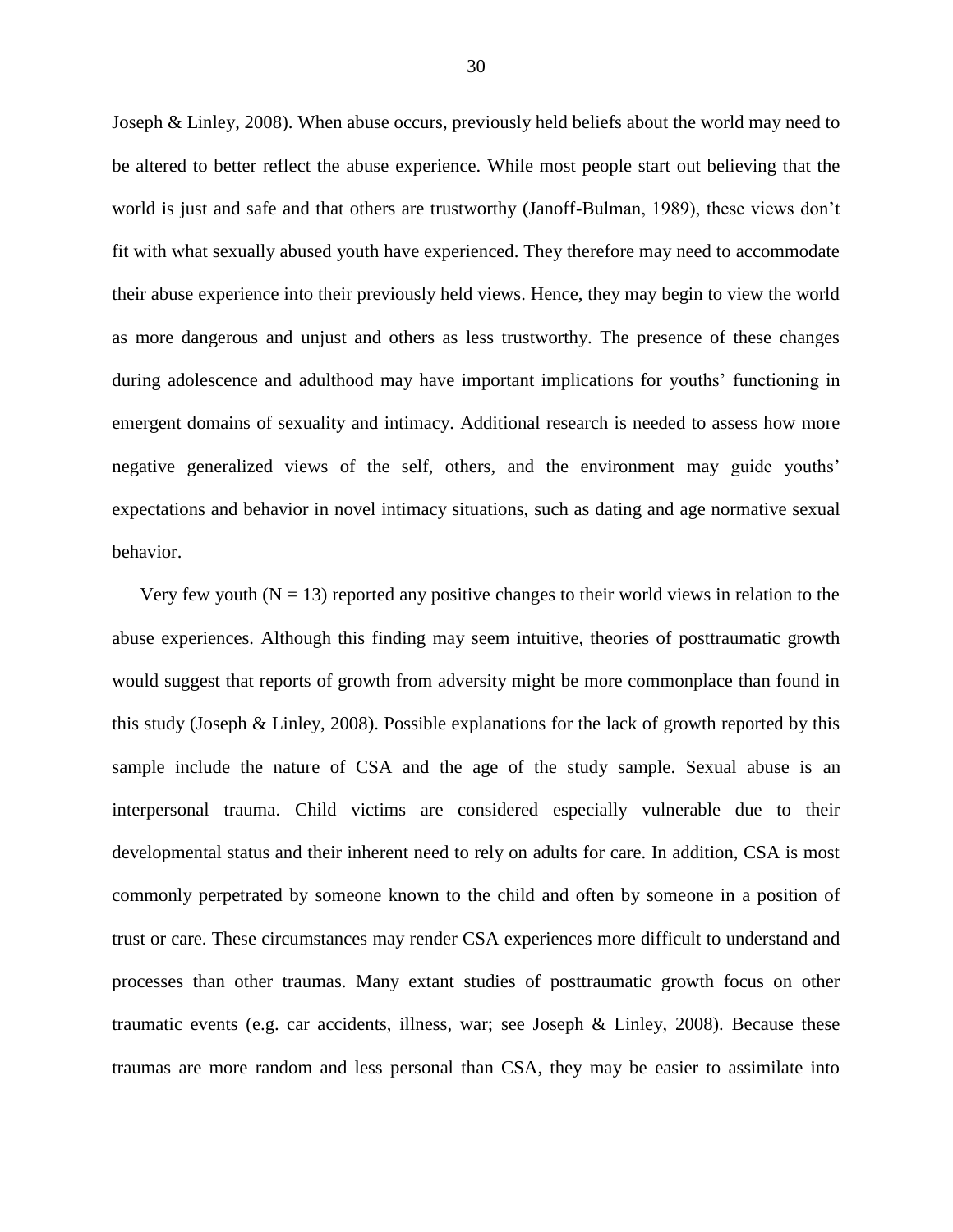existing positive world views. Future work should examine how the world view changes reported by CSA samples may differ from those reported by youth with other types of trauma experiences.

Within the handful of studies which have reported evidence of posttraumatic growth following CSA, all examined adult samples (McMillen, Rideout, & Zuravin, 1995; O'Dougherty Wright, Crawford, & Sebastian, 2007). The current study participants ranged in age from 13 to 23 years at the time of the interview. It may be more difficult for adolescents to assimilate their CSA experiences in a way in which positive views could be maintained, as they have just begun to develop meta-cognitive skills and the ability to think abstractly. In support of this idea, older participants in the current study were more likely than younger participants to report a positive world view change.

It is important to note that this study indexed spontaneously reported world view changes. The strength of this approach is that it captures what may have been most salient to youth at the time. On the other hand, it is difficult to know whether the frequency or type of changes reported might be different had the interviewer directly inquired about various types of changes. Future research should examine world view changes more closely, possibly through direct questions about whether and how CSA experiences have affected different types of world views. Furthermore, other types of changes were reported in the interview but not included in the current study. Consistent with the current study, results from other analyses indicate that the preponderance of all types of reported changes are negative (Mason, Barton, Casanova, Simon, & Feiring, in preparation). These findings are of importance for clinical work, as negative world views may need to be targeted for evaluation in treatment. Negative world views may have a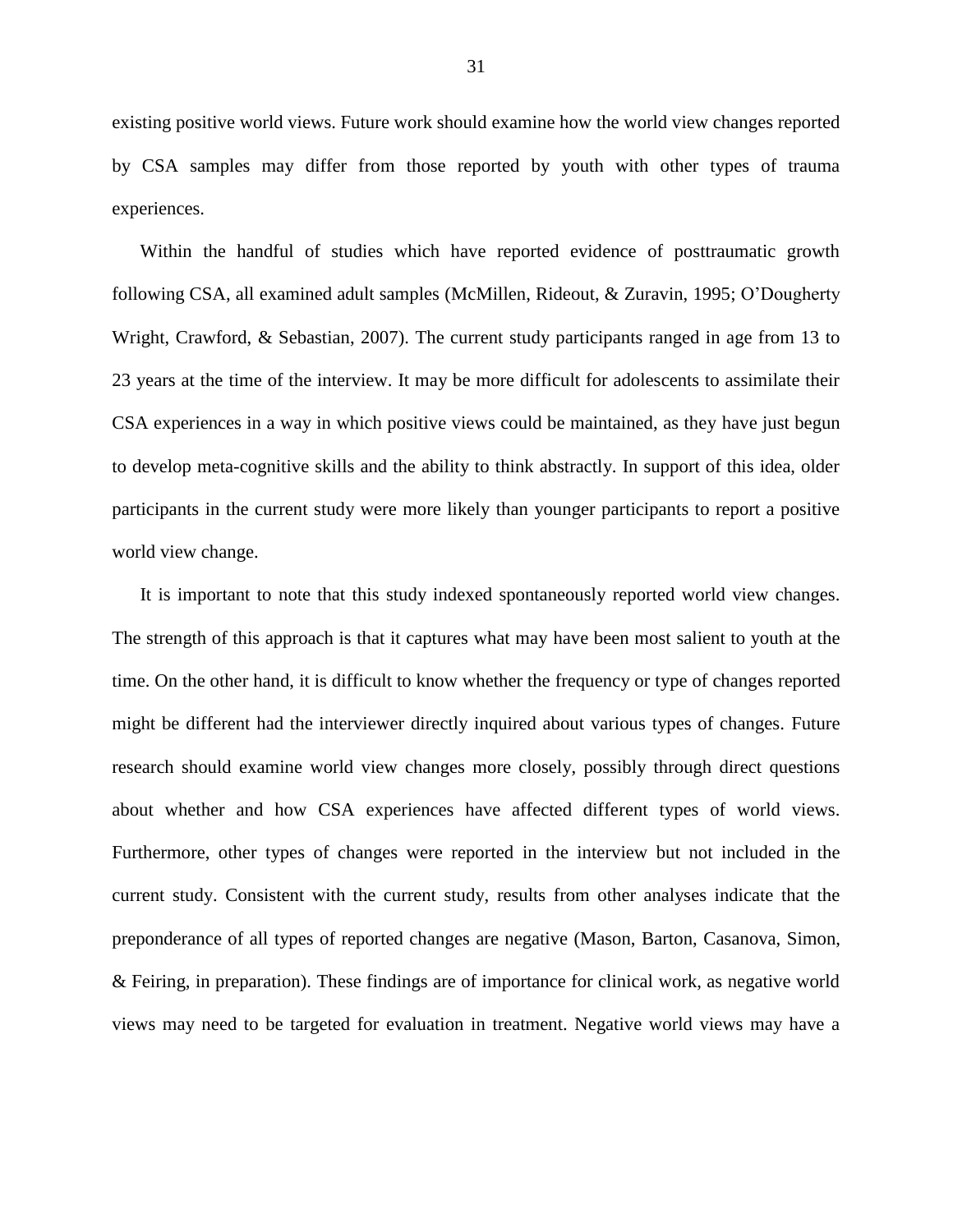substantial impact on how adolescents interact with others. For example, if youth do not trust others, they may have a difficult time forming healthy relationships.

In addition to indexing the valence and strength of CSA-related changes in world views, the current study examined potential predictors and correlates of these changes. Greater symptoms of PTSD and depression at the time of abuse discovery and one-year later were expected to be associated with more negative world view changes. In turn, changes in world views were expected to partially mediate the associations between earlier symptoms and later sexual problems. Positive world views were not used in these analyses because there were too few reported to supply statistically reliable results.

Contrary to my hypotheses, neither symptomatology at abuse discovery nor one year later was related to negative world view changes six years later. This was unexpected as many of the world view changes coded seemed to reflect core aspects of PTSD and depression. For example, some reported world view changes referenced feeling unsafe, which is a trademark of PTSD's hyervigilance. Additionally, negative and pessimistic views of the world have been linked to depression (Beck, 1964, Beck, 1987). The current results also contrast with prior findings from this sample linking early abuse reactions of depression and PTSD to various psychosocial problems at this same T3 time point (Feiring, Simon, & Cleland, 2009).

One possible explanation for the lack of relationship is that symptoms of depression and PTSD are simply unrelated to negative world views. It may be that the negative world views identified in this study are unique from the negative schemas typically associated with depression and PTSD. The world view scores used in this model were coded from narrative transcripts in which youth described their CSA experiences and how those experiences have affected them. It may be that the changes reported are related solely to the CSA experience and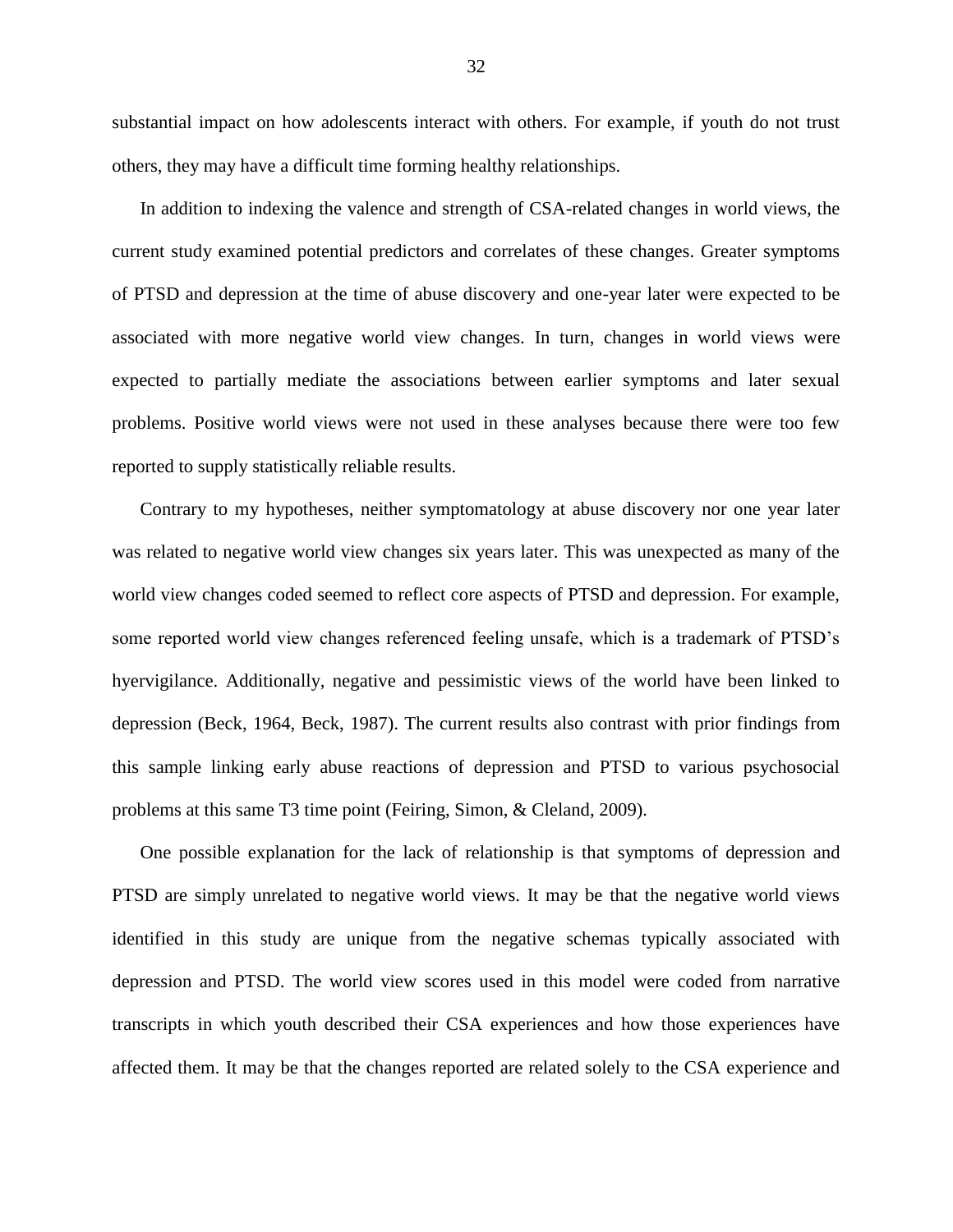are not reflections of symptomatology. In other words, the experience of childhood sexual abuse may be in itself enough to create changes to youth's world views, with or without symptoms of PTSD or depression. A second possible explanation for the lack of statistical association concerns the large gap in time from T2 to T3. Because of this large time period, there may be other mediating factors that play a role in the process from symptomatology at abuse discovery and one year later and negative world views six years later. Intervening processes may impact which youth develop negative schemas down the line. Finally, because youth were not asked specifically about world view changes, the variable may reflect differences in youth who would or would not spontaneously report changes in their beliefs. Each of these explanations suggests that there is no straightforward relationship between early symptoms and how youth are internalizing the implications of their abuse experiences for their world views.

Future research should attempt to study other potential predictors of negative world view changes, such as general anxiety or externalizing problems, to assess whether this lack of association is consistent. Independent of their predictors, that youth are experiencing these world view changes is clinically important information. Assessments and interventions should target not only common abuse reactions, such as depression and PTSD, but also seek to articulate the underlying world views that may be affecting youths' psychosocial functioning. If world view changes are a unique outcome of CSA, it may be especially important for clinicians to assess and monitor them, as treating symptoms of PTSD or depression may not suffice in altering youth's negative world views.

In addition to assessing potential pathways to world view changes, the current study examined whether world view changes helped to explain the link between early symptoms and subsequent sexual problems. No evidence was found to support the idea that negative world view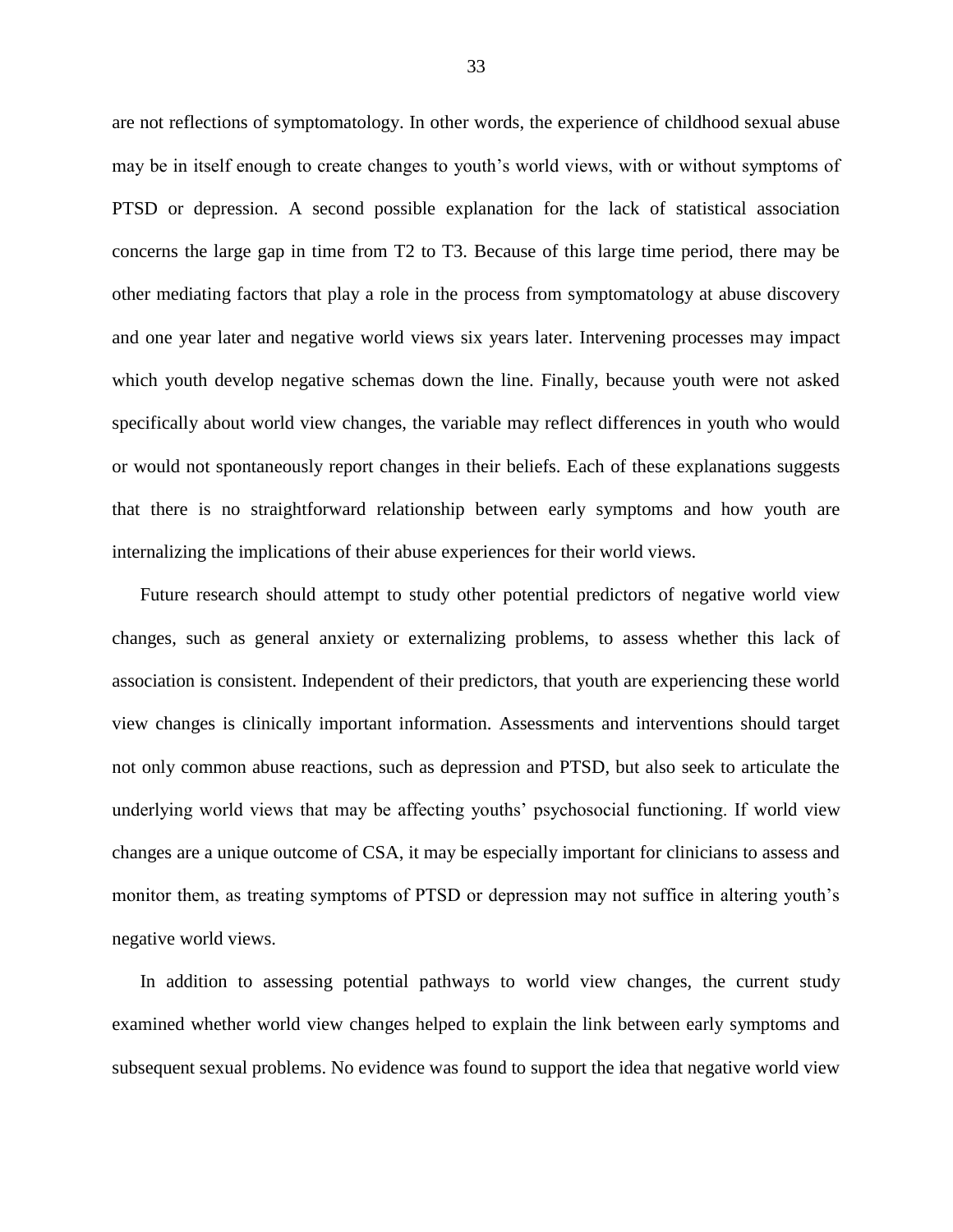changes mediated associations between T2 symptoms and T3 sexual problems. Consistent with prior studies linking depression and PTSD with intimacy problems, higher levels of early symptoms were associated with greater sexual concerns (Cyranowksi et al., 2004; Feiring et al., 2009; Rohde et al., 2001; Seth et al., 2011). Rather than mediating these associations, negative world view changes independently predicted sexual concerns after controlling for associations with earlier symptoms. This finding adds to this literature by identifying another potential risk factor for the development of sexual concerns, namely negative world views. The relationship between world views and sexual concerns makes sense. Difficulty trusting others or beliefs that the world is unsafe should be expected to interfere with satisfying and healthy sexual relationships. For example, if an adolescent's CSA experience makes it difficult for her to trust men, it would be expected that this may manifest as concerns about sexual intimacy and enjoyment.

Contrary to expectations, the pattern of associations between early symptoms, world views, and later sexual problems differed by type of sexual problem. Although sexual concerns were correlated with dysfunctional sexual behavior and risky sexual behavior, they appear to be differentially related to both symptoms and world views. Neither dysfunctional nor risky sexual behaviors were associated with earlier symptoms or concurrent world views. The lack of associations may reflect a difference in the nature of the sexual problems assessed. Specifically, depression, PTSD, negative world views, and sexual concerns are largely internalized problems, while dysfunctional sexual behavior and risky sexual behavior are more behavioral.

Although the predictors were unrelated to the specific *types* of sexual behavior problems tapped by the measures in this study, they may be related to other types of sexual behavior problems. For example, it is possible dysfunctional sexual behavior and risky sexual behavior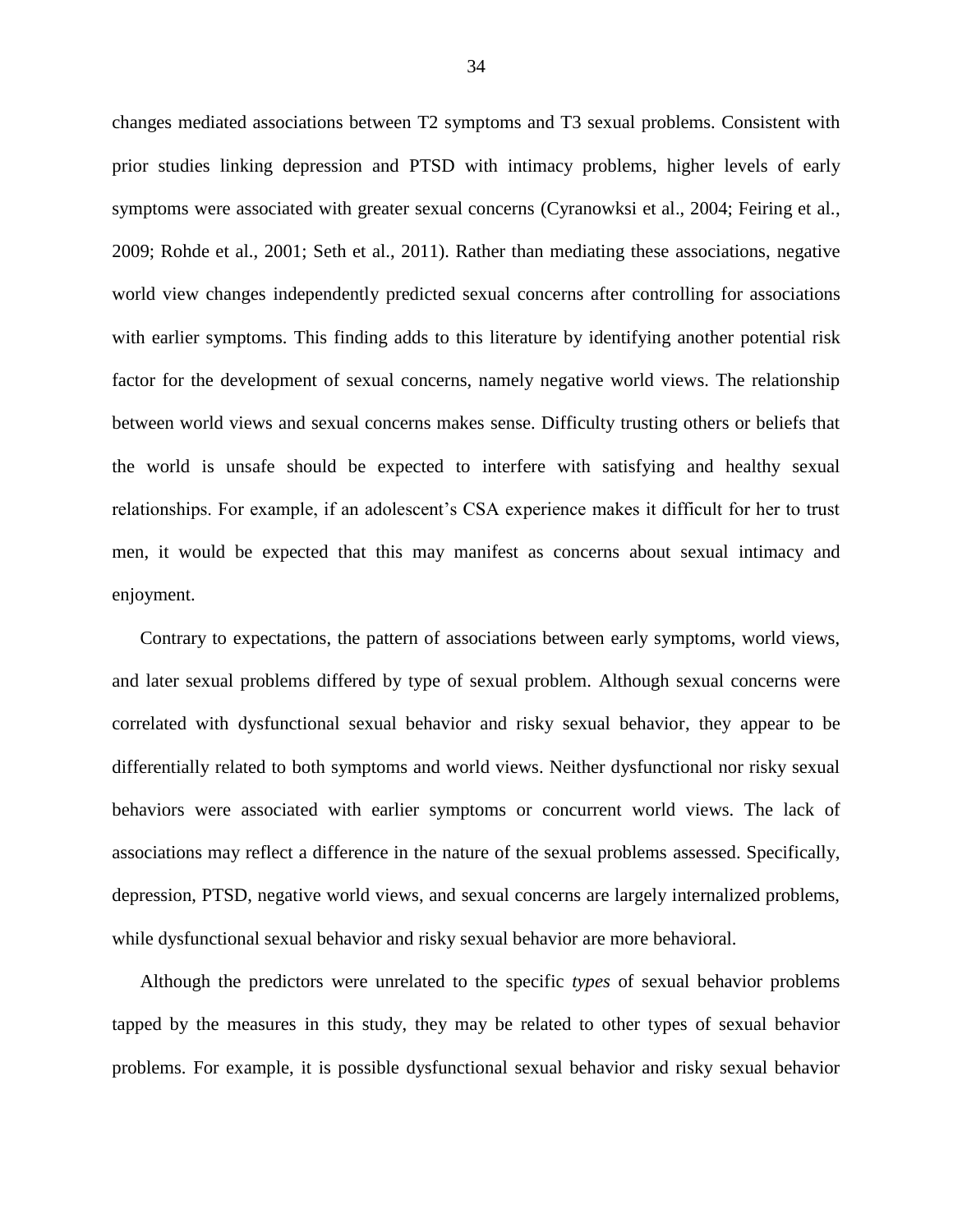may not adequately capture the types and range of sexual behavior problems characteristic of sexually abused youth in this study. The dysfunctional sexual behavior scale assessed how youth may use "sex" for means other than sexual pleasure, for example, using sex to get something. The risky sexual behavior scale examined specific sexual behaviors associated with greater risk of sexually transmitted infections, such as sexual intercourse or oral sex without a condom or while intoxicated. Two potential issues with these scales may explain the lack of expected relations in the current study. First, these measures may not have been applicable for many of the youth in the study. For example, the risky sexual behavior scale was completed only by youth who endorsed engaging in oral sex or sexual intercourse. Therefore, this measure was not given to many of the youth in the sample. In fact, only about 67% of youth reported having had sexual intercourse or oral sex at T3, while approximately 33% of the youth had not engaged in either of these behaviors (Simon & Feiring, 2008). Additionally, the use of the word "sex" in the dysfunctional sexual behavior questions may have been confusing to some youth. While the authors may have meant for the word "sex" to be inclusive of multiple types of sexual behavior, it is possible that youth may have interpreted the word "sex" as meaning only sexual intercourse. As not all youth had engaged in sexual intercourse at the time these questions were asked, they may have felt as though these questions did not apply to them.

Secondly, the measures of dysfunctional and risky sexual behaviors each focus on hypersexual behaviors and thereby reflect a limited view of the range of sexual behavior problems. In other words, responding negatively to the dysfunctional and risky behavior scales did not necessarily reflect an absence of sexual behavior problems. It could also reflect hyposexuality (little interest in sexual activity), another sexual problems often linked to childhood sexual abuse (Beitchman et al., 1991; Beitchman et al., 1992; Meston et al., 2006). The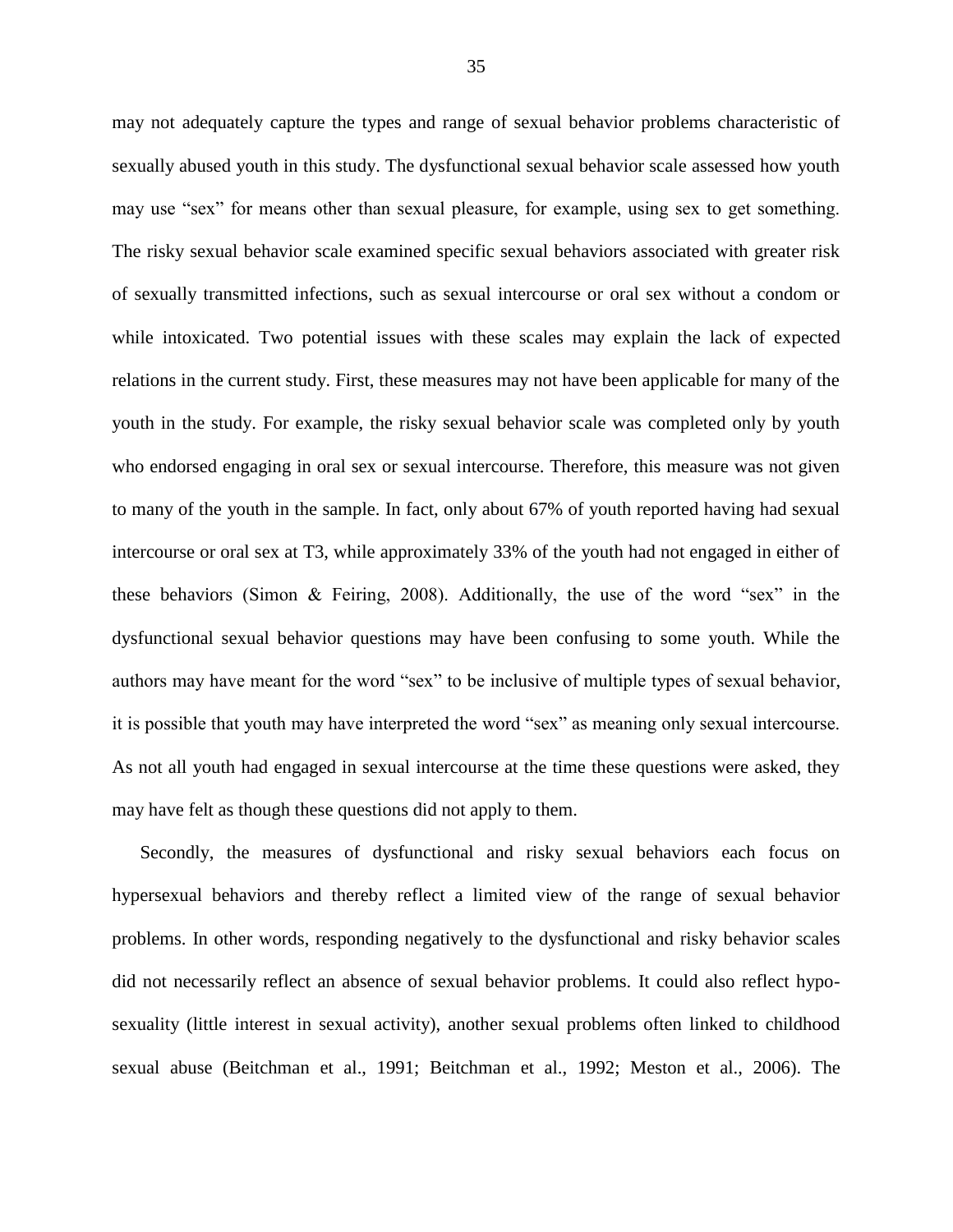association between negative world views, sexual concerns, and hypo-sexuality is at least as logical as the posited relations with hyper-sexuality. For example, adolescents with distrusting, negative views of others who are also concerned about sexual interactions may be less likely to engage in sexual relationships with others. Thus the measures used in this study may be less appropriate for them. Youth with either normative sexual development or hypo-sexuality may have been grouped together on these measures, convoluting the statistical outcomes. The absence of hypo-sexuality measures in the current study precluded me from examining this possibility. However, future studies should attempt to examine the full range of sexual problems that can occur after experiences of sexual abuse.

Finally, I was interested in the role gender might play in the indirect paths of the proposed models, as women and men may report different impacts from CSA experiences. Women are more likely receive a diagnosis of PTSD and depression than men (American Psychological Association, 2000). Additionally, women in this study were more likely to report a negative change than men, and also reported more negative changes on average than the men in the sample. Although the sample was predominantly female, no evidence emerged to suggest that the proposed indirect paths to world views via T2 symptoms or to sexual problems via world views varied by gender.

#### *Limitations*

This study was not without limitations. Given the non-experimental nature of the data, causality for the relationships between psychopathology, world views, and sexual concerns cannot be claimed. As world views and sexual concerns were measured at the same time point, it is especially difficult to map their relationship temporally. While I assumed in my hypotheses that world views would impact sexual concerns, it may be that sexual concerns occur first and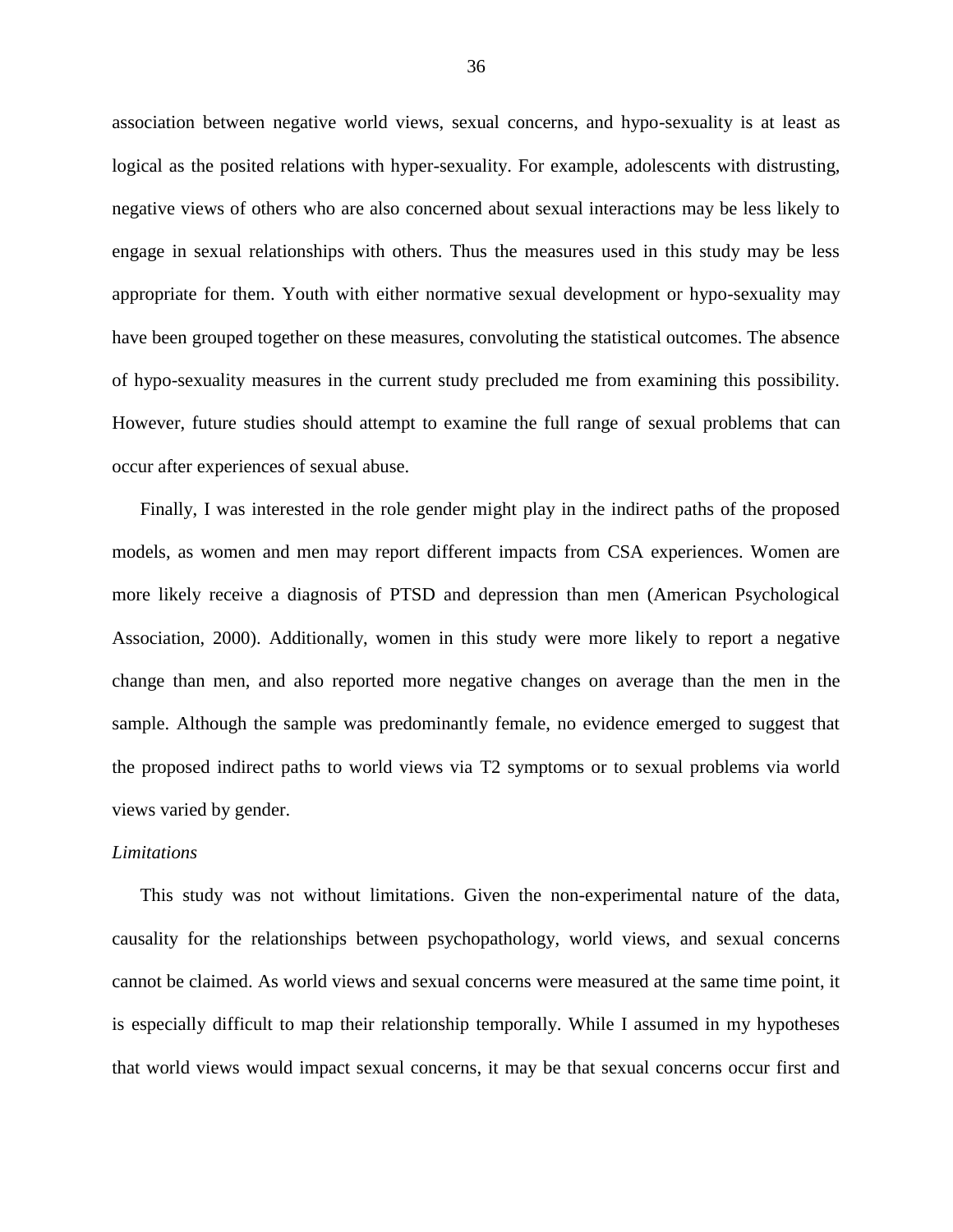impact world views. Additionally, the majority of the measures used in this study were selfreport. While the qualitative assessment of world views through the CSA narrative was a novel approach for determining the impact of CSA experiences on world views, it was limited in that youth were not explicitly asked about world view changes. Therefore, youth were free to bring up whatever they determined to be relevant to the interview at the time. It may be the case that more youth had experienced world view changes but simply did not think to talk about them. Finally, the external validity of the study is limited to those youth whose abuse has been reported to authorities, which for many youth with CSA histories is not the case.

#### *Implications for Future Research*

These findings add to the literature by identifying three potential paths to sexual concerns in adolescence: symptoms of depression, symptoms of PTSD, and changes in negative world views. However, these are unlikely to be the only two paths to this outcome. Future research should examine other longitudinal pathways to the development of sexual concerns in youth with CSA histories. Additionally, this study brings to the literature a new idea in the examination of CSArelated changes in world views. The existence of these views in the population of CSA survivors has not been previously examined. Future research should assess these views more in depth and with a larger sample to see if the same type and number of changes are reported. Additionally, more work should be done on the predictors of these changes, as well as how world view changes may impact adolescents' well-being.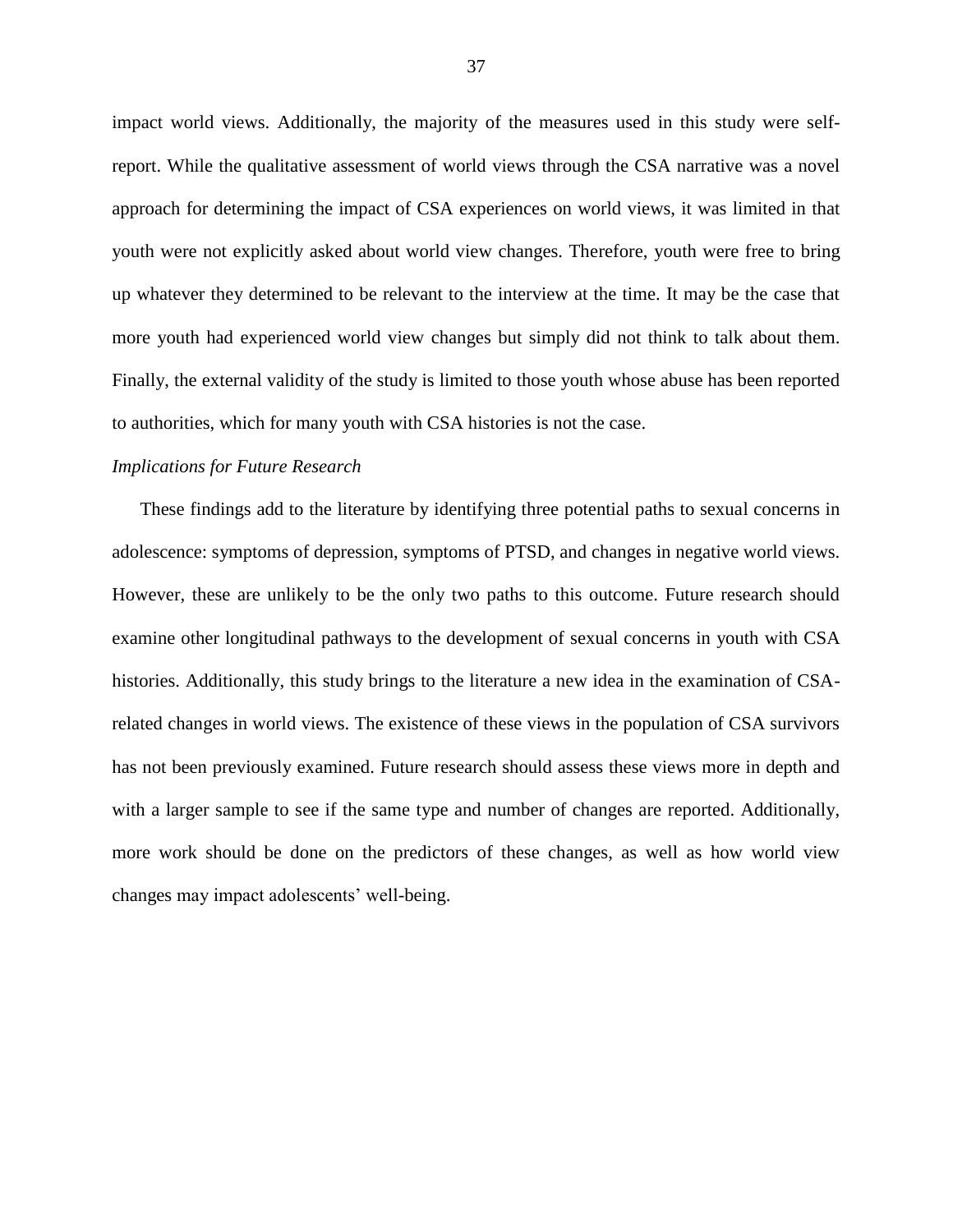#### **APPENDIX A**

Table 1

#### *Example of Weak to Strong Positive and Negative World View Changes*

#### **Extremely Vague/Weak (1) Positive World View Change**

"But um, sittin' here now it's like, you know this is, you know a study that you're doing you know and it's, helping the people that got this... just helping them out, so. It's good."

#### **Some Definite Change (3) Positive World View Change**

"And it-it also gave me experience, and words to help others. Ya know, people, that have went through my situation… it's just-it gave me more of an understanding of life and- it gave me experience, it gave me words that I said, to other people that went through the same situation."

#### **Extremely Strong/Evident (5) Positive World View Change**

"It made me more compassionate, I guess, about other people's problems….Yeah, I'm becoming helpful I wanna be a-- state trooper to help people. That's what I wanna do when I help other people who either can't help themselves or are in the wrong place at the wrong time. That's the more, that's what I mean by more compassionate I don't wanna just do stuff for me just to make money. I wanna do stuff and help people other people out --so that was cool."

#### **Extremely Vague Weak (1) Negative World View Change**

Only thing it is it makes me be more careful with boys, so."

### **Some Definite Change (3) Negative World View Change**

"I'm more skeptical of people than normal people ah not normal but people who haven't had any experience like I had. I analyze people very closely even though they may not notice I'm analyzing them, so I have very few people who I can say they are a friends that I go to and talk to and then there are lots of acquaintances who don't really know much about me they just know where I live and everything else...on the bad side it made me more skeptical."

**Extremely Strong/Evident (5) Negative World View Change**

"I was always scared to be alone and sometimes still scared to be alone. I don't like to be alone no more. I don't like to be around people that I don't know. I hardly hang out. I hard like I don't have like a lot of friends no more. I'm always with my parents, or like with family members. I try not to be around other people no more…Or like sometimes I'll be sleeping, and I'll have like a nightmare now. I'll have nightmares. Or I'll sleep it I sleep now with my in my room with the dog in my room with the door locked. Because, I'm scared I just, scared of everything scared to go to the bathroom at night."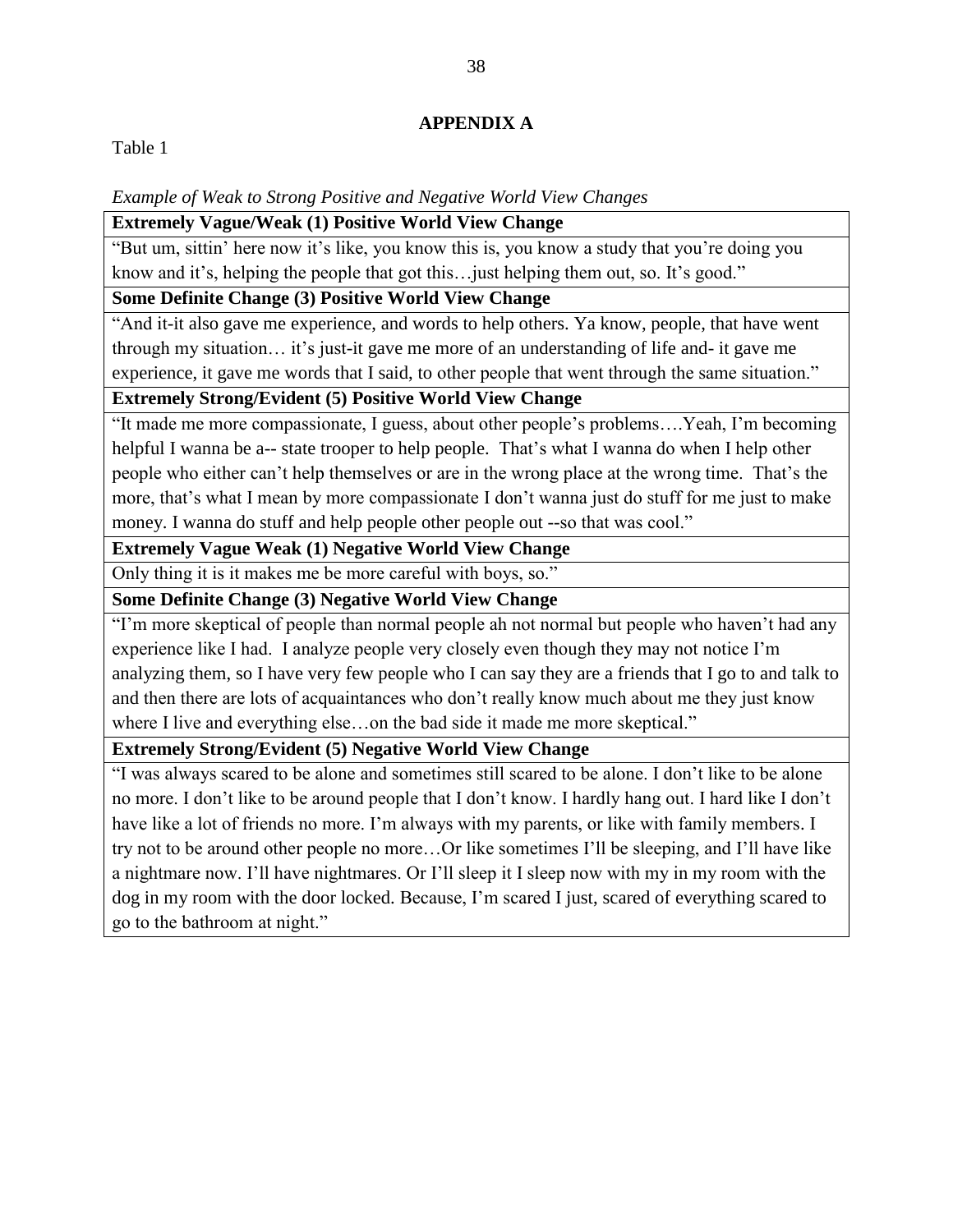| Desciptive Statistics and Correlations for Study Variables                                                                                                                    |             |               |            |           |          |                |                |                 |                 |                 |      |
|-------------------------------------------------------------------------------------------------------------------------------------------------------------------------------|-------------|---------------|------------|-----------|----------|----------------|----------------|-----------------|-----------------|-----------------|------|
|                                                                                                                                                                               |             | $\mathcal{L}$ | $\epsilon$ | 4         | 5        | G              |                | ∞               | $\circ$         | $\overline{a}$  |      |
| 1. Age at Abuse Discovery                                                                                                                                                     |             |               |            |           |          |                |                |                 |                 |                 |      |
| 2. Abuse Severity                                                                                                                                                             | 0.05        |               |            |           |          |                |                |                 |                 |                 |      |
| 3. Depression 1                                                                                                                                                               | $0.21**$    | 0.12          |            |           |          |                |                |                 |                 |                 |      |
| 4. Depression 2                                                                                                                                                               | $0.17**$    |               | $0.59**$   |           |          |                |                |                 |                 |                 |      |
| 5. PTSD 1                                                                                                                                                                     | $(0.21)$ ** | Э.О4          | $0.38***$  | $0.23**$  |          |                |                |                 |                 |                 |      |
| 6. PTSD 2                                                                                                                                                                     | $-0.15$     | 0.05          | $0.27**$   | $0.49***$ | $0.53**$ |                |                |                 |                 |                 |      |
| 7. Positive World View Strength                                                                                                                                               | $0.20*$     | 0.02          | $-0.06$    | 0.04      | $-0.07$  | 0.03           |                |                 |                 |                 |      |
| 8. Negative World View Strength                                                                                                                                               | 0.03        | 0.02          | 0.10       | 910       | 112      | 0.18           | 0.02           |                 |                 |                 |      |
| 9. Sexual Concerns                                                                                                                                                            | 0.15        | $-0.03$       | $0.22*$    | $0.30**$  | $\Xi$    | $0.22*$        | $-0.17$        | $0.29***$       |                 |                 |      |
| 10. Dysfunctional Sexual Behavior                                                                                                                                             | 0.16        | $-0.03$       | 0.13       | $0.20*$   | $-0.05$  | 0.09           | 0.14           | 0.15            | $0.63**$        |                 |      |
| 11. Risky Sexual Behavior                                                                                                                                                     | $0.34**$    | $-0.15$       | 0.08       | 0.10      | $-0.13$  | $-0.08$        | 0.08           | 0.19            | $0.40**$        | $0.60**$        |      |
|                                                                                                                                                                               | N160        | 148           | 60         | 145.00    | 160      | $\frac{46}{5}$ | $\overline{0}$ | $\mathcal{S}^0$ | $\overline{11}$ | $\overline{17}$ |      |
|                                                                                                                                                                               | Mean 11.36  | 2.98          | 23.62      | 16.99     | 2.09     | 1.82           | (4)            | $\overline{5}$  | 49.88           | 51.09           | 1.62 |
| Standard Deviation 2.24                                                                                                                                                       |             | 1.53          | 18.43      | 15.59     | 0.41     | 0.44           | 117            | J.              | 9.14            | 9.95            | .68  |
| Minimum 7.00                                                                                                                                                                  |             | 0.00          | 0.00       | 00(       | 1.08     | $\overline{0}$ | 00(            | 00 <sup>1</sup> | 42.00           | 44.00           | 0.00 |
| Maximum 15.00                                                                                                                                                                 |             | 6.00          | 92.59      | 77.78     | 3.00     | 2.89           | 5.00           | 5.00            | 92.00           | 90.00           | 6.00 |
| Note Depression 1 = Depression at Time 1; Depression 2 = Depression at Time 2; PTSD 1 = Posttraumatic Stress Disorder at T1; PTSD 2 = Posttraumatic Stress Disorder at Time 2 |             |               |            |           |          |                |                |                 |                 |                 |      |
| *p<.05; **p<.001                                                                                                                                                              |             |               |            |           |          |                |                |                 |                 |                 |      |

Desciptive Statistics and Correlations for Study Variables

Table 2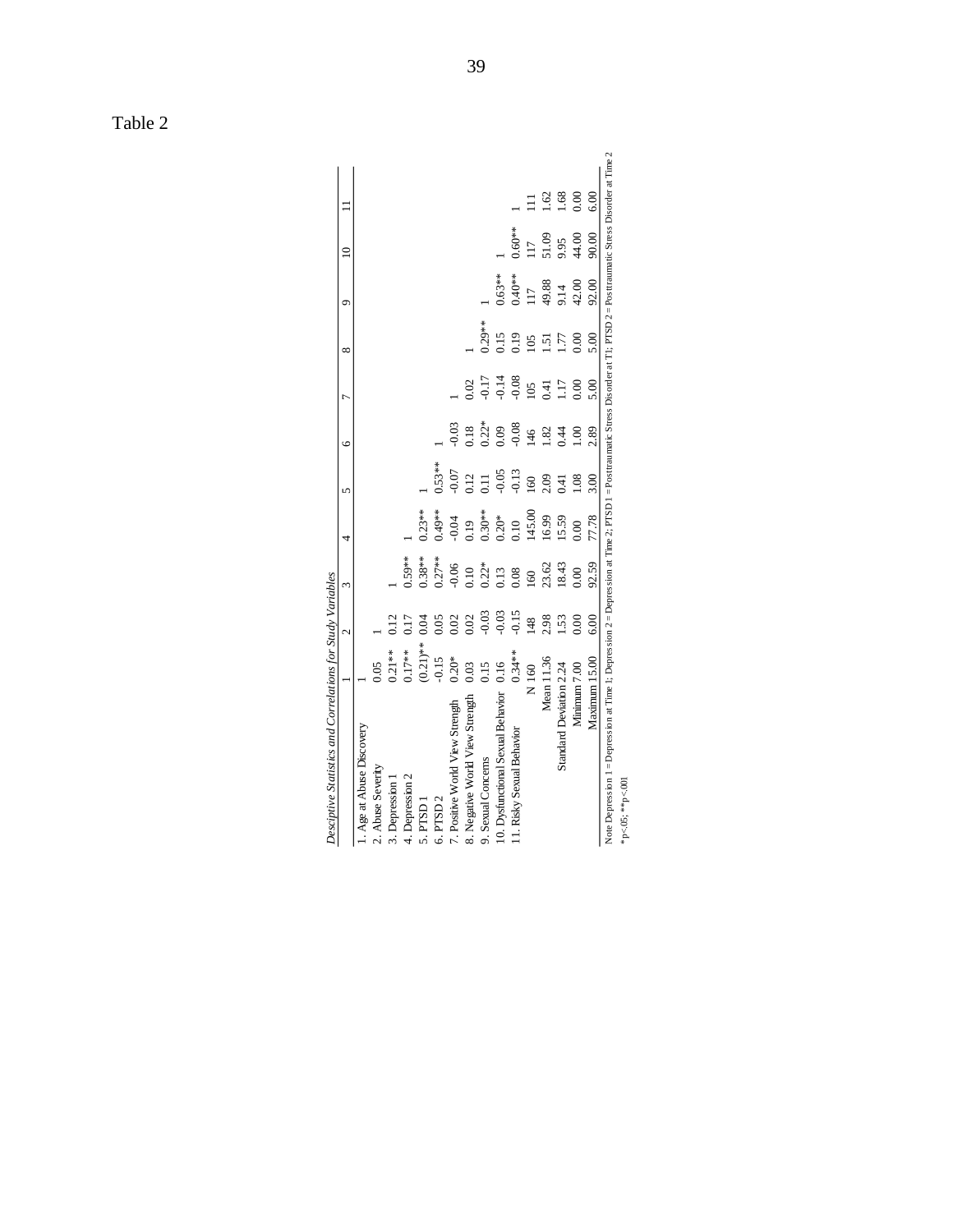## Table 3

*Structural Equation Model Results for Pathways to Sexual Problems Through Depression Symptoms and Negative World Views*

|                                    | Estimate | <b>SE</b> | $\boldsymbol{p}$ | B        |          | 95% CIL 95% CIU |
|------------------------------------|----------|-----------|------------------|----------|----------|-----------------|
| <b>AGE WITH</b>                    |          |           |                  |          |          |                 |
| <b>ABUSE SEVERITY</b>              | 0.153    | 0.272     | 0.573            | 0.045    | $-0.313$ | 0.580           |
| <b>DEPRESSION 1 ON</b>             |          |           |                  |          |          |                 |
| AGE                                | 1.691    | 0.717     | 0.018            | 0.206    | 0.513    | 2.883           |
| <b>ABUSE SEVERITY</b>              | 1.335    | 0.921     | 0.147            | 0.111    | $-0.188$ | 2.832           |
| <b>DEPRESSION 2 ON</b>             |          |           |                  |          |          |                 |
| AGE                                | 0.353    | 0.532     | 0.507            | 0.052    | $-0.544$ | 1.206           |
| <b>ABUSE SEVERITY</b>              | 0.831    | 0.716     | 0.246            | 0.082    | $-0.342$ | 2.014           |
| <b>DEPRESSION 1</b>                | 0.484    | 0.085     | 0.000            | 0.572    | 0.353    | 0.635           |
| <b>NEGATIVE WORLD VIEWS ON</b>     |          |           |                  |          |          |                 |
| AGE                                | 0.005    | 0.081     | 0.946            | 0.007    | $-0.124$ | 0.141           |
| <b>ABUSE SEVERITY</b>              | $-0.030$ | 0.131     | 0.820            | $-0.026$ | $-0.241$ | 0.191           |
| <b>DEPRESSION 1</b>                | $-0.003$ | 0.013     | 0.814            | $-0.030$ | $-0.02$  | 0.020           |
| <b>DEPRESSION 2</b>                | 0.028    | 0.017     | 0.099            | 0.244    | $-0.002$ | 0.053           |
| DYSFUNCTIONAL SEXUAL BEHAVIOR ON   |          |           |                  |          |          |                 |
| AGE                                | 0.437    | 0.437     | 0.317            | 0.099    | $-0.249$ | 1.189           |
| <b>DEPRESSION 2</b>                | 0.091    | 0.071     | 0.200            | 0.142    | $-0.024$ | 0.210           |
| <b>NEGATIVE WORLD VIEWS</b>        | 0.553    | 0.634     | 0.383            | 0.099    | $-0.514$ | 1.566           |
| SEXUAL CONCERNS ON                 |          |           |                  |          |          |                 |
| AGE                                | 0.282    | 0.419     | 0.500            | 0.069    | $-0.405$ | 0.976           |
| <b>DEPRESSION 2</b>                | 0.134    | 0.066     | 0.043            | 0.228    | 0.028    | 0.245           |
| <b>NEGATIVE WORLD VIEWS</b>        | 1.313    | 0.554     | 0.018            | 0.257    | 0.408    | 2.230           |
| <b>RISKY SEXUAL BEHAVIOR ON</b>    |          |           |                  |          |          |                 |
| AGE                                | 0.271    | 0.072     | 0.000            | 0.362    | 0.156    | 0.391           |
| <b>DEPRESSION 2</b>                | $-0.002$ | 0.011     | 0.843            | $-0.020$ | $-0.020$ | 0.017           |
| <b>NEGATIVE WORLD VIEWS</b>        | 0.16     | 0.112     | 0.152            | 0.17     | $-0.026$ | 0.338           |
| DYSFUNCTIONAL SEXUAL BEHAVIOR WITH |          |           |                  |          |          |                 |
| <b>SEXUAL CONCERNS</b>             | 48.778   | 8.189     | 0.000            | 0.604    | 33.672   | 60.750          |
| <b>RISKY SEXUAL BEHAVIOR</b>       | 8.849    | 1.877     | 0.000            | 0.596    | 5.435    | 11.596          |
| <b>SEXUAL CONCERNS WITH</b>        |          |           |                  |          |          |                 |
| <b>RISKY SEXUAL BEHAVIOR</b>       | 4.702    | 1.502     | 0.002            | 0.366    | 2.123    | 7.005           |

Depression 1 = Depression at Time 1; Depression 2 = Depression at Time 2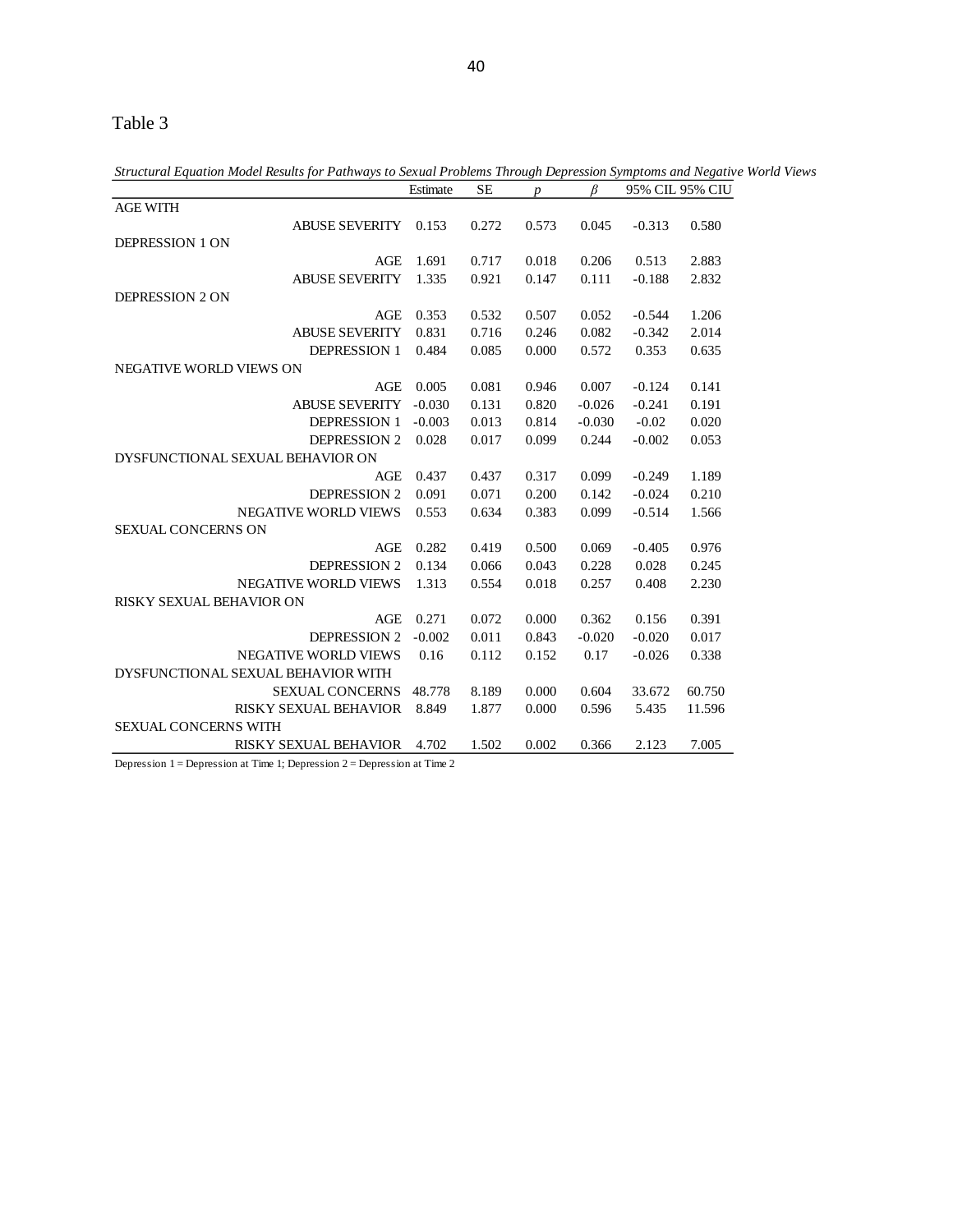## Table 4

*Structural Equation Model Results for Pathways to Sexual Problems Through PTSD Symptoms and Negative World Views*

|                                    | Estimate | SЕ    | $\boldsymbol{p}$ | ß        |          | 95% CIL 95% CIU |
|------------------------------------|----------|-------|------------------|----------|----------|-----------------|
| <b>AGE WITH</b>                    |          |       |                  |          |          |                 |
| <b>ABUSE SEVERITY</b>              | 0.158    | 0.271 | 0.560            | 0.046    | $-0.307$ | 0.581           |
| PTSD <sub>1</sub> ON               |          |       |                  |          |          |                 |
| AGE                                | $-0.038$ | 0.014 | 0.008            | $-0.208$ | $-0.061$ | $-0.014$        |
| <b>ABUSE SEVERITY</b>              | 0.014    | 0.023 | 0.546            | 0.052    | $-0.023$ | 0.052           |
| PTSD <sub>2</sub> ON               |          |       |                  |          |          |                 |
| AGE                                | $-0.007$ | 0.015 | 0.650            | $-0.036$ | $-0.032$ | 0.018           |
| <b>ABUSE SEVERITY</b>              | 0.009    | 0.020 | 0.661            | 0.031    | $-0.025$ | 0.042           |
| PTSD <sub>1</sub>                  | 0.553    | 0.089 | 0.000            | 0.519    | 0.409    | 0.702           |
| NEGATIVE WORLD VIEWS ON            |          |       |                  |          |          |                 |
| AGE                                | 0.069    | 0.086 | 0.423            | 0.087    | $-0.072$ | 0.214           |
| <b>ABUSE SEVERITY</b>              | $-0.022$ | 0.131 | 0.866            | $-0.019$ | $-0.234$ | 0.203           |
| PTSD <sub>1</sub>                  | 0.257    | 0.605 | 0.671            | 0.059    | $-0.709$ | 1.305           |
| PTSD <sub>2</sub>                  | 0.602    | 0.495 | 0.224            | 0.149    | $-0.257$ | 1.366           |
| DYSFUNCTIONAL SEXUAL BEHAVIOR ON   |          |       |                  |          |          |                 |
| AGE                                | 0.624    | 0.422 | 0.139            | 0.141    | $-0.043$ | 1.331           |
| PTSD <sub>2</sub>                  | 2.092    | 2.177 | 0.336            | 0.092    | $-1.191$ | 5.868           |
| <b>NEGATIVE WORLD VIEWS</b>        | 0.605    | 0.660 | 0.360            | 0.108    | $-0.516$ | 1.636           |
| <b>SEXUAL CONCERNS ON</b>          |          |       |                  |          |          |                 |
| AGE                                | 0.574    | 0.426 | 0.178            | 0.142    | $-0.115$ | 1.285           |
| PTSD <sub>2</sub>                  | 3.961    | 1.933 | 0.040            | 0.191    | 0.903    | 7.23            |
| <b>NEGATIVE WORLD VIEWS</b>        | 1.340    | 0.587 | 0.022            | 0.262    | 0.390    | 2.320           |
| <b>RISKY SEXUAL BEHAVIOR ON</b>    |          |       |                  |          |          |                 |
| <b>AGE</b>                         | 0.264    | 0.069 | 0.000            | 0.353    | 0.154    | 0.380           |
| PTSD <sub>2</sub>                  | $-0.180$ | 0.352 | 0.610            | $-0.047$ | $-0.743$ | 0.407           |
| <b>NEGATIVE WORLD VIEWS</b>        | 0.164    | 0.11  | 0.136            | 0.173    | $-0.023$ | 0.339           |
| DYSFUNCTIONAL SEXUAL BEHAVIOR WITH |          |       |                  |          |          |                 |
| <b>SEXUAL CONCERNS</b>             | 50.113   | 8.256 | 0.000            | 0.611    | 34.983   | 62.203          |
| <b>RISKY SEXUAL BEHAVIOR</b>       | 8.923    | 1.884 | 0.000            | 0.598    | 5.497    | 11.745          |
| <b>SEXUAL CONCERNS WITH</b>        |          |       |                  |          |          |                 |
| <b>RISKY SEXUAL BEHAVIOR</b>       | 4.877    | 1.551 | 0.002            | 0.377    | 2.131    | 7.250           |
|                                    |          |       |                  |          |          |                 |

PTSD 1 = Posttraumatic Stress Disorder at T1; PTSD 2 = Posttraumatic Stress Disorder at Time 2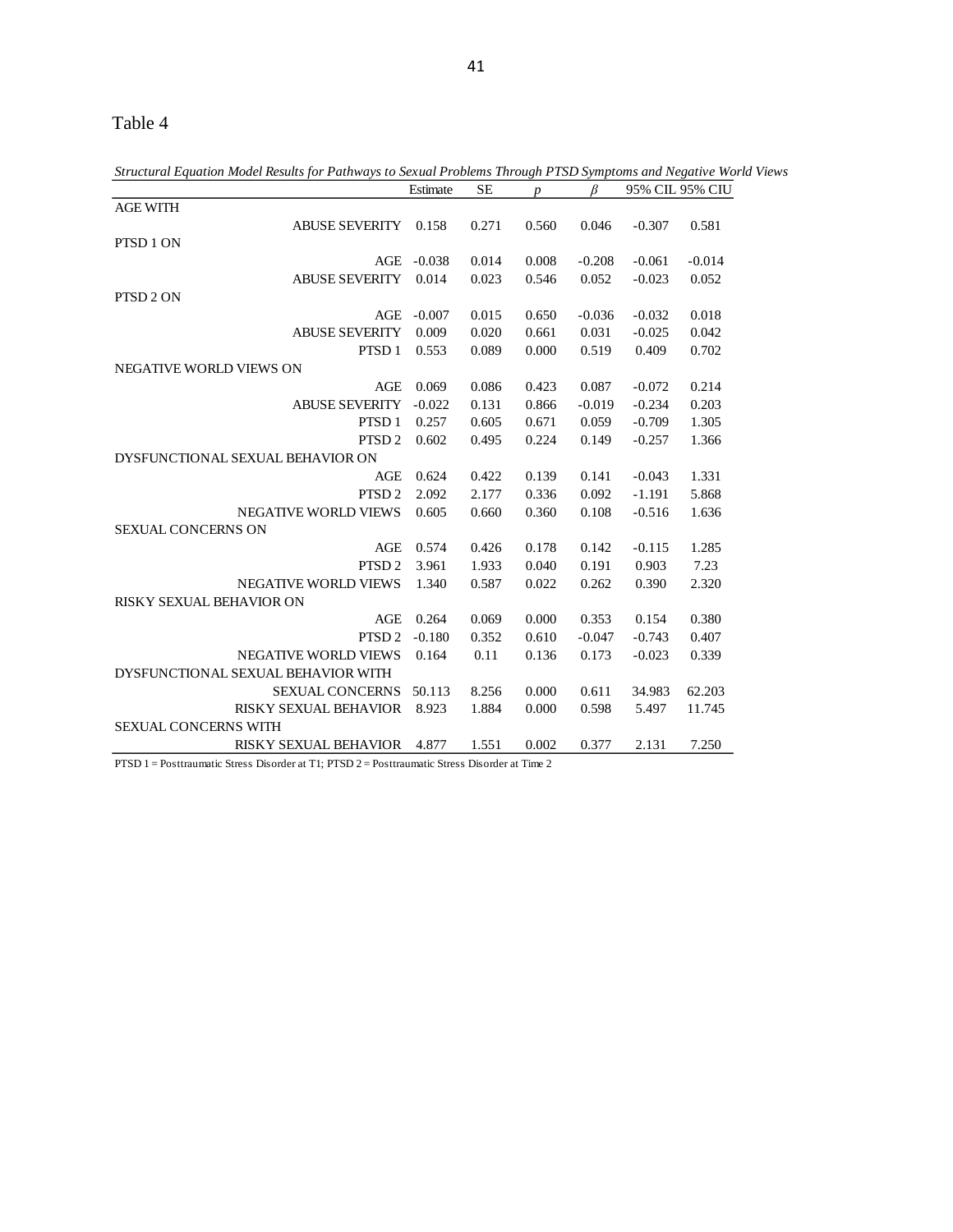|                                                                            |          | Estimate Standard Error p-value 95% CIL 95% CIU           |       |          |       |  |  |
|----------------------------------------------------------------------------|----------|-----------------------------------------------------------|-------|----------|-------|--|--|
|                                                                            |          | Depression 1 to Negative World Views through Depression 2 |       |          |       |  |  |
| Males                                                                      | 0.008    | 0.020                                                     | 0.699 | $-0.018$ | 0.037 |  |  |
| Females                                                                    | 0.014    | 0.012                                                     | 0.241 | $-0.006$ | 0.033 |  |  |
| Difference                                                                 | $-0.006$ | 0.023                                                     | 0.789 | $-0.039$ | 0.030 |  |  |
| Depression 2 to Dysfunctional Sexual Behavior through Negative World Views |          |                                                           |       |          |       |  |  |
| Males                                                                      | $-0.003$ | 0.164                                                     | 0.984 | $-0.269$ | 0.182 |  |  |
| Females                                                                    | 0.020    | 0.026                                                     | 0.456 | $-0.012$ | 0.069 |  |  |
| <b>Difference</b>                                                          | $-0.023$ | 0.167                                                     | 0.891 | $-0.291$ | 0.165 |  |  |
| Depression 2 to Sexual Concerns through Negative World Views               |          |                                                           |       |          |       |  |  |
| Males                                                                      | $-0.011$ | 0.101                                                     | 0.915 | $-0.157$ | 0.078 |  |  |
| Females                                                                    | 0.040    | 0.039                                                     | 0.310 | $-0.015$ | 0.109 |  |  |
| <b>Difference</b>                                                          | $-0.05$  | 0.109                                                     | 0.644 | $-0.213$ | 0.059 |  |  |
| Depression 2 to Risky Sexual Behavior through Negative World Views         |          |                                                           |       |          |       |  |  |
| Males                                                                      | 0.021    | 0.047                                                     | 0.656 | $-0.035$ | 0.096 |  |  |
| Females                                                                    | 0.003    | 0.004                                                     | 0.429 | $-0.002$ | 0.011 |  |  |
| <b>Difference</b>                                                          | 0.018    | 0.047                                                     | 0.708 | $-0.039$ | 0.092 |  |  |

*Specific Indirect Effects for Depression Model*

Depression 1 = Depression at Time 1; Depression 2 = Depression at Time 2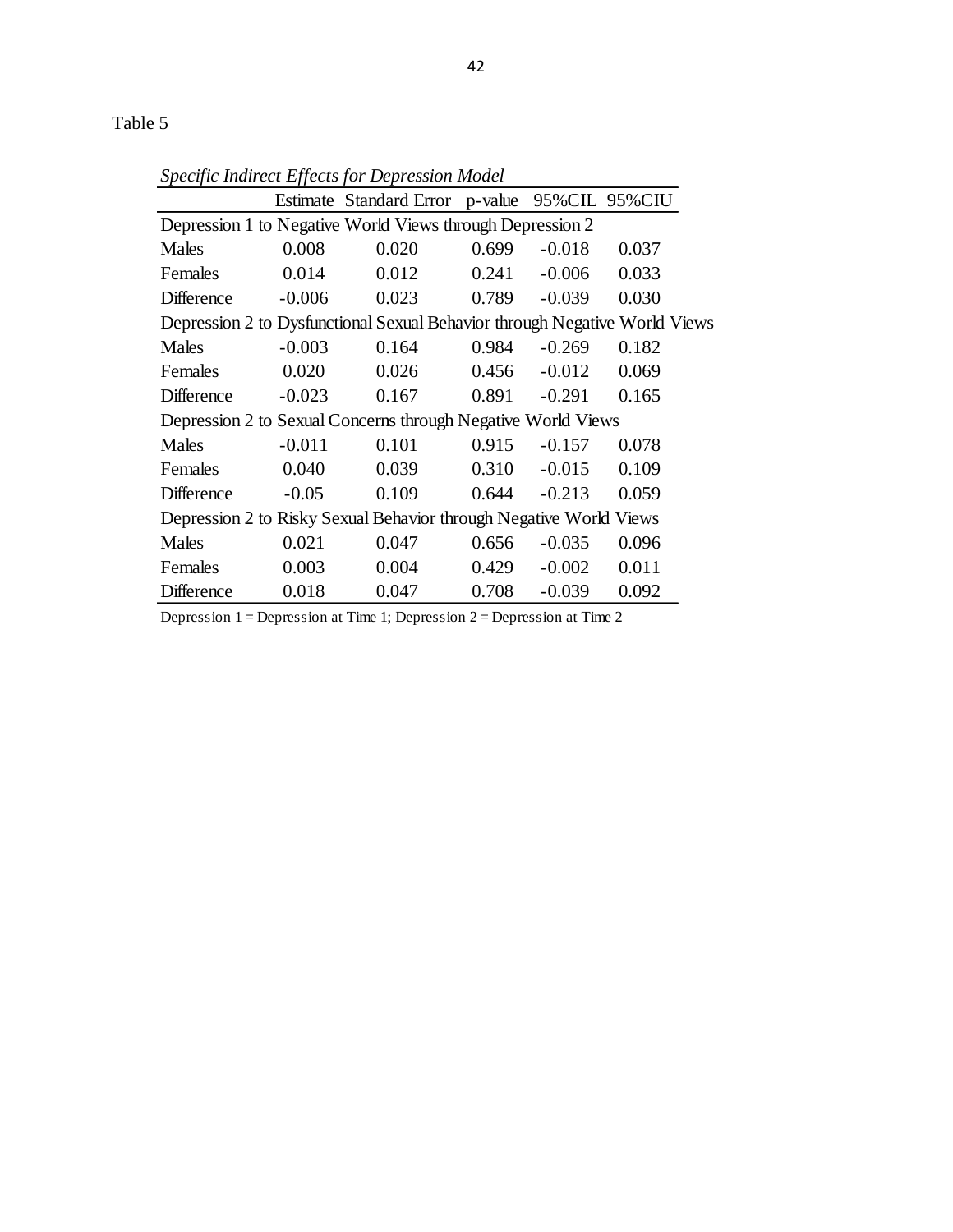|                                                                      | JJ       | Estimate Standard Error p-value 95% CIL                |       |          | 95%CIU |  |  |
|----------------------------------------------------------------------|----------|--------------------------------------------------------|-------|----------|--------|--|--|
| PTSD 1 to Negative World Views through PTSD 2                        |          |                                                        |       |          |        |  |  |
| Males                                                                | 0.073    | 0.285                                                  | 0.776 | $-0.243$ | 0.503  |  |  |
| Females                                                              | 0.130    | 0.408                                                  | 0.751 | $-0.513$ | 0.819  |  |  |
| Difference                                                           | $-0.056$ | 0.478                                                  | 0.906 | $-0.830$ | 0.705  |  |  |
| PTSD 2 to Dysfunctional Sexual Behavior through Negative World Views |          |                                                        |       |          |        |  |  |
| Males                                                                | 0.235    | 1.564                                                  | 0.881 | $-1.961$ | 2.960  |  |  |
| Females                                                              | 0.192    | 0.746                                                  | 0.797 | $-0.946$ | 1.483  |  |  |
| <b>Difference</b>                                                    | 0.043    | 1.735                                                  | 0.980 | $-2.414$ | 2.974  |  |  |
|                                                                      |          | PTSD 2 to Sexual Concerns through Negative World Views |       |          |        |  |  |
| Males                                                                | 0.140    | 1.020                                                  | 0.891 | $-1.624$ | 1.392  |  |  |
| Females                                                              | 0.356    | 1.168                                                  | 0.761 | $-1.479$ | 2.300  |  |  |
| <b>Difference</b>                                                    | $-0.216$ | 1.563                                                  | 0.890 | $-2.924$ | 2.072  |  |  |
| PTSD 2 to Risky Sexual Behavior through Negative World Views         |          |                                                        |       |          |        |  |  |
| Males                                                                | 0.299    | 0.621                                                  | 0.631 | $-0.866$ | 1.180  |  |  |
| Females                                                              | 0.032    | 0.118                                                  | 0.785 | $-0.145$ | 0.240  |  |  |
| Difference                                                           | 0.266    | 0.632                                                  | 0.673 | $-0.926$ | 1.145  |  |  |

*Specific Indirect Effects for PTSD Model*

PTSD 1 = Posttraumatic Stress Disorder at T1; PTSD 2 = Posttraumatic Stress Disorder at Time 2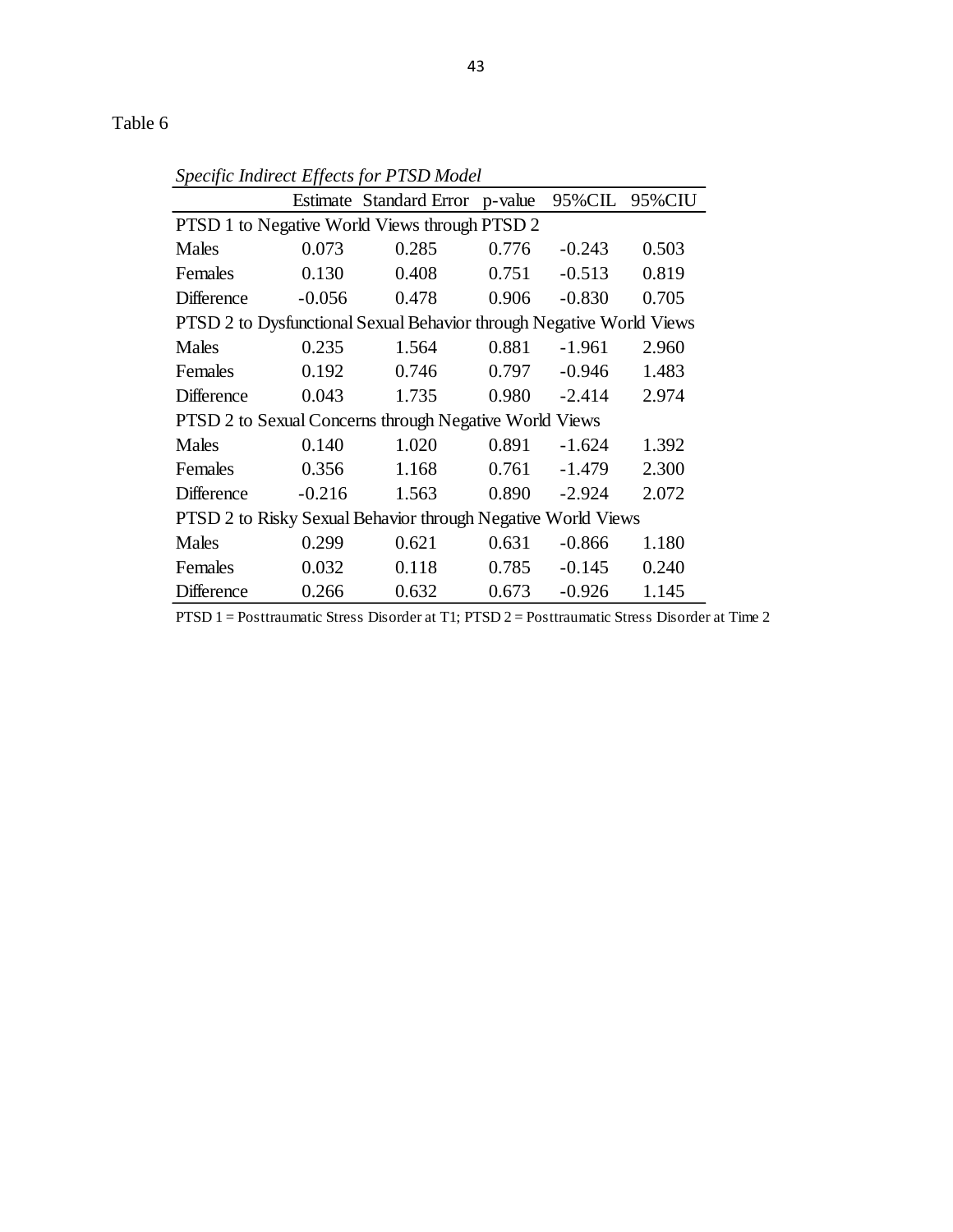

Figure 1: Conceptual Model of Predictive Pathways through Symptomatology and World Views to Sexual Problems Following Childhood Sexual Abuse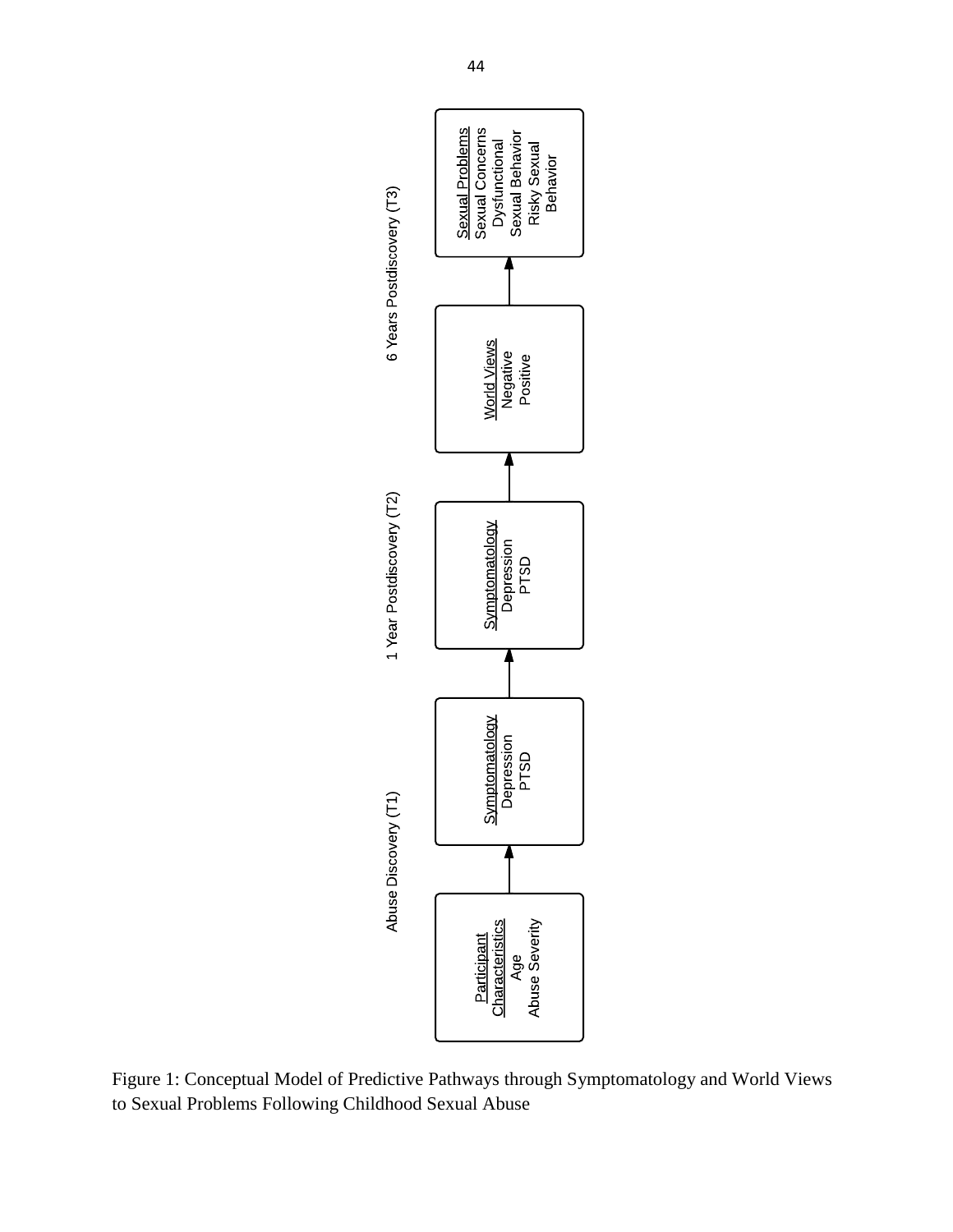

Figure 2: Structural Equation Model Results for Predictive Pathways to Sexual Problems through Depression and Negative World Views. The figure shows significant pathways with standardized path coefficients.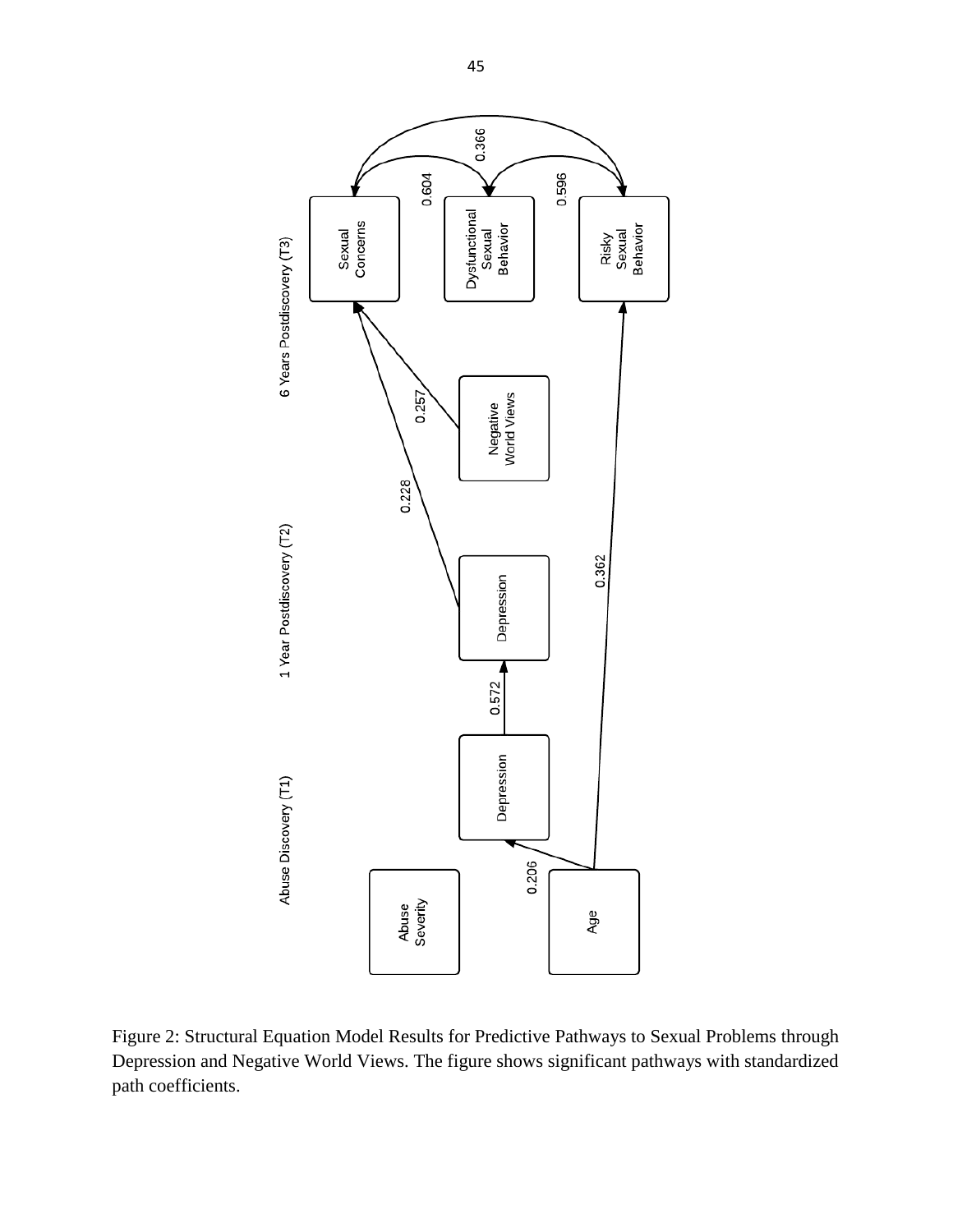

Figure 3: Structural Equation Model Results for Predictive Pathways to Sexual Problems through PTSD and Negative World Views. The figure shows significant pathways with standardized path coefficients.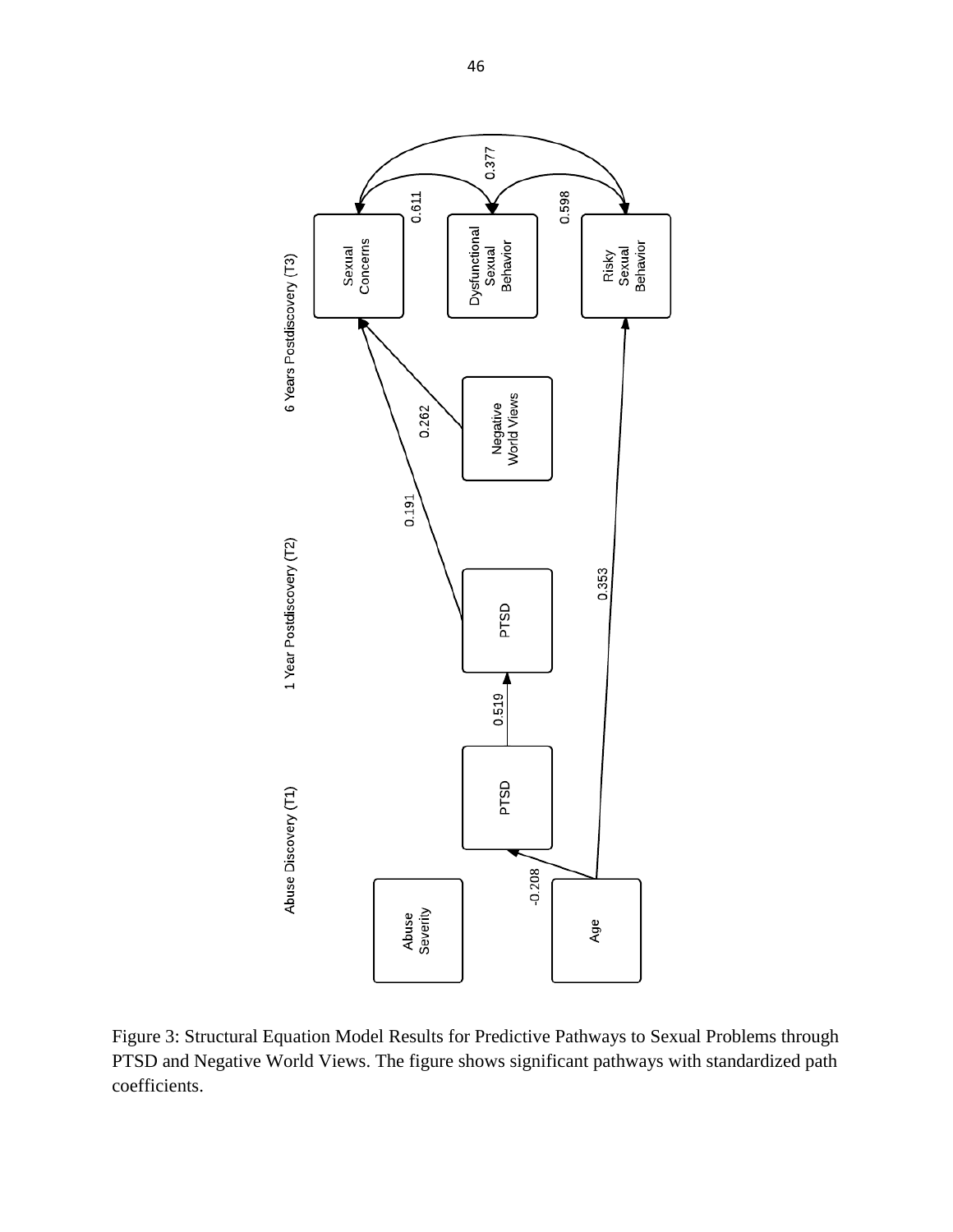#### **APPENDIX B**

#### Children's Depression Inventory (CDI)

Kids sometimes have different feelings and ideas. This form lists the feelings and ideas in groups. From each group, pick one sentence that describes you best for the past two weeks. There is no right or wrong answer. Just pick one sentence that best describes the way you have been recently. Put a checkmark in the box next to the sentence that you pick.

- 1.  $\Box$  I am sad once in a while.
	- $\Box$  I am sad many times.

 $\Box$  I am sad all the time.

- 2.  $\Box$  Nothing will ever work out for me.
	- $\Box$  I am not sure if things will work out for me.
	- $\Box$  Things will work out for me okay.
- 3.  $\Box$  I do most things okay.
	- $\Box$  I do many things wrong.
	- $\Box$  I do everything wrong.
- 4.  $\Box$  I have fun in many things.
	- $\Box$  I have fun in some things.
		- $\Box$  Nothing is fun at all.
- 5.  $\Box$  I am important to my family.
	- $\Box$  I am not sure if I am important to my family.
		- $\Box$  My family is better off without me.
- 6.  $\Box$  I hate myself.
	- $\Box$  I do not like myself.
	- $\Box$  I like myself.
- 7.  $\Box$  All bad things are my fault.
	- $\Box$  Many bad things are my fault.
		- $\Box$  Bad things are not usually my fault.
- 8.  $\Box$  I do not think about killing myself.
	- $\Box$  I think about killing myself but would not do it.
	- $\Box$  I want to kill myself.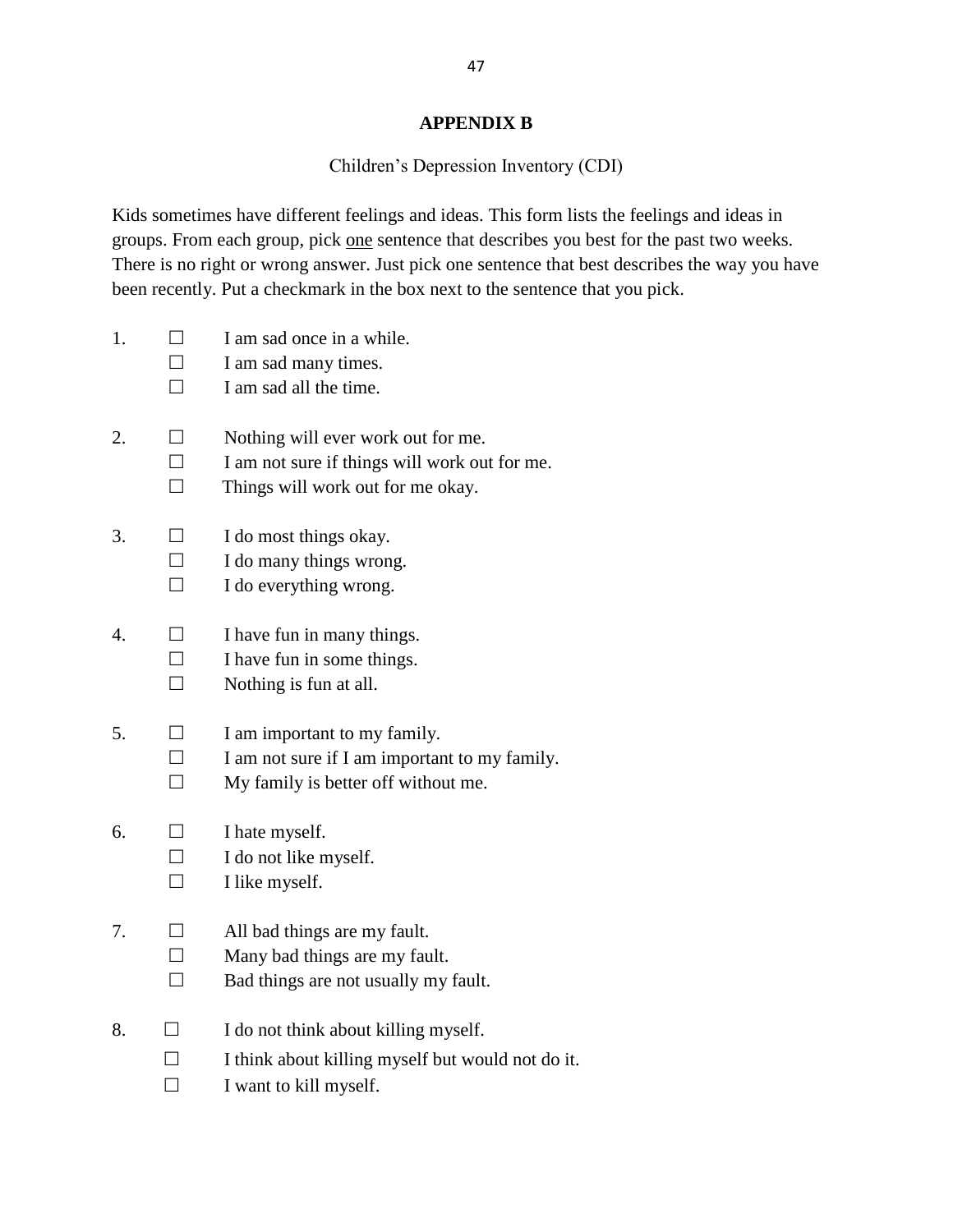- 9.  $\Box$  I feel like crying every day.
	- $\Box$  I feel like crying many days.
	- $\Box$  I feel like crying once in a while.
- 10.  $\Box$  I feel cranky all the time.
	- $\Box$  I feel cranky many times.
	- $\Box$  I am almost never cranky.
- 11.  $\Box$  I like being with people.
	- $\Box$  I do not like being with people many times.
	- $\Box$  I do not want to be with people at all.
- 12.  $\Box$  I cannot make up my mind about things.
	- $\Box$  It is hard to make up my mind about things.
	- $\Box$  I make up my mind about things easily.
- 13.  $\Box$  I look okay.
	- $\Box$  There are some bad things about my looks.
	- $\Box$  I look ugly.
- 14.  $\Box$  I have to push myself all the time to do my schoolwork.  $\Box$  I have to push myself many times to do my schoolwork.  $\Box$  Doing schoolwork is not a big problem.
- 15.  $\Box$  I have trouble sleeping every night.
	- $\Box$  I have trouble sleeping many nights.
	- $\Box$  I sleep pretty well.
- 16.  $\Box$  I am tired once in a while.
	- $\Box$  I am tired many days.
	- $\Box$  I am tired all the time.
- 17.  $\Box$  Most days I do not feel like eating.
	- $\Box$  Many days I do not feel like eating.
	- $\Box$  I eat pretty well.
- 18.  $\Box$  I do not worry about aches and pains.
	- $\Box$  I worry about aches and pains many times.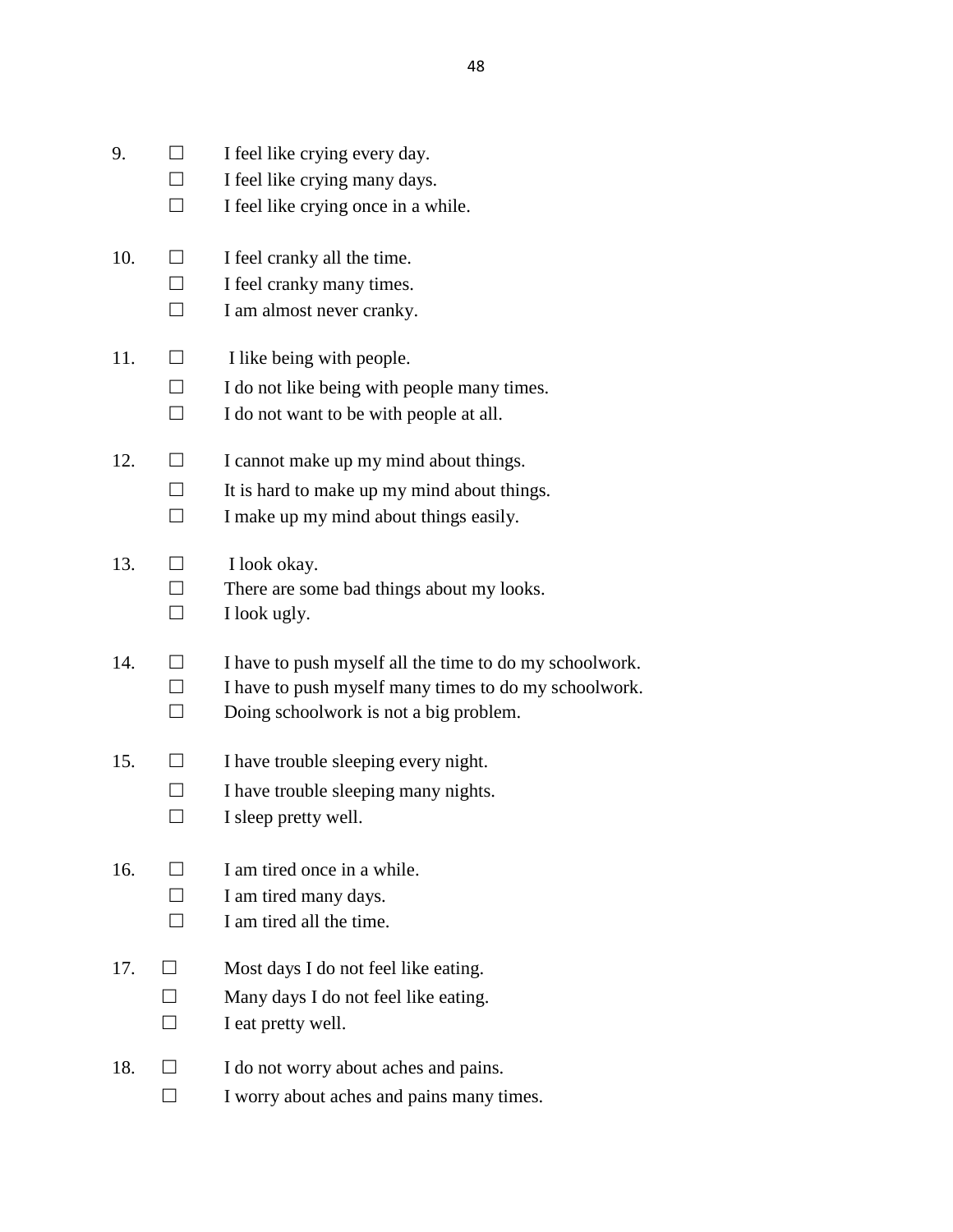|     |                              | I worry about aches and pains all the time.                                                                                                  |
|-----|------------------------------|----------------------------------------------------------------------------------------------------------------------------------------------|
| 19. | $\Box$                       | I do not feel alone.<br>I feel alone many times.<br>I feel alone all the time.                                                               |
| 20. | $\perp$<br>П<br>$\mathsf{L}$ | I never have fun at school.<br>I have fun at school only once in a while.<br>I have fun at school many times.                                |
| 21. |                              | I have plenty of friends.<br>I have some friends but I wish I had more.<br>I do not have any friends.                                        |
| 22. | $\mathsf{L}$                 | My schoolwork is alright.<br>My schoolwork is not as good as before.<br>I do very badly in subjects I used to be good in.                    |
| 23. | $\blacksquare$               | I can never be as good as other kids.<br>I can be as good as other kids if I want to.<br>I am just as good as other kids.                    |
| 24. |                              | Nobody really loves me.<br>I am not sure if anybody loves me.<br>I am sure that somebody loves me.                                           |
| 25. |                              | It is easy for me to get along with friends.<br>I get into arguments with friends many times.<br>I almost never fall as leep during the day. |
| 26. |                              | I fall as leep during the day all the time.<br>I fall as leep during the day many times.<br>I almost never fall as leep during the day.      |
| 27. |                              | Most days I feel like I can't stop eating.<br>Many days I feel like I can't stop eating.                                                     |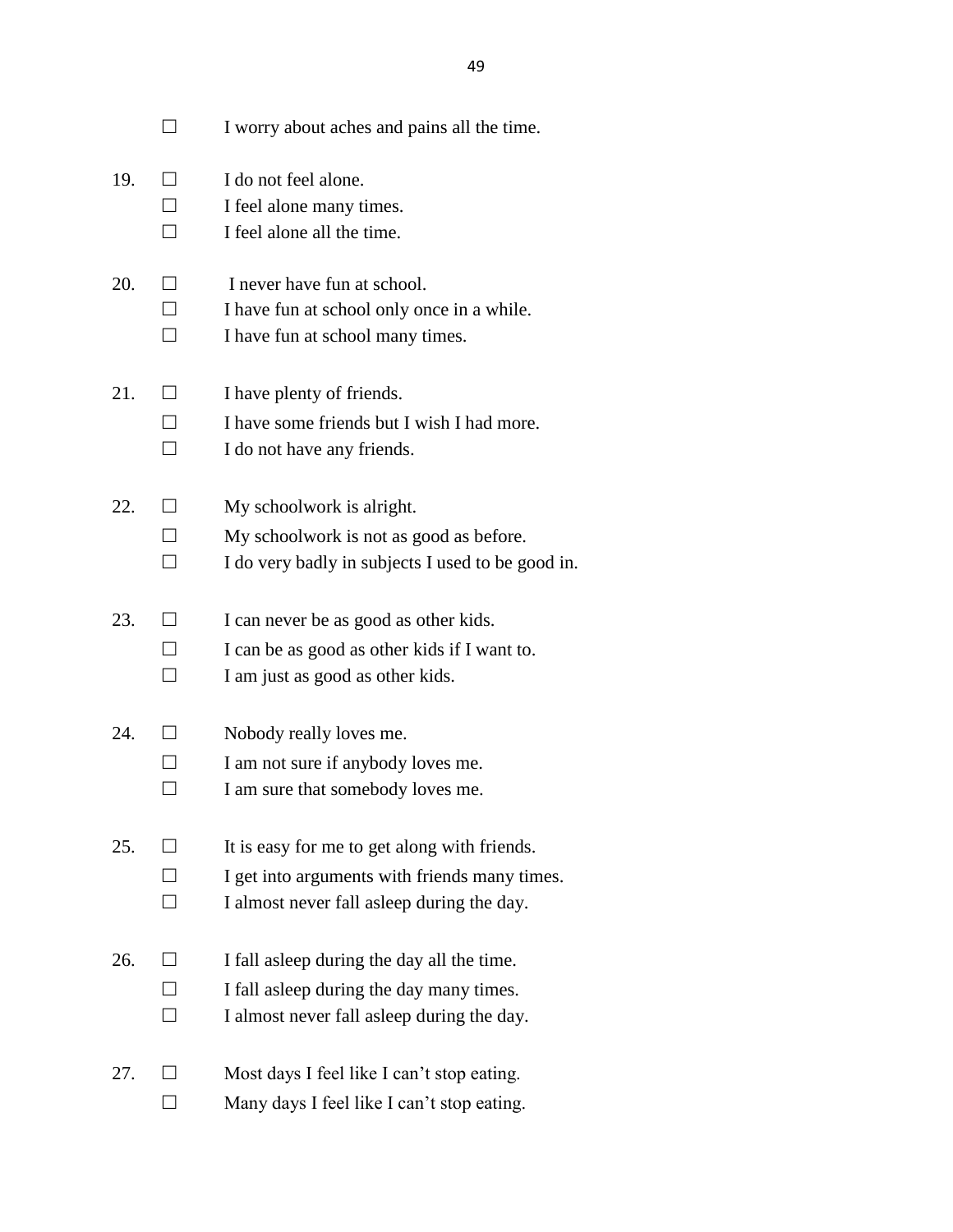- $\Box$  My eating is O.K.
- 28.  $\Box$  It is easy for me to remember things.
	- $\Box$  It is a little hard to remember things.
	- $\Box$  It is very hard to remember things.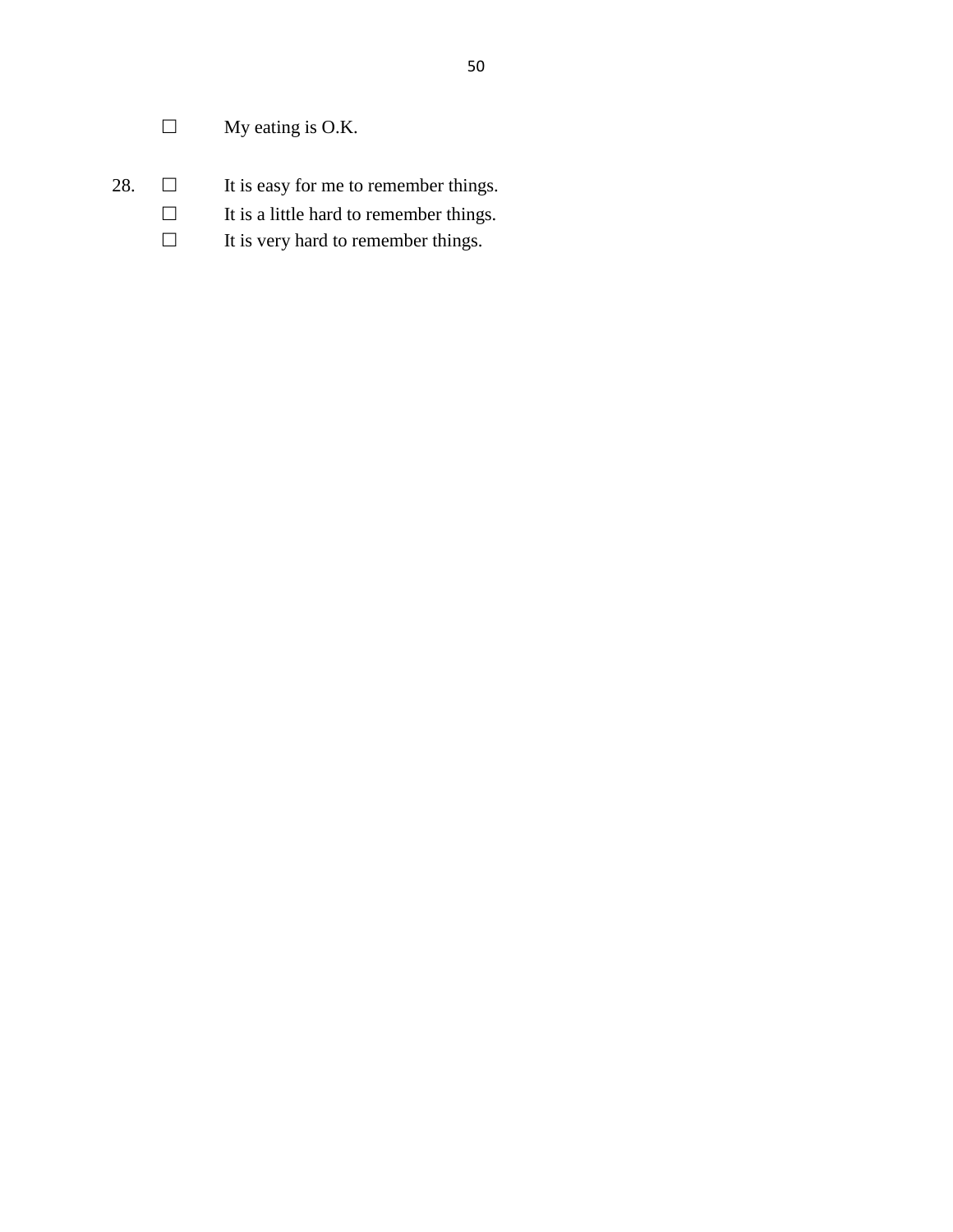#### Children's Impact of Traumatic Events Scale-Revised (CITES-R)

I am going to ask you several questions about what happened between you and (perpetrator). I am NOT going to ask you to describe what happened, instead, I want to know YOUR thoughts and feelings about what happened. I will read a sentence and you can tell me whether or not it is very true, somewhat true, or not true. There are no right or wrong answers to the questions I will be asking. Some of the questions may cause you to remember things that were unpleasant. If you feel very uncomfortable answering any question, let me know, and I can move on to another question.

3. I try to stay away from things that remind me of what happened.

6. I often feel irritable for no reason at all.

7. I have trouble falling asleep because pictures or thoughts of what happened keeping popping into my head.

11. I have dreams or nightmares about what happened.

12. I have difficulty concentrating because I often think about what happened.

- 18. I am easily startled or surprised.
- 20. I think about what happened to me even when I don't want to.
- 23. Pictures of what happened often pop into my mind.
- 24. I often feel restless or jumpy.
- 30. I am easily annoyed by others.
- 32. I try not to think about what happened.
- 36. I sometimes have trouble remembering what happened during the sexual abuse.
- 42. Sometimes when playing, I act out what happened during the sexual abuse.
- 48. When I am reminded of what happened, I sometimes feel very scared.
- 50. I sometimes cry when I think of what happened.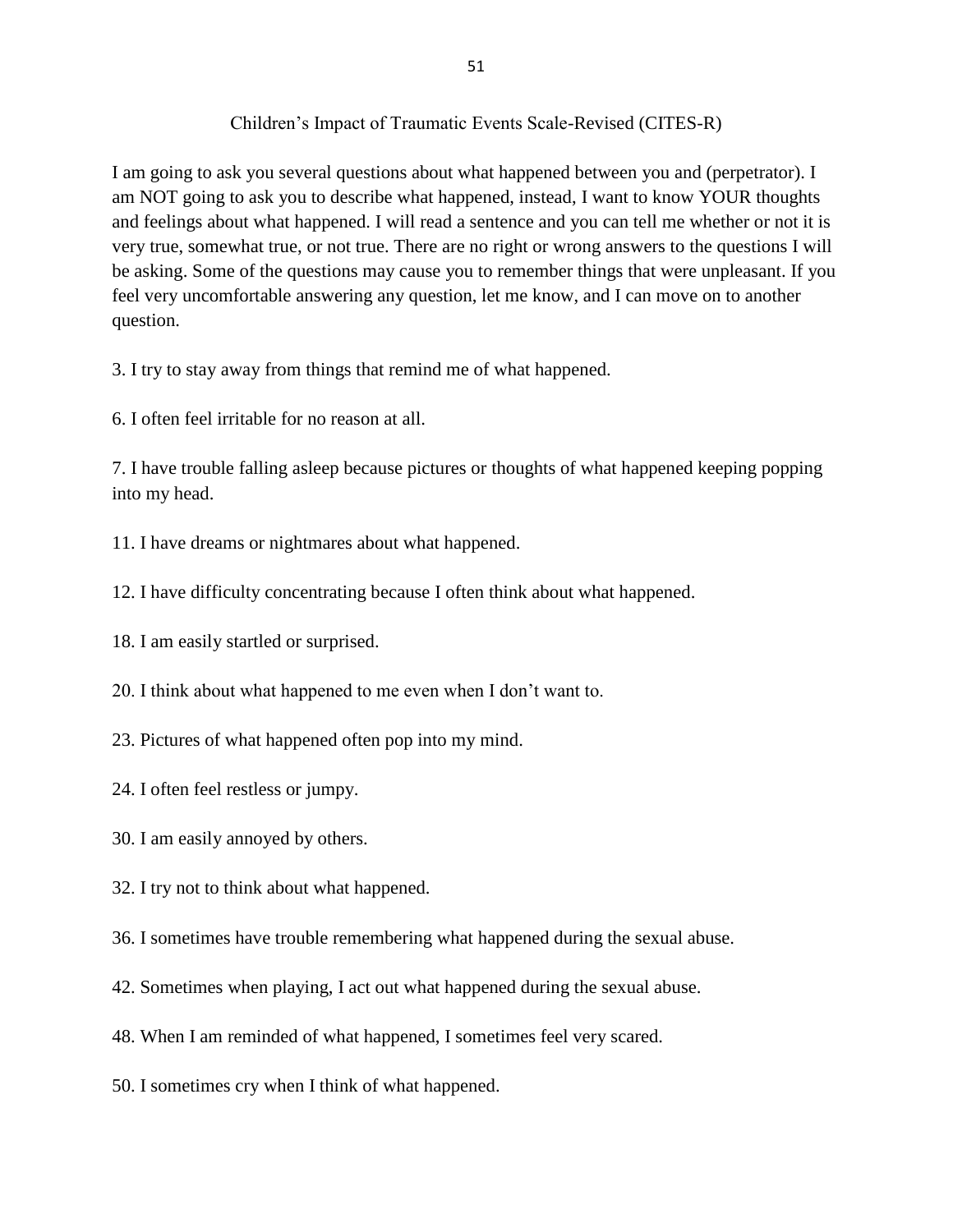54. I am not as interested in some things I used to like before the sexual abuse happened.

56. Many things remind me of what happened.

- 58. When I'm reminded of what happened, I try to think of something else.
- 66. I have tried to forget about what happened.
- 73. I sometimes pretend this never happened or that it was a bad dream.
- 77. It is more difficult for me to love people than it was before the sexual abuse.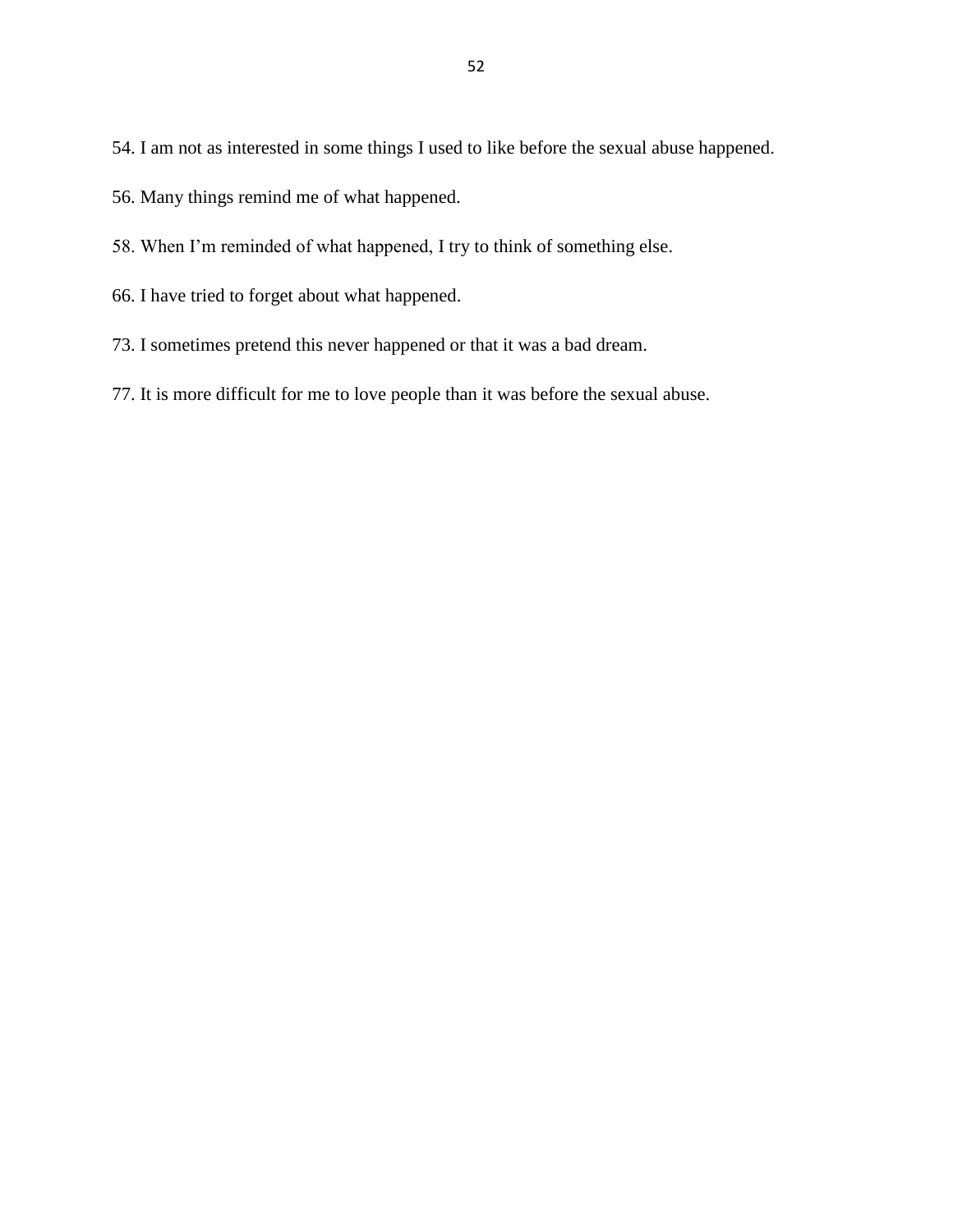Posttraumatic Change Narrative Coding System Shannon Barton\*, Tracy Casanova\*, Erin Mason\* & Valerie Simon

## **CODING RULES**

### *Changes Noted*

Check all types of change that the speaker mentions, noting line numbers where change is mentioned. The statement **must be an effect of the abuse or the disclosure of the abuse**, not a change reflective of other life events or a statement that does not reflect a change.

#### **Examples of statements that would not reflect a change would be:**

- "As I've gotten older, I have become more cautious, more understanding, more trusting, etc."
- "I have always been unable to trust my parents."
- "Now that I'm older, I go to church more."
- "I was always taught that life was fair/unfair."
- "I have always been a strong person."
- "My boyfriend and I have never gotten along."

Post-abuse changes MUST still affect the participant at the time of the interview. An example of a statement that no longer affects the participants is:

- "After the abuse I didn't trust anybody, but I don't have that problem anymore."
- "When I told my mother about the abuse, she didn't believe me and it made me angry but we're fine now."

However, if the participant notes a change in the past, it should be assumed that the change persists unless otherwise noted by the participant or it is reflective of a pattern that still persists. An example of a statement that still affects the participant is:

- "After the abuse, I felt depressed."
- "When I told my mother about the abuse, she didn't believe me and it made me angry. We still fight about everything because of that."

#### *Valence of Changes*

Statements will be coded as positive if the participant perceives that change as positive or if there is evidence that there is positive impact on his/her life. An example of a positive statement is:

• "It feels really good to be a stronger person now."

Statements will be coded as negative if the participant perceives that change as negative or if there is evidence that there is negative impact on his/her life. An example of a negative statement is: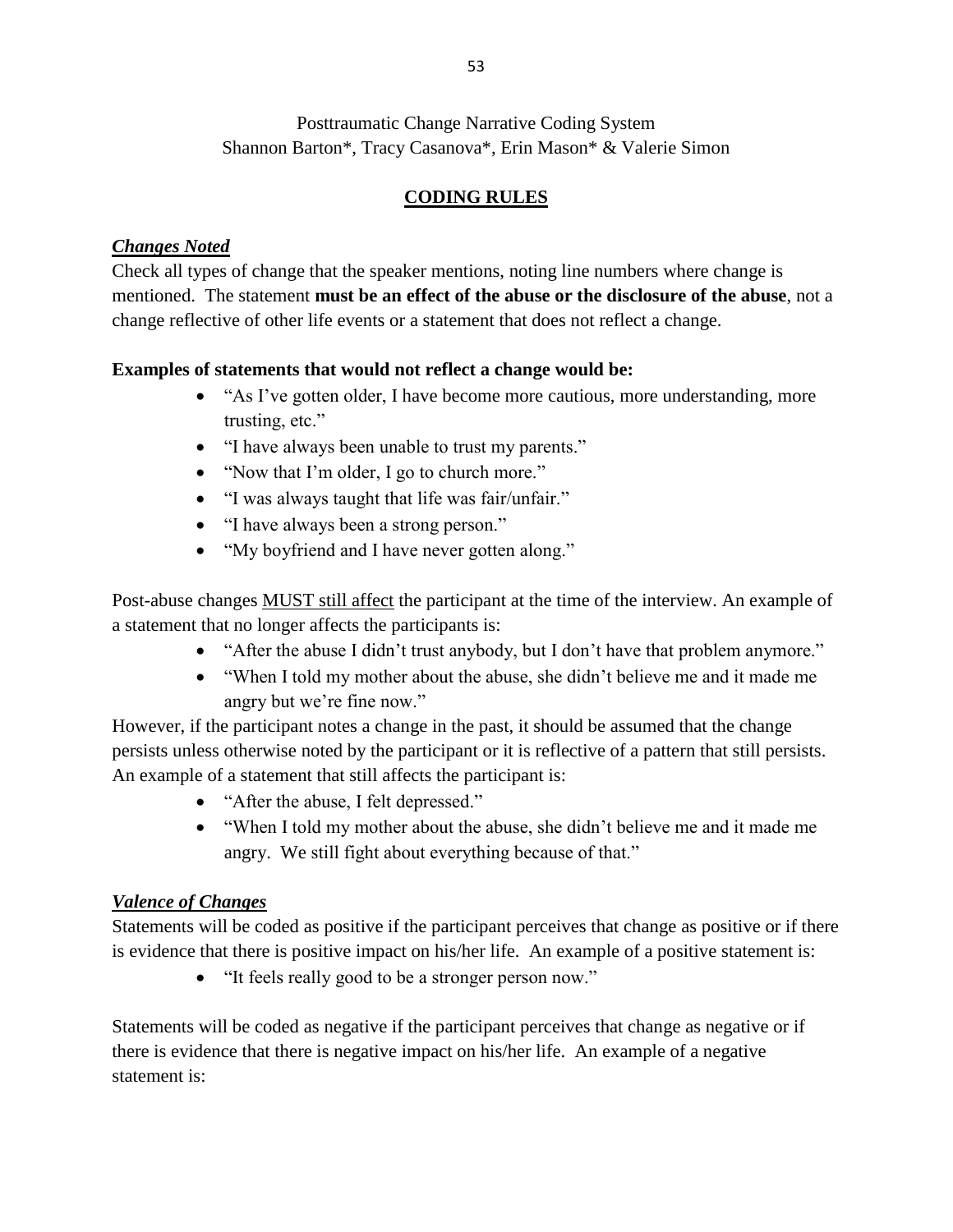"Since the abuse I can't get along with anyone. I don't see the point in trying to because obviously nobody cares about me."

Statements will be coded as ambiguous if it is unclear how the participant perceives the change or if there is a lack of evidence for positive/negative change. Additionally, a statement will be coded as ambiguous if the participant is ambivalent about the change or if the participant's perception of the change is counterintuitive to the feelings of the coder. Examples of ambiguous statements are:

- "I'm more cautious."
- "I do drugs to cope with the abuse and it makes me feel better to avoid thinking about it."
- "I get into fights a lot at school now because I'm a stronger person."
- "It impacts me differently every day. Some days I feel really down about it but other times I think it makes me better able to deal."

### *Strength of Perceived Change Coding Rules*

Statements will always be coded as extremely vague/weak (1) if there is no apparent or significant impact on his/her life or the statement is not supported with examples. Examples of statements that reflect a (1) are:

- "Sometimes I don't feel safe."
- "I don't feel safe in some situations but I don't let it stop me from doing things"

Statements will always be coded as (2) if it has a slight impact on his/her life. This might look like the participant making the statement more than once with no support or if the effect is limited to a specific situation that does not heavily impact the participant's life. Examples of statements that reflect a two are:

- "Since the abuse, I don't feel safe. I feel uncomfortable taking the subway so I walk now."
- "Since the abuse, I have a hard time enjoying walks in the park like I used to."

Statements will always be coded as some definite change (3) if it has a moderate impact on his/her life. This might look like the participant making a vague/general/unsupported statement multiple times or the participant uses a strong modifier. The statement would also be coded as a (3) if the statement is clearly supported with examples or if the effect spans multiple situations. Examples of statements that reflect a (3) are:

- "Since the abuse I don't feel safe. I find I check the lock on my door multiple times before I go to sleep."
- "I don't feel safe anymore. I don't go out at night unless someone is with me."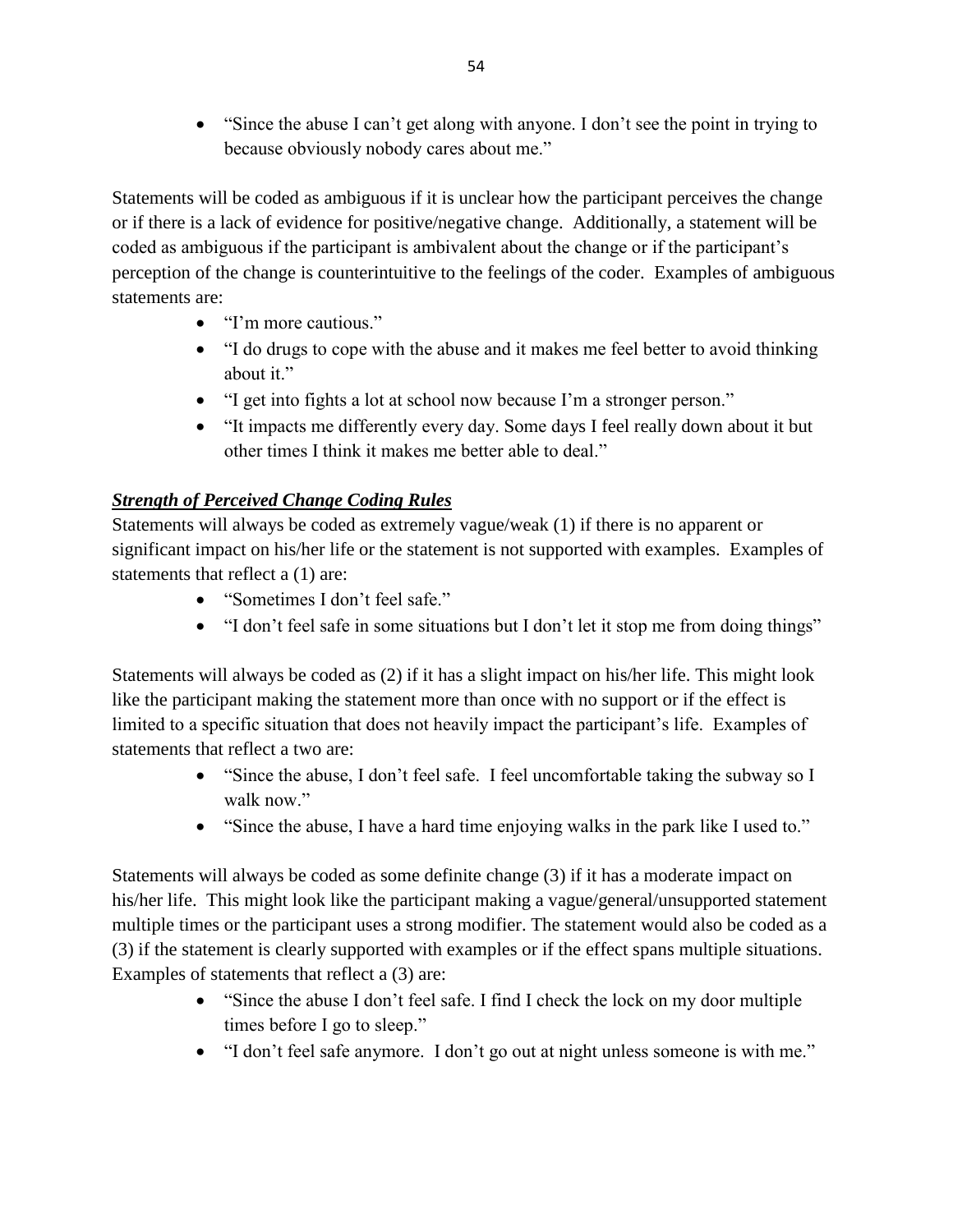Statements will always be coded as (4) if the change has a strong impact on his/her life. This might look like the participant explaining the change in depth, the change spanning multiple significant situations, or the statement gives the coder the impression that the statements have a strong impact on the participant's life. Examples of statements that reflect a (4) are:

> "Since the abuse, I don't feel safe. When I'm at home, I check the lock multiple times before I go to bed. I also try to avoid being in public alone"

Statements will always be coded as extremely strong/evident (5) if the change has a pervasive impact on his/her life. This might look like the participant places an inordinate amount of focus on a particular subject or if the change spans most significant situations. Examples of statements that reflect a (5) are:

 "Since the abuse, I really don't feel safe anywhere. I can't go anywhere by myself because I'm afraid I'll become victimized again. It prevents me from going out with my friends and going back to school. I get extremely anxious when I have to leave the house. I just don't feel safe at all."

While these examples reflect specific statements that would receive the appropriate score, it is important to take the entire transcript into consideration. Sometimes there will be apparent themes throughout a transcript that may influence the coder's feelings about scoring. These feelings are important and should not be dismissed when a score is assigned as long as there is evidence to support the feeling. In the same regard, a statement may be supported or disputed in another part of the transcript which may influence the coder's score.

### *Parenthesized Scores*

Statements will be coded separately with parentheses (around the line numbers and the score) if evidence for the change mentioned is not directly associated with the statement or requires a level of inference. This can occur when the coder notices themes in the transcript that are not explicitly stated, but that the coder can argue support changes mentioned by the participant. The score in parentheses is the score that should be given based on the rules and the parentheses is used to indicate a discrepancy between the score given based on the rules and the score the coder feels it should be based on other indicators in the transcript. These scores should be discussed and consensus scored.

### *Linked scores*

A change should be noted as a linked score if it seems like it is related to another change that the participant mentions. For example if the participant says

> "Because of the abuse my self-esteem is really low. This affects my ability to keep friends."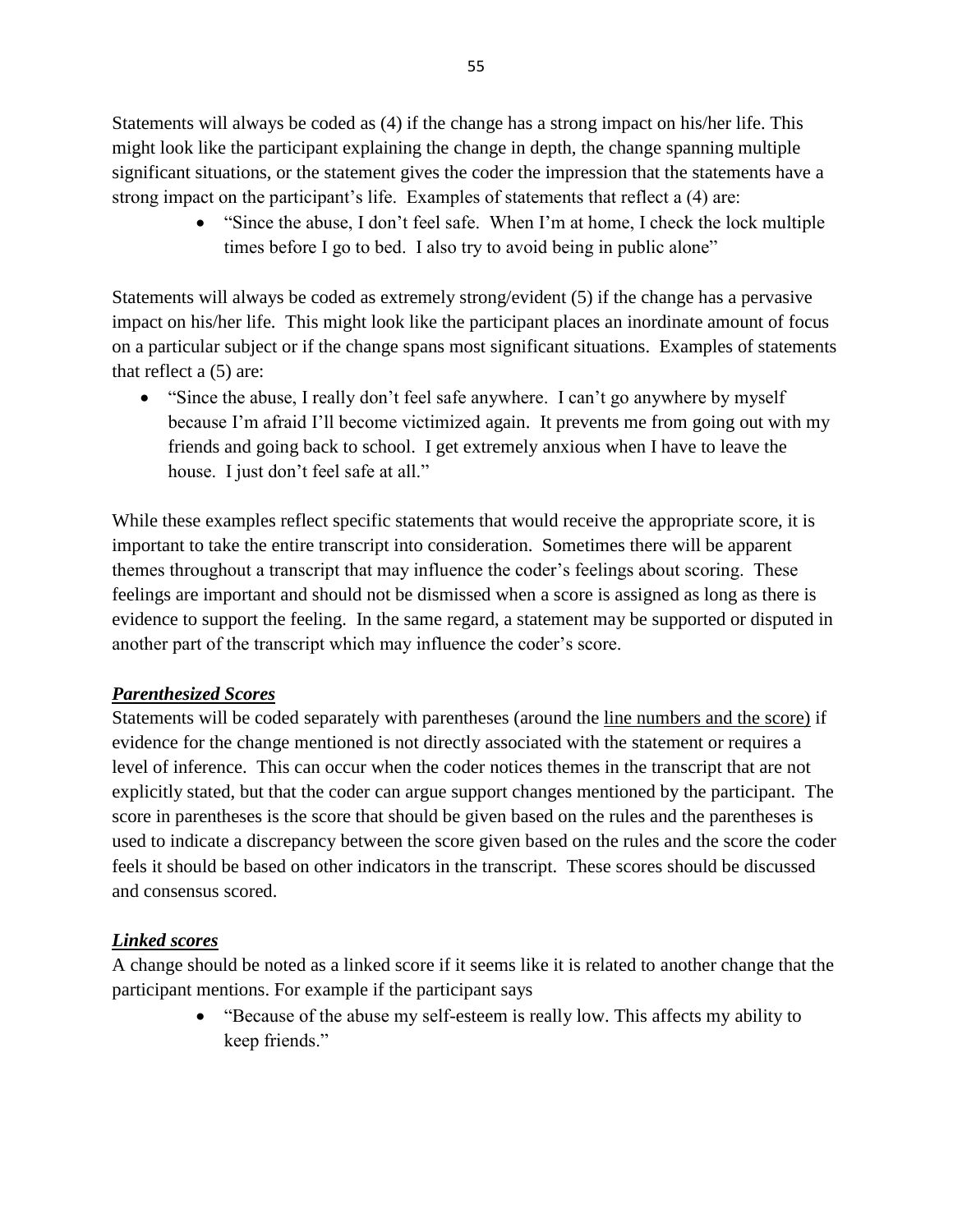This would be a linked score between personal self-concept and interpersonal intimacy. A linked score is denoted by using an abbreviation of the categories. For the previous example, an IP-I would go next to personal self-worth and a PC-SC would go next to interpersonal intimacy.

### *Overall Score Guidelines*

There will be separate overall positive, negative, and ambiguous scores for each change and/or relationship across multiple categories. Overall positive, overall negative, and overall ambiguous scores are meant to capture impact across the categories.

If one relationship or change is mentioned under a category, the overall positive/negative/ambiguous scores will be the same as the individual relationship or change positive/negative/ambiguous scores. For example:

• "The disclosure of the abuse has brought me and my husband closer than ever before. I feel like I can be myself around him now and that he better understands me. It has made our relationship so much better and I'm happier than I have been in a long time"

This statement would be coded as a positive 5; therefore, the overall positive score would be a 5 in changes in intimacy.

If multiple relationships or changes are mentioned under a category, there is an additive effect. If there is more than one score at different levels, the overall score has to be at least the score of the highest score, but also may be higher. The coder should use his/her own discretion to decide whether the change should be coded higher or not. For example:

 "I don't think I can trust my parents anymore. I also seem to have issues trusting my boyfriend. The fact that I can't trust my parents has really affected our relationship. I used to feel safe around them and now I don't. I feel safe around my boyfriend but I have a difficult time believing he's honest with me. Because if this, we get into fights a lot."

The first relationship mentioned, family, would be coded as a negative 4 under changes in trust. The second relationship mentioned, significant other, would be coded as a negative 3 under changes in trust. The overall score here should at least be a 4 but in this case, it should probably get a 5. This is where coder discretion comes in.

For more than one positive/negative/ambiguous scores at the same level under the same category, the general rule is overall score=  $score + 1$ . For example:

 "I now feel motivated to go back to school and get a better job. I try to get out in the community and get involved. I've even started going to church more"

This statement would be coded as a positive 2 in changes in participation of activities, changes in goals and aspirations, and changes in spiritual behavior. The overall score here would be a positive 3 under the changes in life orientation category.

# *Coding Questions/Concerns*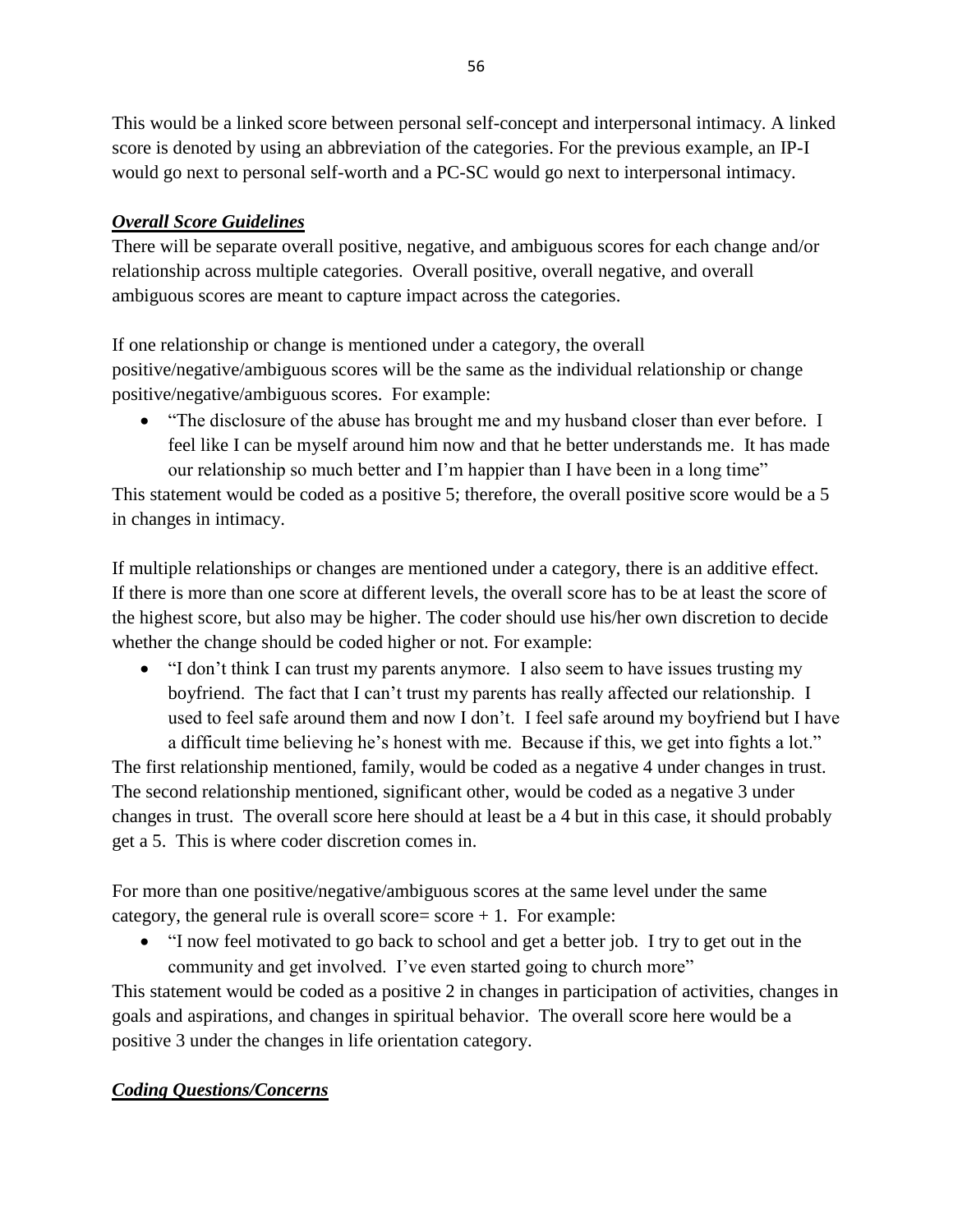If there are questions about a possible statement make a note of the domain, line number(s), and questions at the end of the coding sheet for later discussion.

• Specific questions to note include:

-Overall interpersonal scores that include multiple relationships. -Disclosure. This does not include initial disclosure when the abuse is first known, but subsequent disclosure, perhaps to future friends or significant others. -Indirect changes are when the participant identifies a change as a result of the abuse and then identifies a change as a result of the second change.

## **Changes in World Views**

Changes in world views are defined as changes in the attitudes or ideas someone has about the world and the way it operates. For example, hypothetical relationships or imagined futures reflect how someone thinks about the world. These changes are coded though the views of the participant, not the coder. If the participant sees a change as a positive change, then it should be coded as such, even if the coder disagrees. If the participant sees a change as a negative change, then if should be coded as such, even if the coder disagrees. Changes in world views include:

## *1. Changes in Feelings of Safety*

This category refers to how secure the participant feels in his/her environment. This can be seen in concerns for safety of the self or others and the amount of caution a participant says he/she exhibits. The area about which the participant is concerned should be checked.

Concern for the self can take two forms: general or relationships. Concern for the self usually takes the form of behaviors the participant exhibits or beliefs about one's own safety. General concern for the safety of the self could take the form of feeling safe or not safe or being more or less cautious in general.

A statement will be coded as a positive change in general concern for the safety of self if the participant expresses it as such or there is evidence that the change is positive. Examples of statements that reflect a positive change are:

• "I am glad that I am more cautious."

A statement will be coded as a negative change in general concern for the safety of self if the participant expresses it as such or there is evidence that the change is negative. Examples of statements that reflect a negative change are:

"I do not feel safe and that scares me."

A statement will be coded as an ambiguous change in general concern for the safety of self if the participant does not identify the change as being either positive or negative, if the participant is ambivalent, or makes a counterintuitive statement. Examples of statements that reflect an ambiguous change are:

"I do not feel safe at night."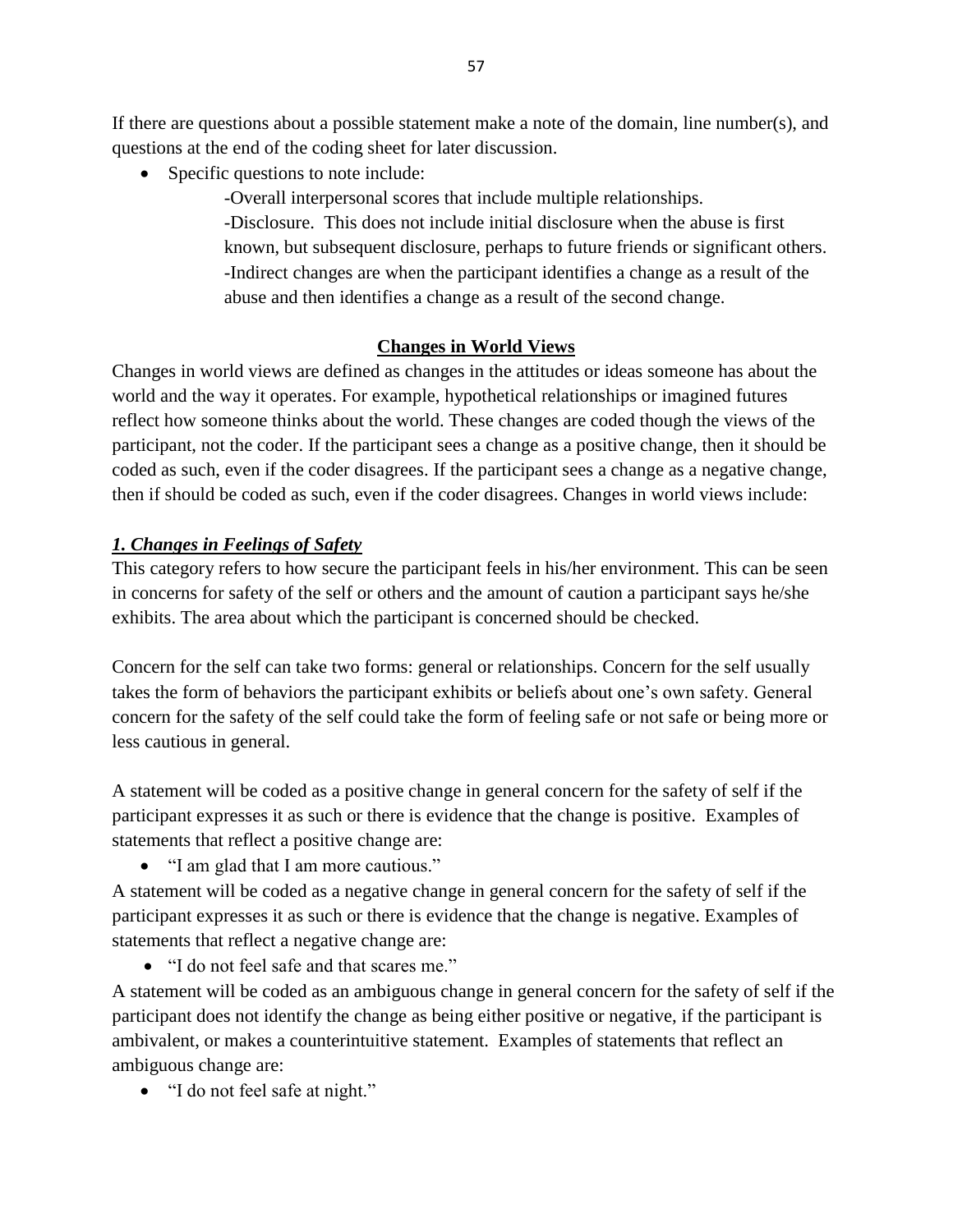Relationship concern for the self refers to how safe the participant believes he/she is in specific relationships, such as intimate relationships, friendships, the opposite sex, or parenting.

A statement will be coded as a positive change in concern for the safety of self in relationships if the participant expresses it as such or there is evidence that the change is positive. Examples of statements that reflect a positive change are:

- "It's benefited me because I am more careful when choosing a boyfriend."
- "I'm glad that I feel safe with my friends."

A statement will be coded as a negative change in concern for the safety of self in relationships if the participant expresses it as such or there is evidence that the change is negative. Examples of statements that reflect a negative change are:

"It's probably not good that I don't feel safe with men."

A statement will be coded as an ambiguous change in concern for the safety of self in relationships if the participant does not identify the change as being either positive or negative, if the participant is ambivalent, or makes a counterintuitive statement. Examples of statements that reflect an ambiguous change are:

- "I try to be more careful with my children."
- "It is bad that I feel safe with my husband because I shouldn't let my guard down."
- "I will never be safe so I might as well be reckless."

Concern for others can also take two forms: general and relationships. Concern for others usually takes the form of beliefs about how safe the participant believes other people are in a general sense. General concern for the safety of others could be about anyone: men, women, or children.

A statement will be coded as a positive change in general concern for the safety of others if the participant expresses it as such or there is evidence that the change is positive. Examples of statements that reflect a positive change are:

• "I'm happy that I know that children are not safe because it helps me protect them." A statement will be coded as a negative change in general concern for the safety of others if the participant expresses it as such or there is evidence that the change is negative. Examples of statements that reflect a negative change are:

"It makes me angry that no woman is safe from abuse."

A statement will be coded as an ambiguous change in general concern for the safety of others if the participant does not identify the change as being either positive or negative, if the participant is ambivalent, or makes a counterintuitive statement. Examples of statements that reflect an ambiguous change are:

• "No one is safe in this world."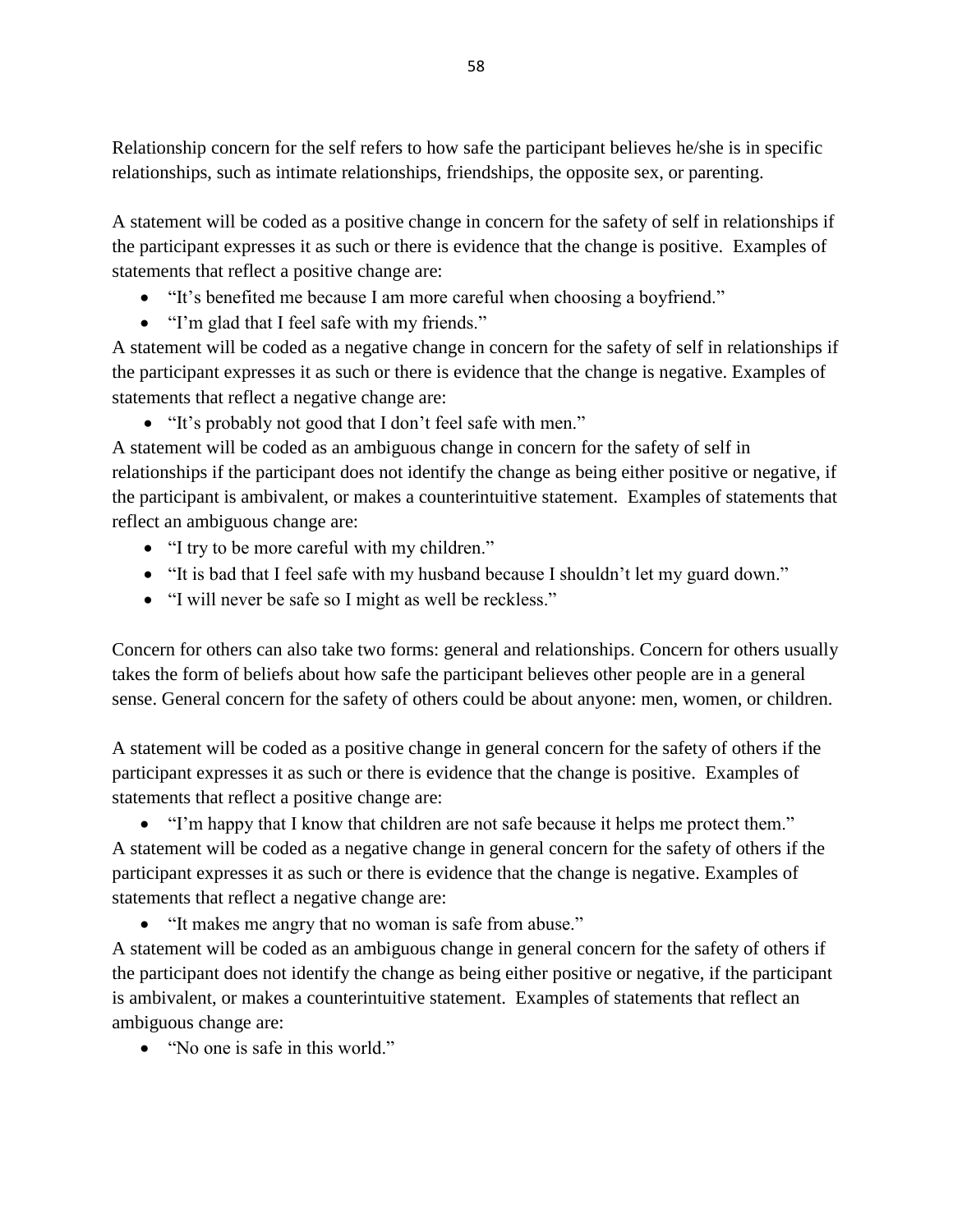Concern for others in relationships refers to beliefs that the participant has about how safe others are in specific relationships, such as, intimate relationships, friendships, the opposite sex, adults, and parents.

A statement will be coded as a positive change in concern for the safety of others in relationships if the participant expresses it as such or there is evidence that the change is positive. Examples of statements that reflect a positive change are:

- "I'm glad that I know that wives can never trust their husbands to treat them well.
- "I'm happy that women can always feel safe around their friends."

A statement will be coded as a negative change in concern for the safety of others in relationships if the participant expresses it as such or there is evidence that the change is negative. Examples of statements that reflect a negative change are:

- "It makes me angry that children can never be safe around men."
- "It's sad that adults cannot control their urges around children."

A statement will be coded as an ambiguous change in general concern for the safety of others if the participant does not identify the change as being either positive or negative, if the participant is ambivalent, or makes a counterintuitive statement. Examples of statements that reflect an ambiguous change are:

• "There is always the possibility that other parents are abusing their children."

### *2. Changes in Spirituality*

This category refers to how a participant's ideas about spirituality have changed as an effect of the abuse. This category is looking for changes in spiritual ideology, not changes in spiritual behaviors. For example, if the participant says that since the abuse, she goes to church or prays every day, this would be coded under self views. In world views, changes in spirituality are alterations in global beliefs about how spirituality affects the participant and his/her environment.

A statement will be coded as a positive change in spirituality if the participant expresses it as such or there is evidence that the change is positive. Examples of statements that reflect a positive change are:

- "I'm happy that I know that God has a plan for everyone."
- "I'm happy that I have become more/less religious."

A statement will be coded as a negative change in spirituality if the participant expresses it as such or there is evidence that the change is negative. Examples of statements that reflect a negative change are:

• "I'm sad that God has abandoned me like this."

A statement will be coded as an ambiguous change in spirituality if the participant does not identify the change as being either positive or negative, if the participant is ambivalent, or makes a counterintuitive statement. Examples of statements that reflect an ambiguous change are: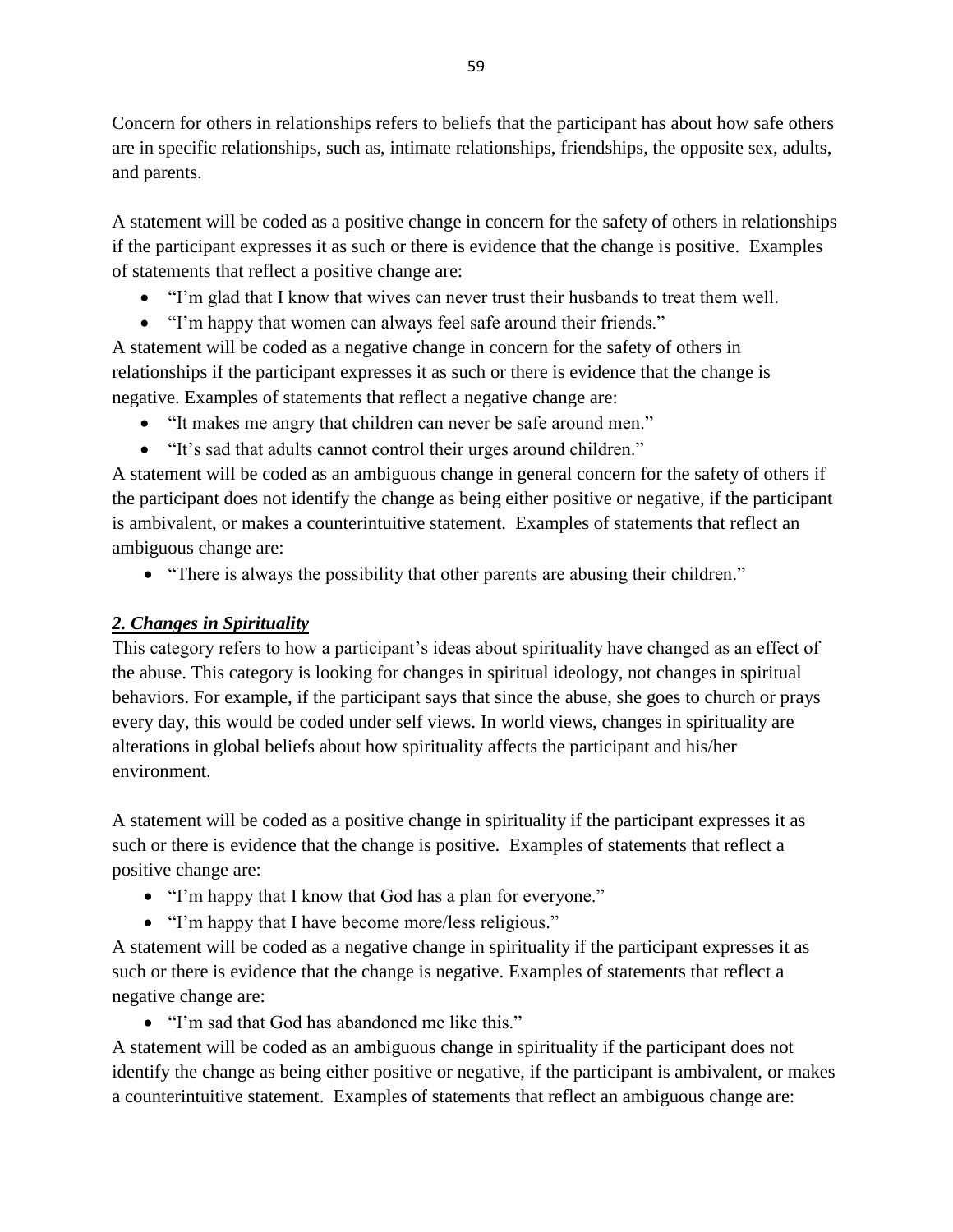- "Converting to Christianity has made me see that I am a sinner for letting the abuse happen to me. I'm glad I know that now.
- "I have converted to Christianity."
- "I know that there is/isn't a God now."

### *3. Changes in Trust in Society*

This category refers to how a participant's trust in society has changed as an affect of the abuse. This category is looking for general changes in trust across groups of people, not in specific relationships. For example, if the participant says that she does not trust her boyfriend, this would be coded under interpersonal views. In world views, changes in trust are alterations in a global sense of trust in people or groups of people.

A statement will be coded as a positive change in trust if the participant expresses it as such or there is evidence that the change is positive. Examples of statements that reflect a positive change are:

- "It's good that I don't trust anybody anymore."
- "It's good that I don't trust men anymore because they can't be trusted."
- "It's smart that I can only trust women now."

A statement will be coded as a negative change in trust if the participant expresses it as such or there is evidence that the change is negative. Examples of statements that reflect a negative change are:

- "It's bad that I don't trust anybody anymore."
- "I hate that I can only trust women."
- "I hate that I can't trust men."

A statement will be coded as an ambiguous change in trust in society if the participant does not identify the change as being either positive or negative, if the participant is ambivalent, or makes a counterintuitive statement. Examples of statements that reflect an ambiguous change are:

- "I don't trust anybody."
- "I don't trust men."
- "I only trust women."

# *4. Changes in Belief of Fairness of Life*

This category refers to how a person's belief in the fairness of life has changed. This category has two subcategories: changes in beliefs about fairness of society and changes in beliefs about fairness of life.

### *a. Changes in Beliefs about Fairness of Society*

This category refers to how the participant's beliefs about the fairness of society's rules or norms have changed as an affect of the abuse. This category is looking specifically for beliefs about the fairness of society, not the fairness of relationships. For example, if the participant says that she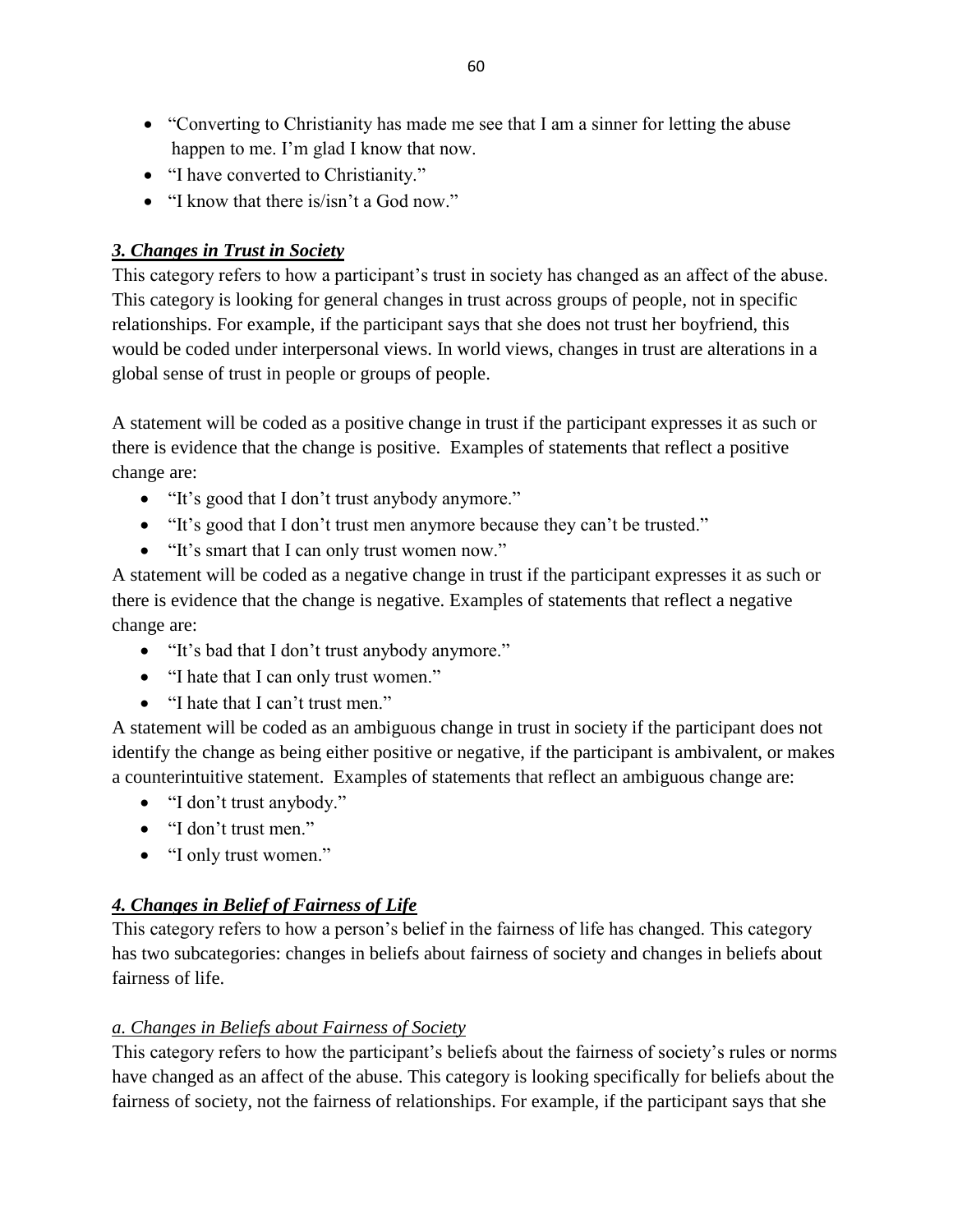thinks it is unfair that her family treats her differently, this would be coded under interpersonal views. In world views, changes in beliefs about fairness of society are alterations in a global sense of beliefs about how fair society's rules or norms are.

A statement will be coded as a positive change in fairness of society if the participant expresses it as such or there is evidence that the change is positive. Examples of statements that reflect a positive change are:

- "I'm glad that I have realized that the legal system doesn't care about getting the bad guys."
- "It makes me happy that can trust that the legal system will always come through for me."
- "I'm happy that I have realized that society cares about those affected by abuse."

A statement will be coded as a negative change in fairness of society if the participant expresses it as such or there is evidence that the change is negative. Examples of statements that reflect a negative change are:

- "It's make me angry that I am treated differently because I am an abuse victim."
- "I'm angry that the legal system doesn't care enough to catch the bad guys."
- "It upsets me that society doesn't care about those affected by abuse."

A statement will be coded as an ambiguous change in fairness of society if the participant does not identify the change as being either positive or negative, if the participant is ambivalent, or makes a counterintuitive statement. Examples of statements that reflect an ambiguous change are:

- "The legal system doesn't care about catching the bad guys."
- "Society doesn't care about the abused."
- "The legal system doesn't work."
- "I'm glad I know that the legal system doesn't work because that allows me do break the law without fear of getting caught"

# *b. Changes in Beliefs about the Fairness of Life*

This category refers to the participant's beliefs about how fair life is and about actions having consequences. This category is looking for a global sense of believing that life is fair.

A statement will be coded as a positive change in fairness of life if the participant expresses it as such or there is evidence that the change is positive. Examples of statements that reflect a positive change are:

- "I'm glad that I know now that life is unfair."
- "I'm glad that I have realized that bad things happen to good people."

A statement will be coded as a negative change in fairness of life if the participant expresses it as such or there is evidence that the change is negative. Examples of statements that reflect a negative change are: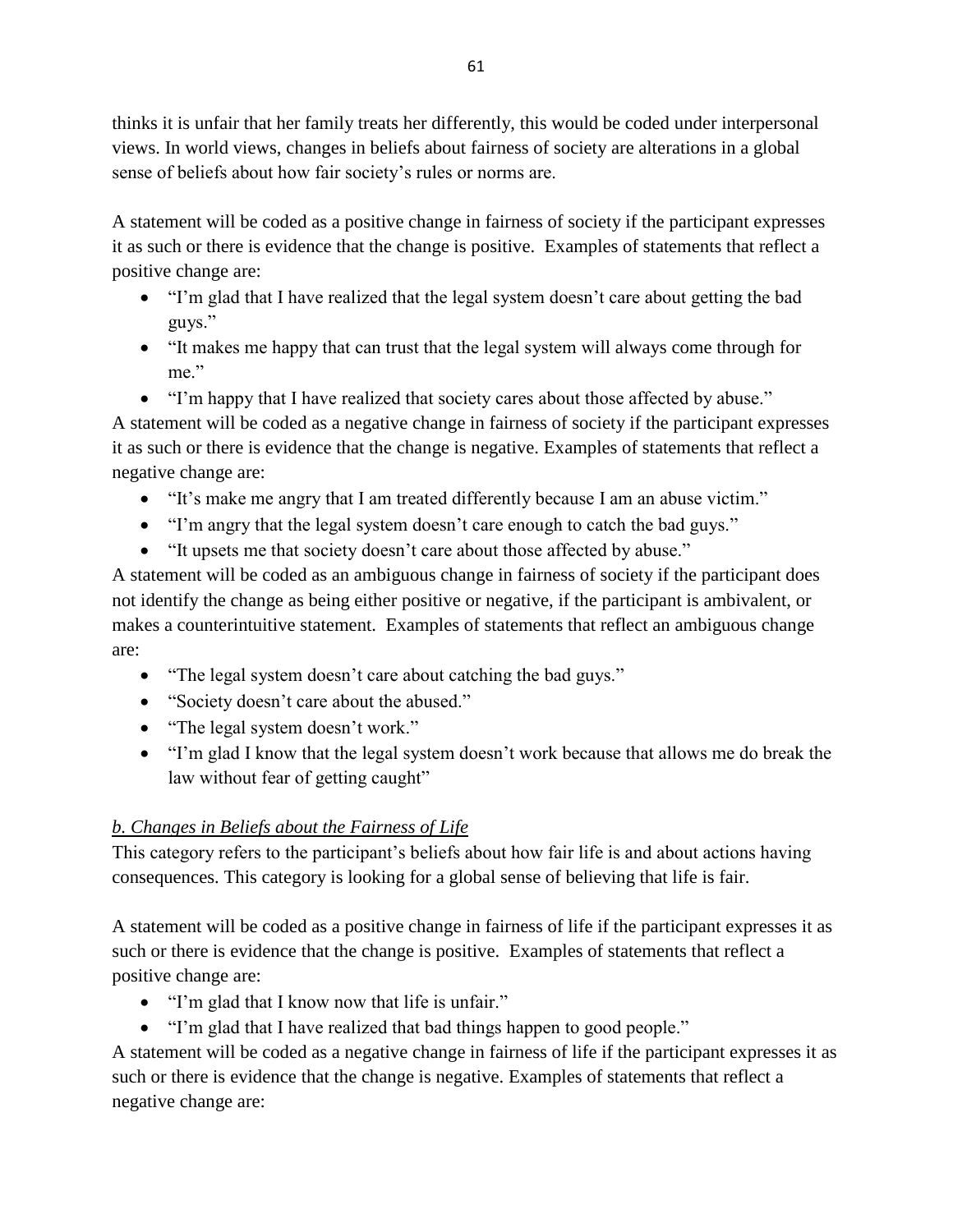- "I'm angry that I had to learn that life is unfair this way."
- "It makes me sad that I learned that bad things happen to good people."

A statement will be coded as an ambiguous change in fairness of life if the participant does not identify the change as being either positive or negative, if the participant is ambivalent, or makes a counterintuitive statement. Examples of statements that reflect an ambiguous change are:

- "I know now that people get what they deserve."
- "I know now that bad things happen to good people."
- "I know now that life is unfair."
- "Bad people don't always get punished."
- "People always get what's coming to them."
- "I'm glad that I know that no one gets punished for doing bad things because that means I can do whatever I want."

### *5. Changes in Empathy*

This category refers to changes in empathy towards others in a global sense. This category has two subcategories: changes in understanding others and changes in desire to help others.

### *a. Changes in Understanding Others*

This category refers to the participant's beliefs about how well he/she understands the problems or lives of others as an effect of the abuse. This category is looking for changes in understanding in a global sense, not in specific relationships. For example, if the participant says that she is better at understanding the problems of her friends or boyfriend, this would be coded under interpersonal views. Changes in understanding others in world views is looking for changes in understanding in a general sense or in broad groups of people.

A statement will be coded as a positive change in understanding others if the participant expresses it as such or there is evidence that the change is positive. Examples of statements that reflect a positive change are:

- "The only good thing about my experience is that I have become more understanding of other abuse victims."
- "I'm glad that I am more able to understand people."

A statement will be coded as a negative change in understanding others if the participant expresses it as such or there is evidence that the change is negative. Examples of statements that reflect a negative change are:

- "I wish I was able to understand others better but I can't since the abuse."
- "I'm angry that I cannot understand what motivates any abuse."

A statement will be coded as an ambiguous change in spirituality if the participant does not identify the change as being either positive or negative, if the participant is ambivalent, or makes a counterintuitive statement. Examples of statements that reflect an ambiguous change are:

• "I am more understanding."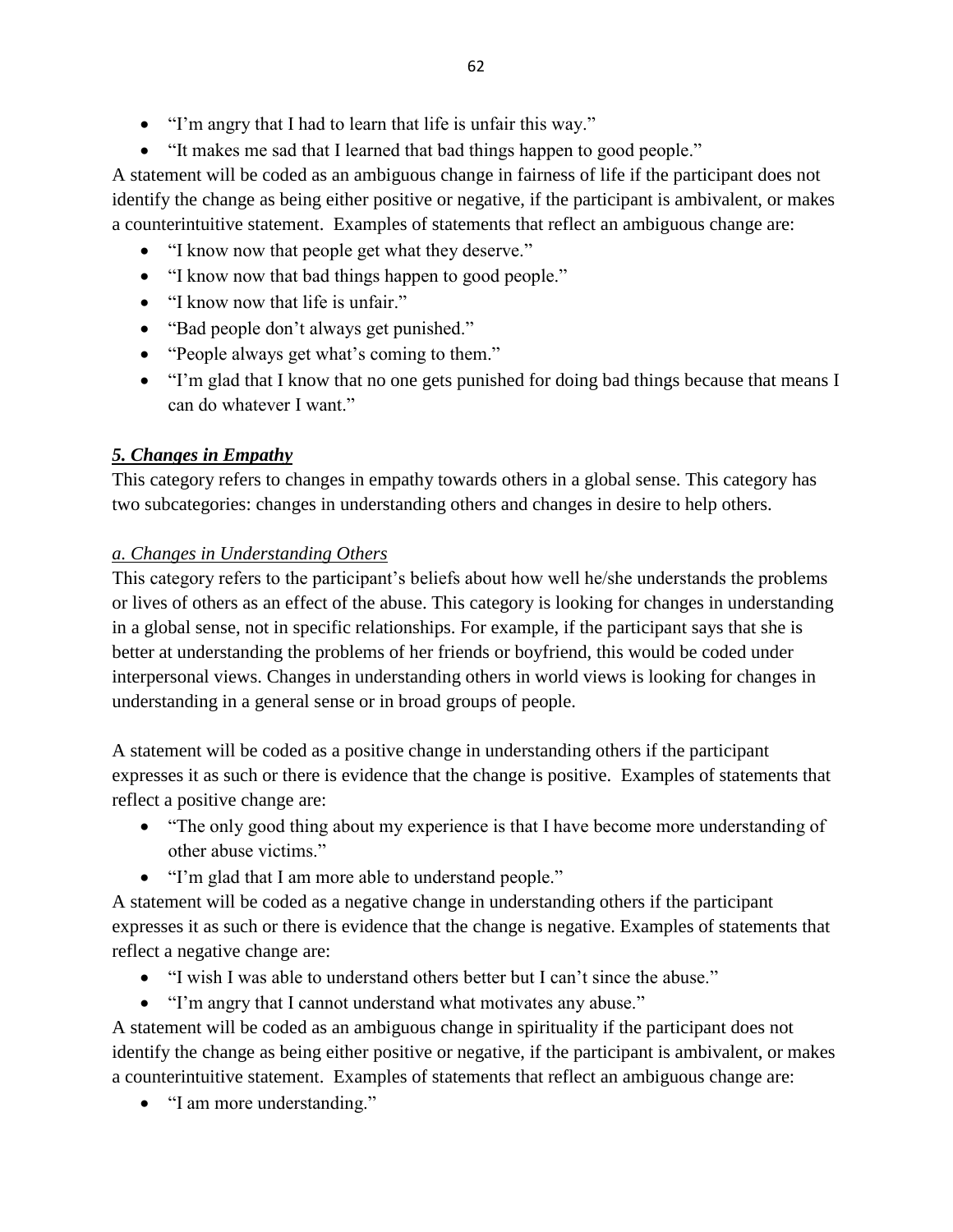- "I am now able to understand the issues facing women."
- "I am more understanding of other abuse victims."
- "I do not understand what would motivate any abuse."
- "I am less able to understand others."
- "Now I understand why the perp did what he did and I want to be like that too."

### *b. Changes in Desire to Help Others*

This category refers to the participant's desire to help other people as an effect of the abuse. This category is looking for global changes in the desire to help people, not for the desire to help specific people or simply enjoying an activity. For example, if the participant says that she has more of a desire to help her friends who have been abused, this would be coded under interpersonal views. If the participant says that now she enjoys volunteering, but says nothing about wanting to help others, this would be coded as a self-view. In world views, changes in desire to help others are alterations in the desire to help in general or the desire to help broad groups of people.

A statement will be coded as a positive change in desire to help others if the participant expresses it as such or there is evidence that the change is positive. Examples of statements that reflect a positive change are:

- "The only good thing about my experience is that I am now more motivated to help others in the same situation."
- "Since the abuse, I enjoy helping other people."

A statement will be coded as a negative change in desire to help others if the participant expresses it as such or there is evidence that the change is negative. Examples of statements that reflect a negative change are:

- "I wish that I had more drive to help other people but it makes me uncomfortable so I never do."
- "I do not want to help others in the same situation because it reminds me of the abuse and it upsets me."

A statement will be coded as an ambiguous change in desire to help others if the participant does not identify the change as being either positive or negative, if the participant is ambivalent, or makes a counterintuitive statement. Examples of statements that reflect an ambiguous change are:

- "I now want to help others."
- "I now want to help other abuse victims."
- "I now have no desire to help others because nobody helped me.
- "I like to help others because I enjoy seeing other people in more pain than me."

### *6. Changes in Views on Relating to Others*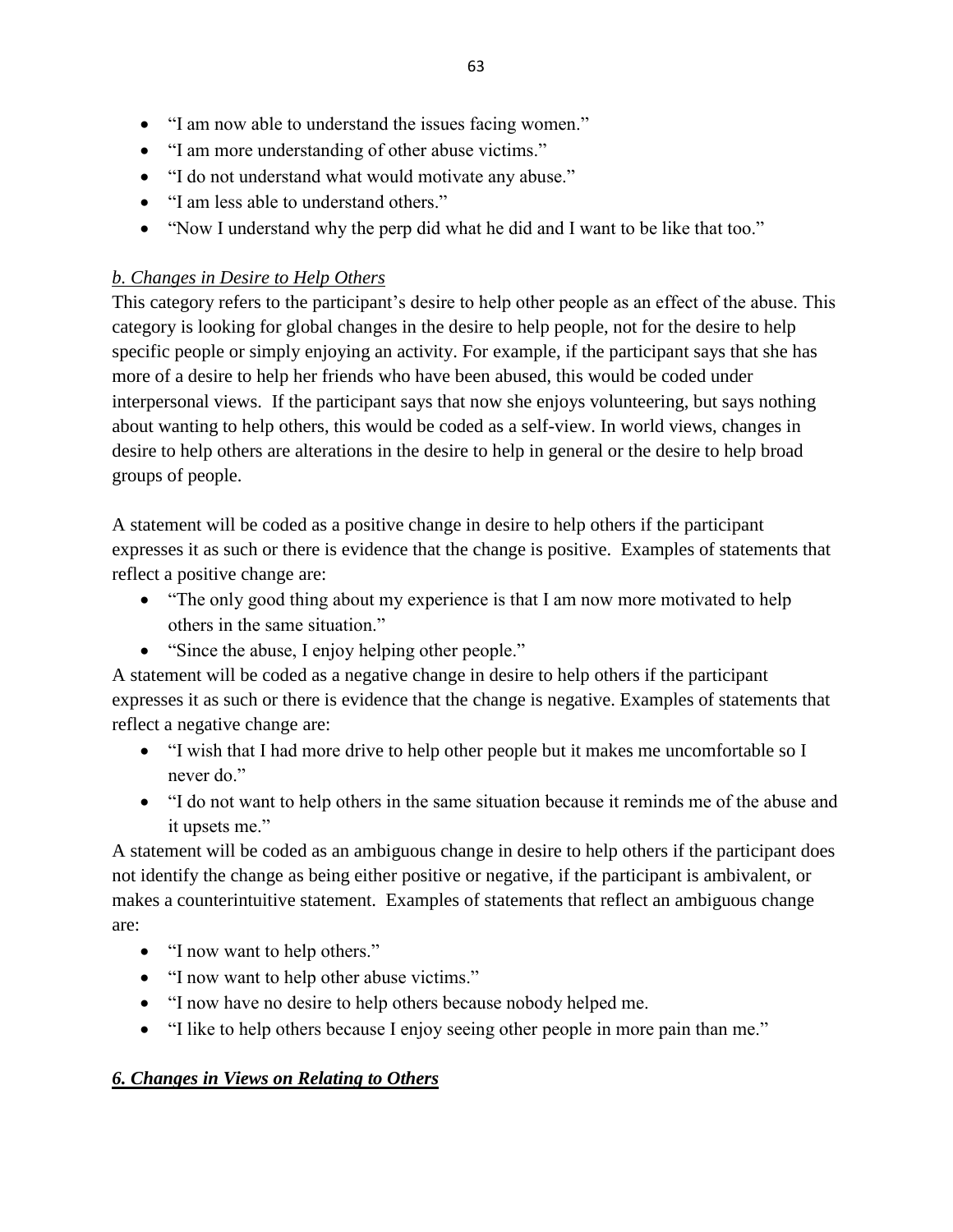This category refer to how the participant relates to other people in a global sense. This may be reflected in changes in attitudes or behaviors towards others or changes in beliefs about how others view the participant. These statements do not include changes in views on specific relationships. For example, if the participant says that his or her feelings towards a specific person have changed, this would be coded under interpersonal views. In world views, changes in views on relating to others are alterations in views of broad groups of people or general changes in viewpoints.

A statement will be coded as a positive change in views on relating to people if the participant expresses it as such or there is evidence that the change is positive. Examples of statements that reflect a positive change are:

- "The abuse has changed my views on family/children/men/women for the better."
- "I think other people see me as a stronger person because I went through this."

A statement will be coded as a negative change in views on relating to people if the participant expresses it as such or there is evidence that the change is negative. Examples of statements that reflect a negative change are:

- "The abuse has changed my views on family/children/men/women for the worse."
- "I think other people look at me different because I went through this."

A statement will be coded as an ambiguous change in views on relating to people if the participant does not identify the change as being either positive or negative, if the participant is ambivalent, or makes a counterintuitive statement. Examples of statements that reflect an ambiguous change are:

- "I don't like men/women/ parents/strangers now."
- "The abuse has changes my thoughts about family."
- "It's good that people see me as a terrible person."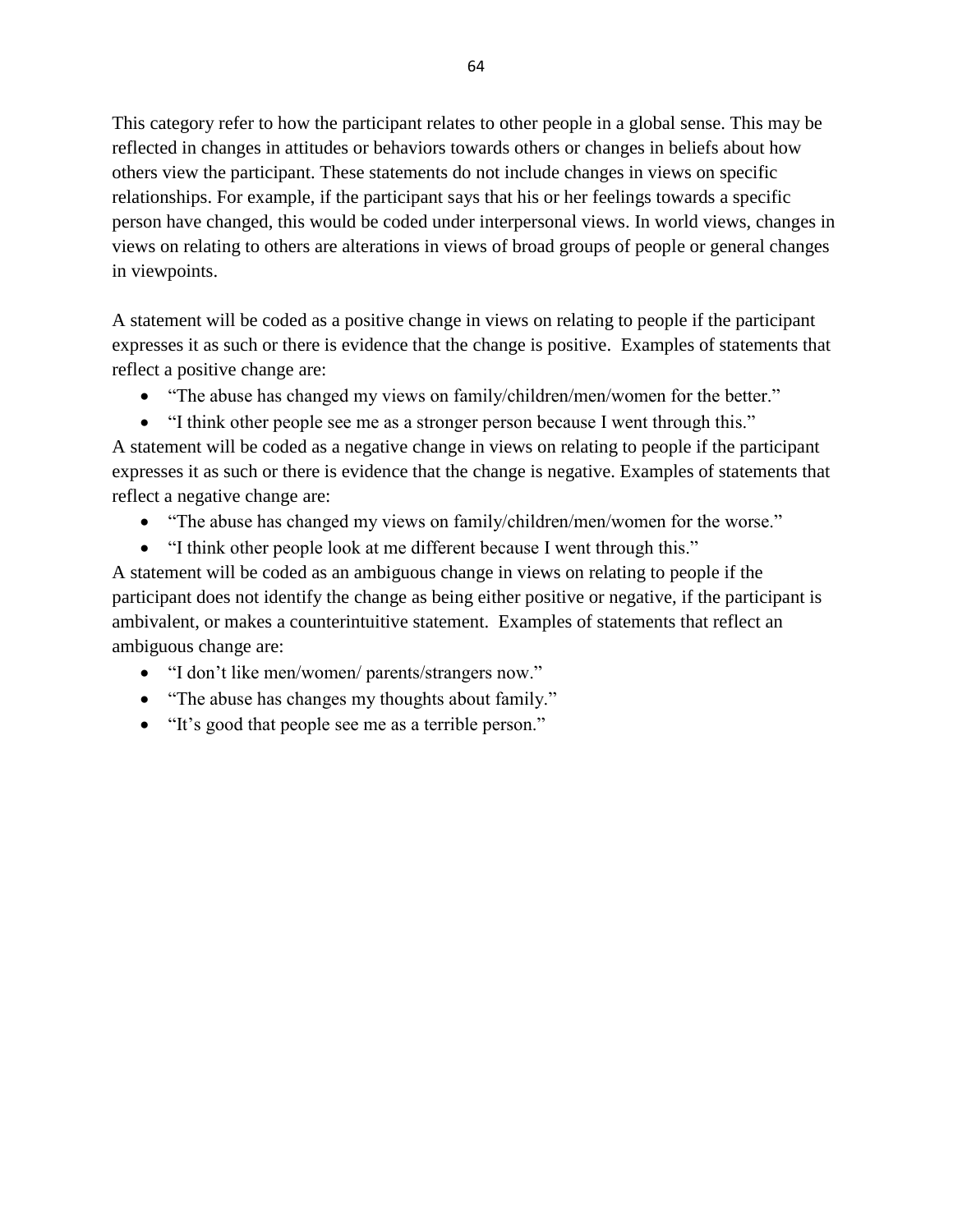#### Trauma Symptom Inventory

In the last 6 months, how often have you experienced: Sexual Concerns Subscale: 9. Not being satisfied with your sex life

- 33. Bad thoughts or feelings during sex
- 39. Confusion about your sexual feelings
- 47. Sexual thoughts or feelings when you thought you shouldn't have them
- 52. Problems in your sexual relations with another person
- 61. Wishing you could stop thinking about sex
- 68. Sexual problems
- 77. Feeling ashamed about your sexual feelings or behaviors
- 95. Wishing you didn't have any sexual feelings

#### Dysfunctional Sexual Behavior Subscale:

- 18. Having sex with someone you hardly knew
- 28. Getting into trouble because of sex
- 36. Having sex or being sexual to keep from feeling lonely or sad
- 46. Flirting or "coming on" to someone to get attention
- 69. Using sex to feel powerful or important
- 71. Acting "sexy" even though you didn't really want sex
- 73. Using sex to get love or attention
- 76. Wishing to have sex with someone who you knew was bad for you
- 81. Having sex that had to be kept secret from other people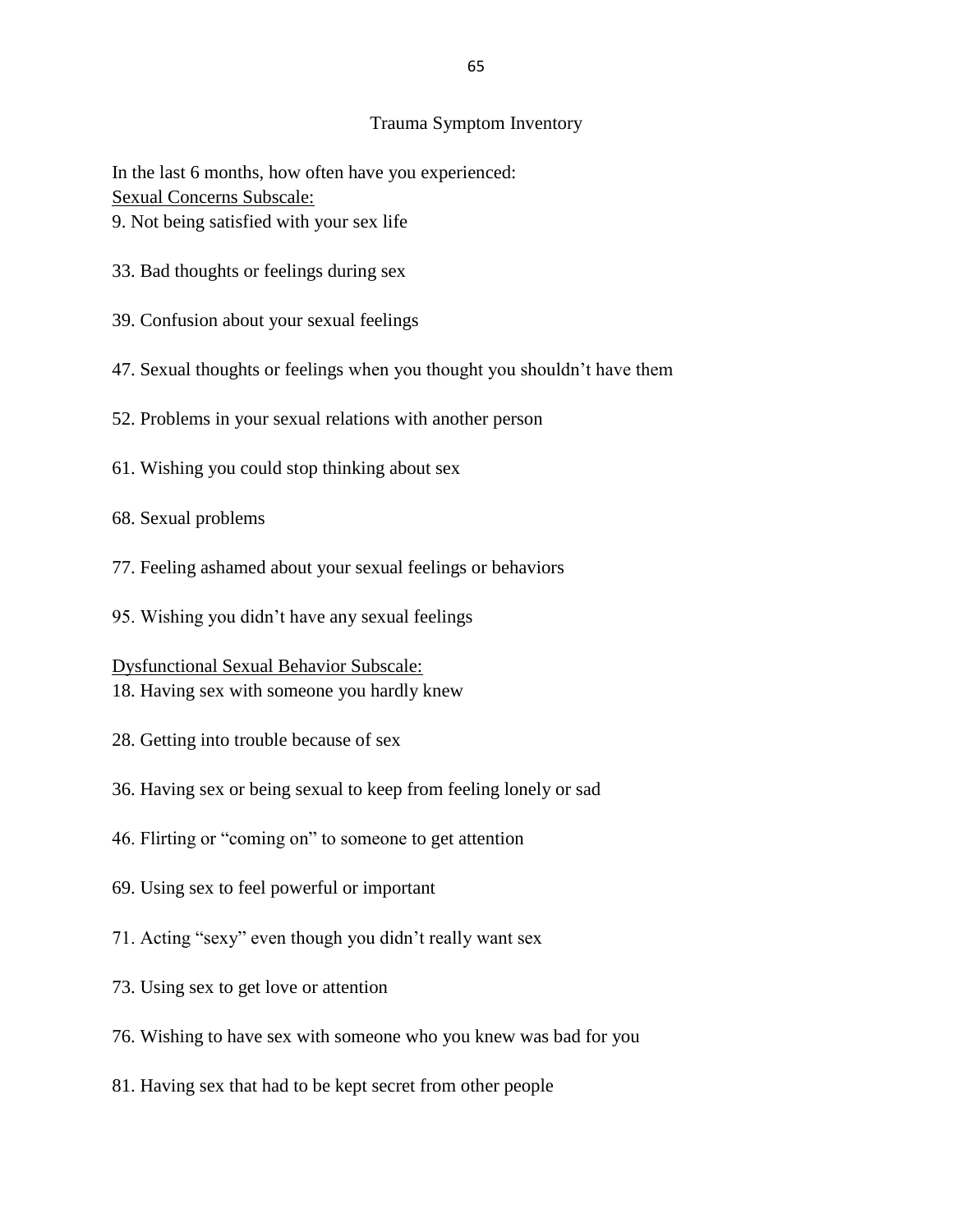# Risky Sexual Behavior Index

For the following set of questions, answer by clicking either yes or no.

Have you ever…

- 1. Had sexual intercourse or oral sex without a condom?
- 2. Had sexual intercourse or oral sex with an IV drug user?
- 3. Had sexual intercourse or oral sex with someone who is bisexual?
- 4. Had sexual intercourse or oral sex with a gay male?
- 5. Had sexual intercourse or oral sex with a person who had multiple partners?
- 6. Had sexual intercourse or oral sex in a "one-night stand"?
- 7. Had sexual intercourse or oral sex while using drugs or alcohol?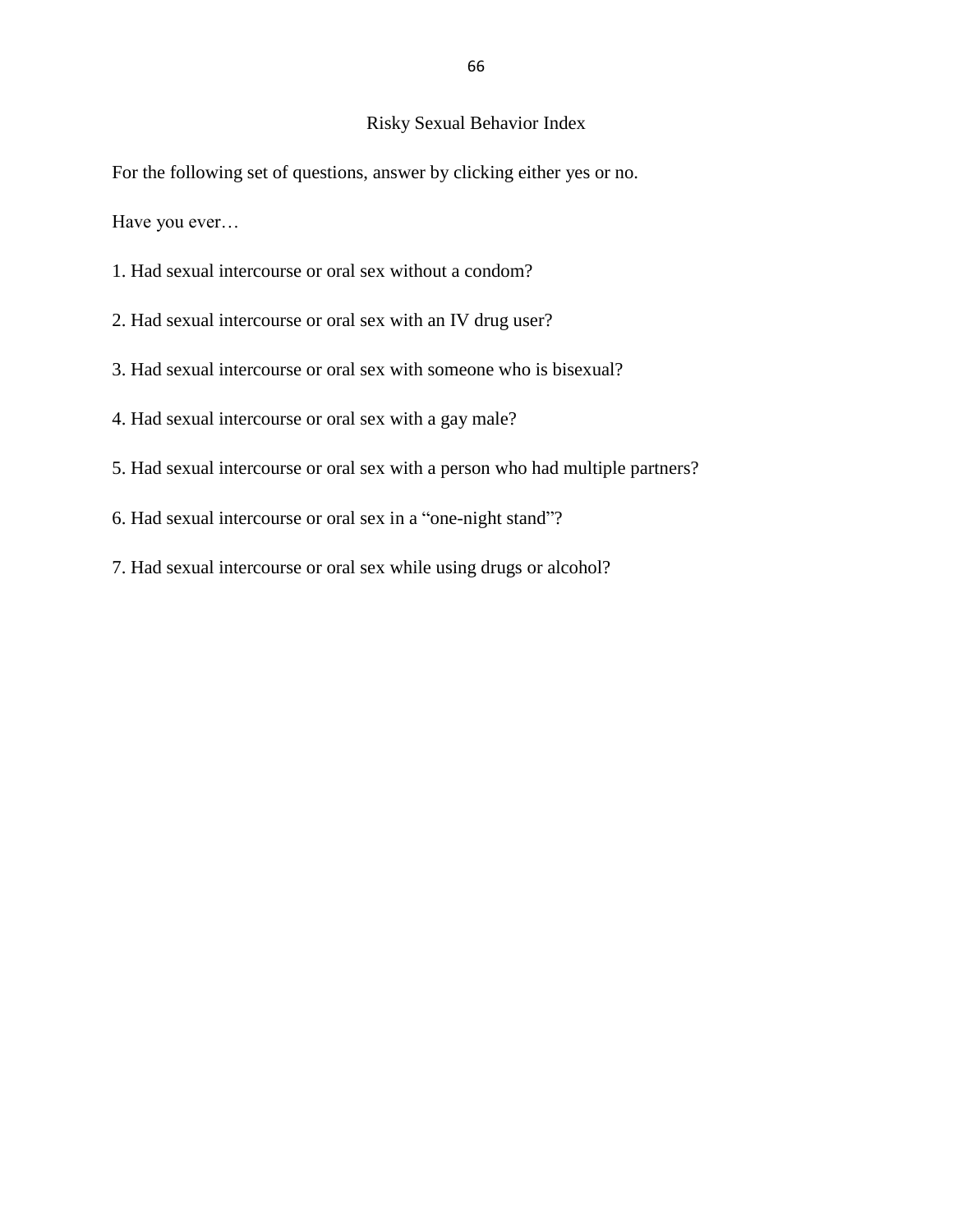#### **REFERENCES**

- Allison, P. D. (2002). *Missing data* (Sage University Papers Series on Quantitative Applications in the Social Sciences, No. 07–136). Thousand Oaks, CA: Sage.
- American Psychiatric Association. (2000). Diagnostic and statistical manual of mental disorders: DSM-IV-TR. Washington, DC: Author.
- American Psychological Association (2012). Understanding Child Sexual Abuse: Education, Prevention, and Recovery. Retrieved from http://www.apa.org/pubs/info/brochures/sexabuse.aspx#
- Arata, C. M. (2000). From child victim to adult victim: A model for predicting sexual revictimization. *Child Maltreatment. Special focus section: Repeat victimization, 5,* 28- 38. doi:10.1177/1077559500005001004
- Barton, S., Mason, E., Casanova, T., Simon, V., & Feiring, C. (2011). *Youths' Perceptions of the Positive and Negative Changes Associated with their Experiences of Childhood Sexual Abuse.* Poster presented at the Society for the Research in Child Development Biennial Meeting, Montreal, Quebec.
- Beck, A. T. (1964). Thinking and depression: II. Theory and therapy. Archives Of General Psychiatry, 10(6), 561-571. doi:10.1001/archpsyc.1964.01720240015003
- Beck, A. T. (1987). Cognitive models of depression. Journal Of Cognitive Psychotherapy, 1(1), 5-37.
- Beck, A. T., Steer, R. A., & Brown, G. K. (1996). *Manual for Beck Depression Inventory–II.* San Antonio, TX: Psychological Corporation.
- Beitchman, J.H., Zucker, K.J., Hood, J.E., daCosta, G.A., Akman, D. (1991). A review of the short-term affects of child sexual abuse. *Child Abuse & Neglect, 15(4)*, 537-556.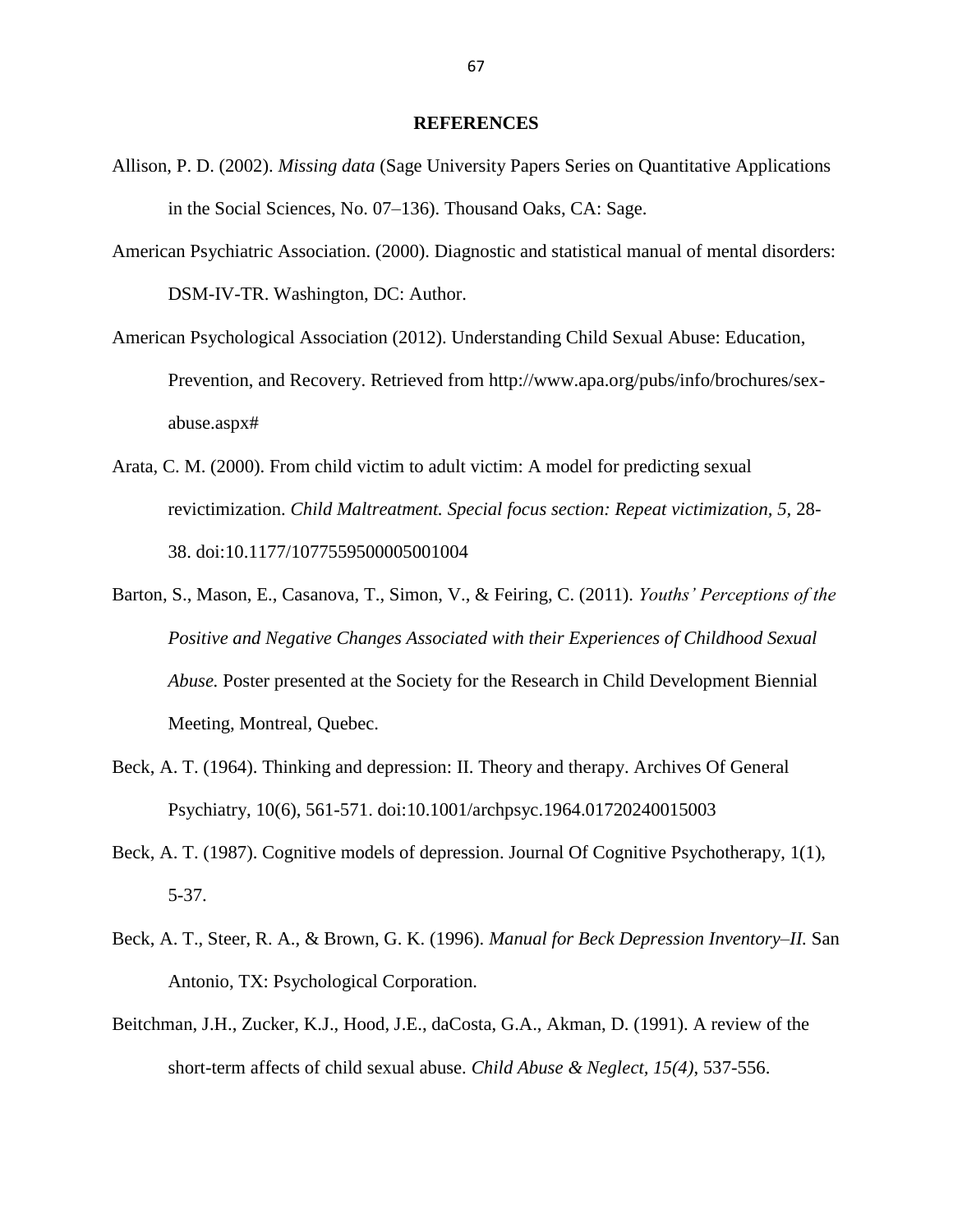- Beitchman, J.H., Zucker, K.J, Hood, J.E., daCosta, G.A., Akman, D., Cassavia, E. (1992). A Review of the long-term effects of child sexual abuse. *Child Abuse & Neglect, 16*, 101- 118.
- Briere, J. (1995). *Trauma Symptom Inventory: Professional manual.* Odessa, FL: Psychological Assessment Resources.
- Briere, J., Elliott, D. M., Harris, K., & Cotman, A. (1995). Trauma Symptom Inventory: Psychometrics and association with childhood and adult victimization in clinical samples. *Journal of Interpersonal Violence, 10,* 387–401.
- Broccoli, T. L., & Sanchez, D. T. (2009). Implicit hopelessness and condom use frequency: Exploring nonconscious predictors of sexual risk behavior. *Journal Of Applied Social Psychology*, *39*(2), 430-448. doi:10.1111/j.1559-1816.2008.00445.x
- Browne, A. & Finkelhor, D. (1986). Impact of child sexual abuse: a review of the research. *Psychological Bulletin, 99(1)*, 66-77.
- Cole, P. M., & Putnam, F. W. (1992). Effect of incest on self and social functioning: A developmental psychopathology perspective. *Journal Of Consulting And Clinical Psychology*, *60*(2), 174-184. doi:10.1037/0022-006X.60.2.174
- Cyranowski, J. M., Frank, E., Cherry, C., Houck, P., & Kupfer, D. J. (2004). Prospective assessment of sexual function in women treated for recurrent major depression. *Journal Of Psychiatric Research*, *38*(3), 267-273. doi:10.1016/j.jpsychires.2003.08.003
- Downs, W. R. (1993). Developmental considerations for the effects of childhood sexual abuse. *Journal of Interpersonal Violence, 8,* 331-345.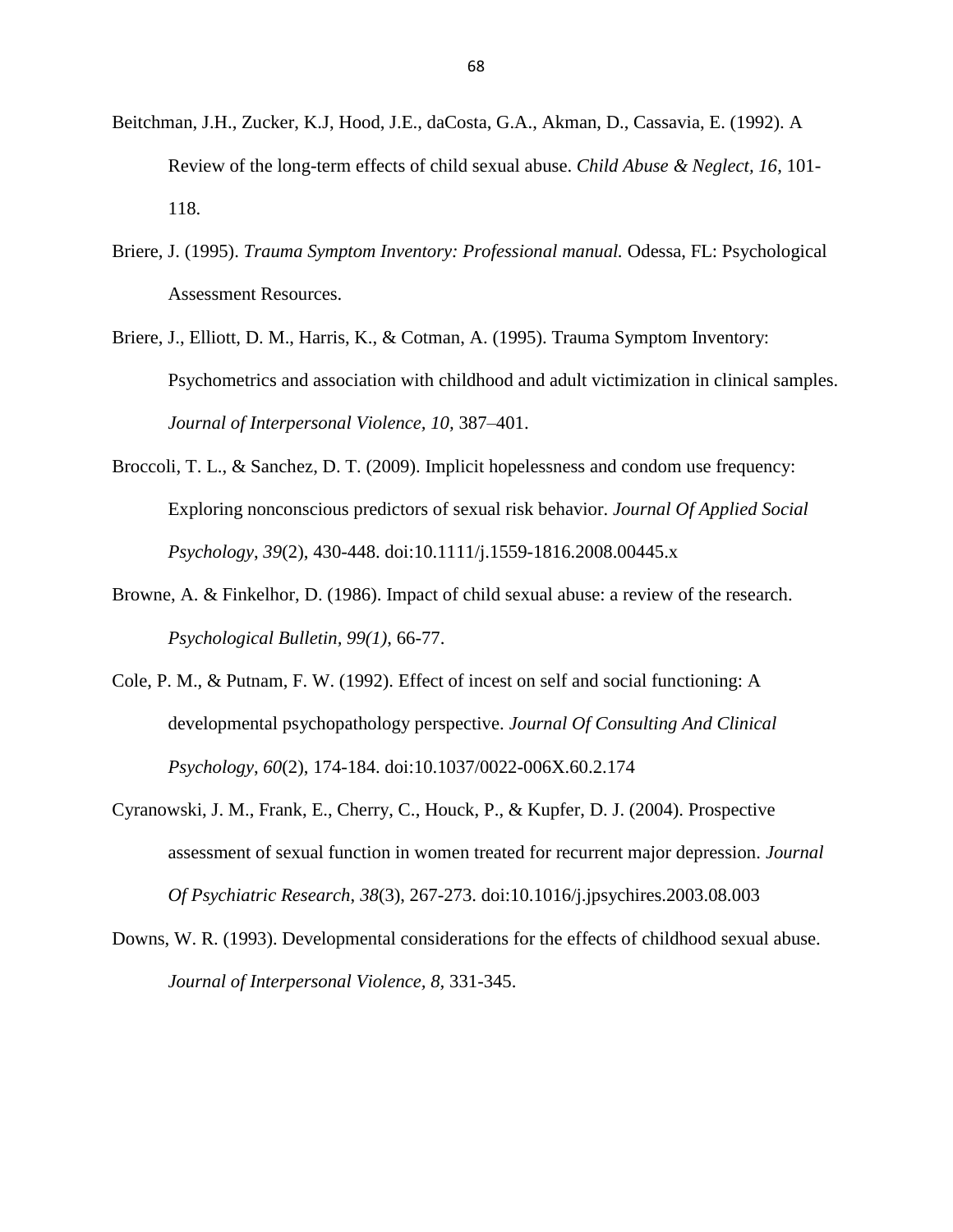Einbender, A. J., & Friedrich, W. N. (1989). Psychological functioning and behavior of sexually abused girls. *Journal Of Consulting And Clinical Psychology*, *57*(1), 155-157. doi:10.1037/0022-006X.57.1.155

- Feiring, C., Simon, V. A., & Cleland, C. M. (2009). Childhood sexual abuse, stigmatization, internalizing symptoms, and the development of sexual difficulties and dating aggression. *Journal Of Consulting And Clinical Psychology*, *77*(1), 127-137. doi:10.1037/a0013475
- Feiring, C., Taska, L. S., & Chen, K. (2002). Trying to understand why horrible things happen: Attribution, shame and symptom development following sexual abuse. *Child Maltreatment, 7,* 26-41. doi:10.1177/1077559502007001003
- Feiring, C., Taska, L., & Lewis, M. (1999). Age and gender differences in children's and adolescent's adaptation to sexual abuse. *Child Abuse and Neglect, 23(2),* 115-128.

Festinger, L. (1957). *A theory of cognitive dissonance*. Stanford University Press.

- Fischer, K. W., & Ayoub, C. (1994). Affective splitting and dissociation in normal and maltreated children: Developmental pathways for self in relationships. In D. Cicchetti, S. L. Toth, D. Cicchetti, S. L. Toth (Eds.) , *Disorders and dysfunctions of the self* (pp. 149- 222). Rochester, NY US: University of Rochester Press.
- Iverson, K. M., Gradus, J. L., Resick, P. A., Suvak, M. K., Smith, K. F., & Monson, C. M. (2011). Cognitive–behavioral therapy for PTSD and depression symptoms reduces risk for future intimate partner violence among interpersonal trauma survivors. *Journal Of Consulting And Clinical Psychology*, *79*(2), 193-202. doi:10.1037/a0022512
- Janoff-Bulman, R. (1989). Assumptive worlds and the stress of traumatic events: Applications of the schema construct. *Social Cognition*, *7*(2), 113-136.
- Joseph, S. & Linley, P.A. (Eds.). (2008). *Trauma, recovery, and growth: positive psychological perspectives on posttraumatic stress.* Hoboken, NJ, US: John Wiley & Sons, Inc.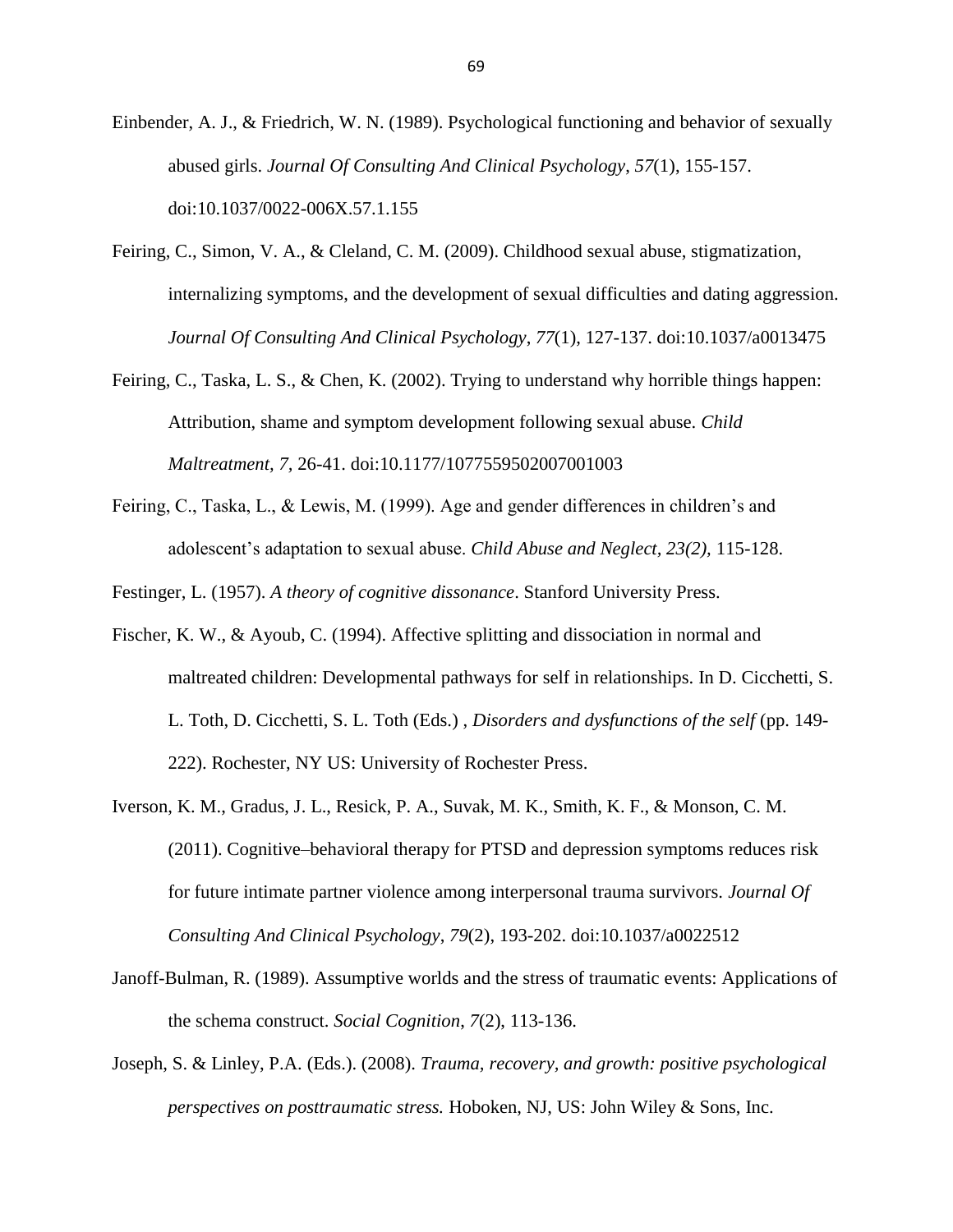- Kendall-Tackett, K. A., Williams, L. M., & Finkelhor, D. (1993). Impact of sexual abuse on children: A review and synthesis of recent empirical studies. *Psychological Bulletin*, *113*(1), 164-180. doi:10.1037/0033-2909.113.1.164
- Kovacs, M. (1985). The Children's Depression Inventory (CDI). *Psychopharmacology Bulletin, 21,* 995–998.
- Larson, R. & Ham, M. (1993). Stress and "Storm and Stress" in early adolescence: The relationship of negative events with dysphoric affect. *Developmental Psychology, 29*, 130-140.
- Ligezinska, M., Firestone, P., Manion, I.G., McIntyre, J., Ensom, & Wells, G. (1996) Children's emotional and behavioral reactions following the disclosure of extrafamilial sexual abuse: Initial effects. Child Abuse and Neglect, 20, 111-125. doi[:10.1016/0145-2134\(95\)00125-](http://dx.doi.org/10.1016/0145-2134%2895%2900125-5) [5](http://dx.doi.org/10.1016/0145-2134%2895%2900125-5)
- Lilly, M.M., Valdez, C.E., & Graham-Bermann, S.A. (2011). The mediating effect of world assumptions on the relationship between trauma exposure and depression. *Journal of Interpersonal Violence, 26,* 2499-2516. doi: 10.1177/0886260510383033
- MacDonald, T. K., & Martineau, A. M. (2002). Self-esteem, mood, and intentions to use condoms: When does low self-esteem lead to risky health behaviors? *Journal Of Experimental Social Psychology*, *38*(3), 299-306. doi:10.1006/jesp.2001.1505
- Mason, E., Casanova, T., Barton, S., Simon, V., & Feiring, C. (2011). *Youths' Perceptions on the Impact of Child Sexual Abuse on their Sexual and Romantic Functioning.* Poster presented at the Society for the Research in Child Development Biennial Meeting, Montreal, Quebec
- McMillen, C., Rideout, G., & Zuravin, S. (1995). Perceived benefit from child sexual abuse. *Journal of Consulting and Clinical Psychology, 63(6)*, 1037-1043.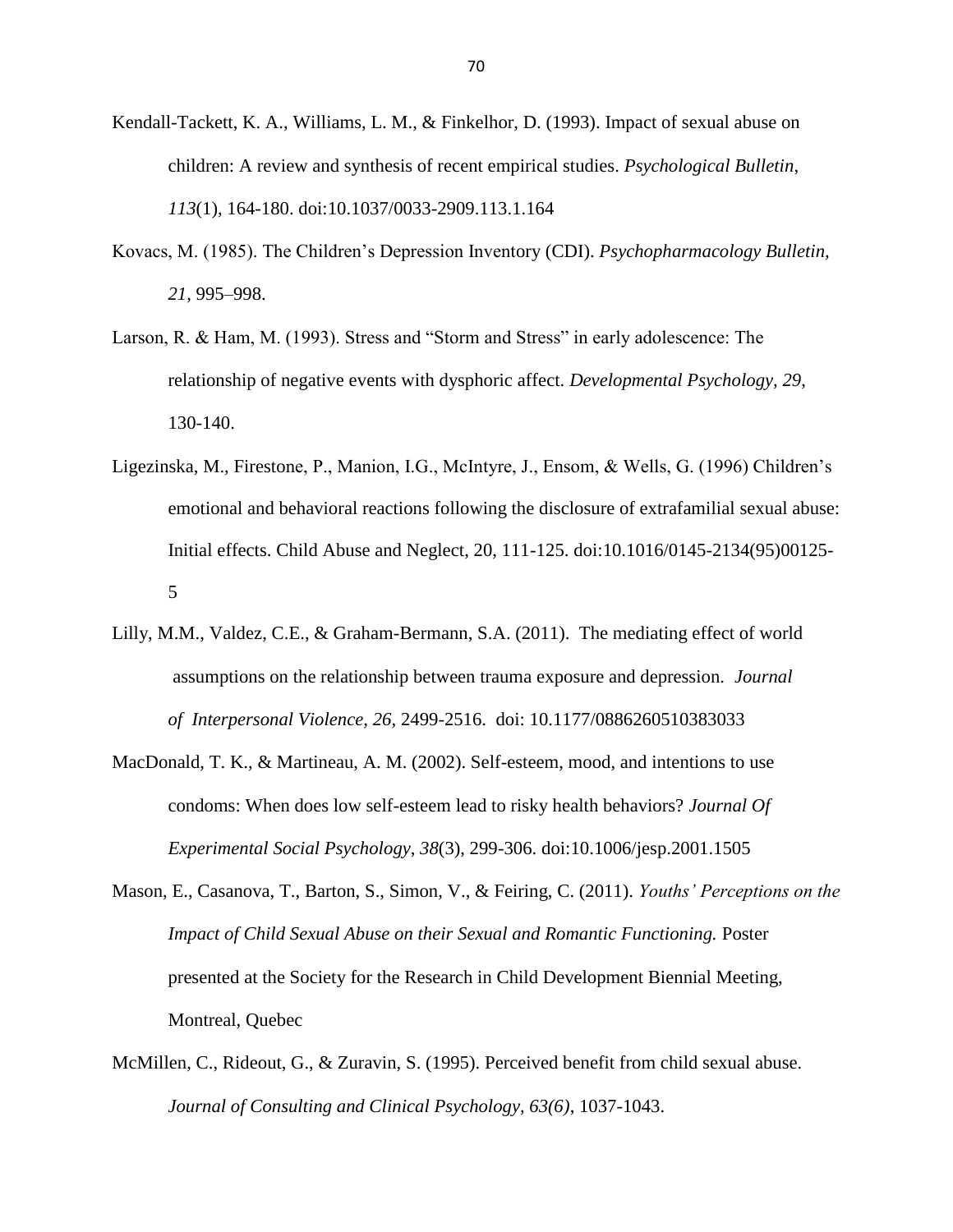- Merrill, L. L., Guimond, J. M., Thomsen, C. J., & Milner, J. S. (2003). Child Sexual Abuse and Number of Sexual Partners in Young Women: The Role of Abuse Severity, Coping Style, and Sexual Functioning. *Journal Of Consulting And Clinical Psychology*, *71*(6), 987-996. doi:10.1037/0022-006X.71.6.987
- Meston, C. M., Rellini, A. H., & Heiman, J. R. (2006). Women's history of sexual abuse, their sexuality, and sexual self-schemas. *Journal Of Consulting And Clinical Psychology*, *74*(2), 229-236. doi:10.1037/0022-006X.74.2.229
- Nietlisbach, G., & Maercker, A. (2009). Social cognition and interpersonal impairments in trauma survivors with PTSD. *Journal Of Aggression, Maltreatment & Trauma*, *18*(4), 382-402. doi:10.1080/10926770902881489
- Noll, J.G., Trickett, P.K., & Putnam, F.W. (2003). A prospective investigation on the impact of childhood sexual abuse on the development of sexuality. *Journal of Consulting and Clinical Psychology, 71(3)*, 575-586.
- O'Dougherty Wright, A., Crawford, E., & Sebastian, K. (2007). Positive resolution of childhood sexual abuse experiences: the role of coping, benefit-finding and meaning-making. *Journal of Family Violence, 22*, 597-608.
- Oppenheimer, C. W., & Hankin, B. L. (2011). Relationship quality and depressive symptoms among adolescents: A short-term multiwave investigation of longitudinal, reciprocal associations. *Journal Of Clinical Child And Adolescent Psychology*, *40*(3), 486-493. doi:10.1080/15374416.2011.563462
- Rohde, P., Noell, J., Ochs, L., & Seeley, J. R. (2001). Depression, suicidal ideation and STDrelated risk in homeless older adolescents. *Journal Of Adolescence*, *24*(4), 447-460. doi:10.1006/jado.2001.0382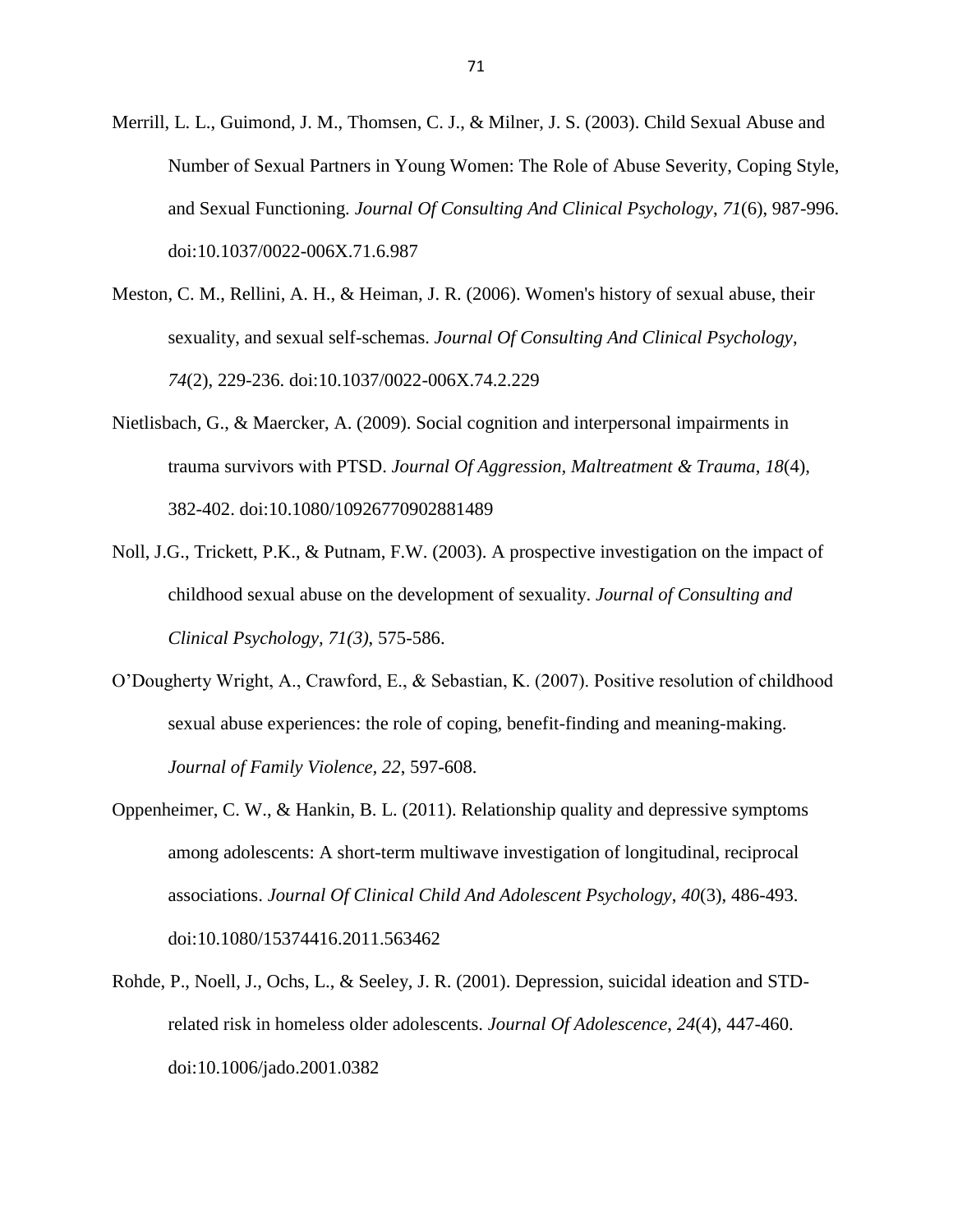Senn, T. E., & Carey, M. P. (2010). Child maltreatment and women's adult sexual risk behavior: Childhood sexual abuse as a unique risk factor. *Child Maltreatment*, *15*(4), 324-335. doi:10.1177/1077559510381112

- Seth, P., Patel, S. N., Sales, J. M., DiClemente, R. J., Wingood, G. M., & Rose, E. S. (2011). The impact of depressive symptomatology on risky sexual behavior and sexual communication among African American female adolescents. *Psychology, Health & Medicine*, *16*(3), 346-356. doi:10.1080/13548506.2011.554562
- Shrout, P. E., & Bolger, N. (2002). Mediation in experimental and nonexperimental studies: New procedures and recommendations. *Psychological Methods, 7*, 422-445. doi:10.1037/1082-989X.7.4.422
- Simon, V.A. & Feiring, C., & Cleland, C. (under review). Longitudinal associations between youths' early reactions to child sexual abuse and subsequent strategies for processing abuse experiences.
- Simon, V. A., Feiring, C., & McElroy, S. (2010). Making meaning of traumatic events: Youths' strategies for processing childhood sexual abuse are associated with psychosocial adjustment. *Child Maltreatment*, *15*(3), 229-241. doi:10.1177/1077559510370365

Steinberg, L. (2005). *Adolescence (7th Edition).* New York, NY: McGraw-Hill Companies, Inc.

Tabachnick, B. G., & Fidell, L. S. (2001). *Using multivariate statistics* (4th ed.). Boston: Allyn and Bacon.

Testa, M., VanZile-Tamsen, C., & Livingston, J. A. (2005). Childhood Sexual Abuse, Relationship Satisfaction, and Sexual Risk Taking in a Community Sample of Women. *Journal Of Consulting And Clinical Psychology*, *73*(6), 1116-1124. doi:10.1037/0022- 006X.73.6.1116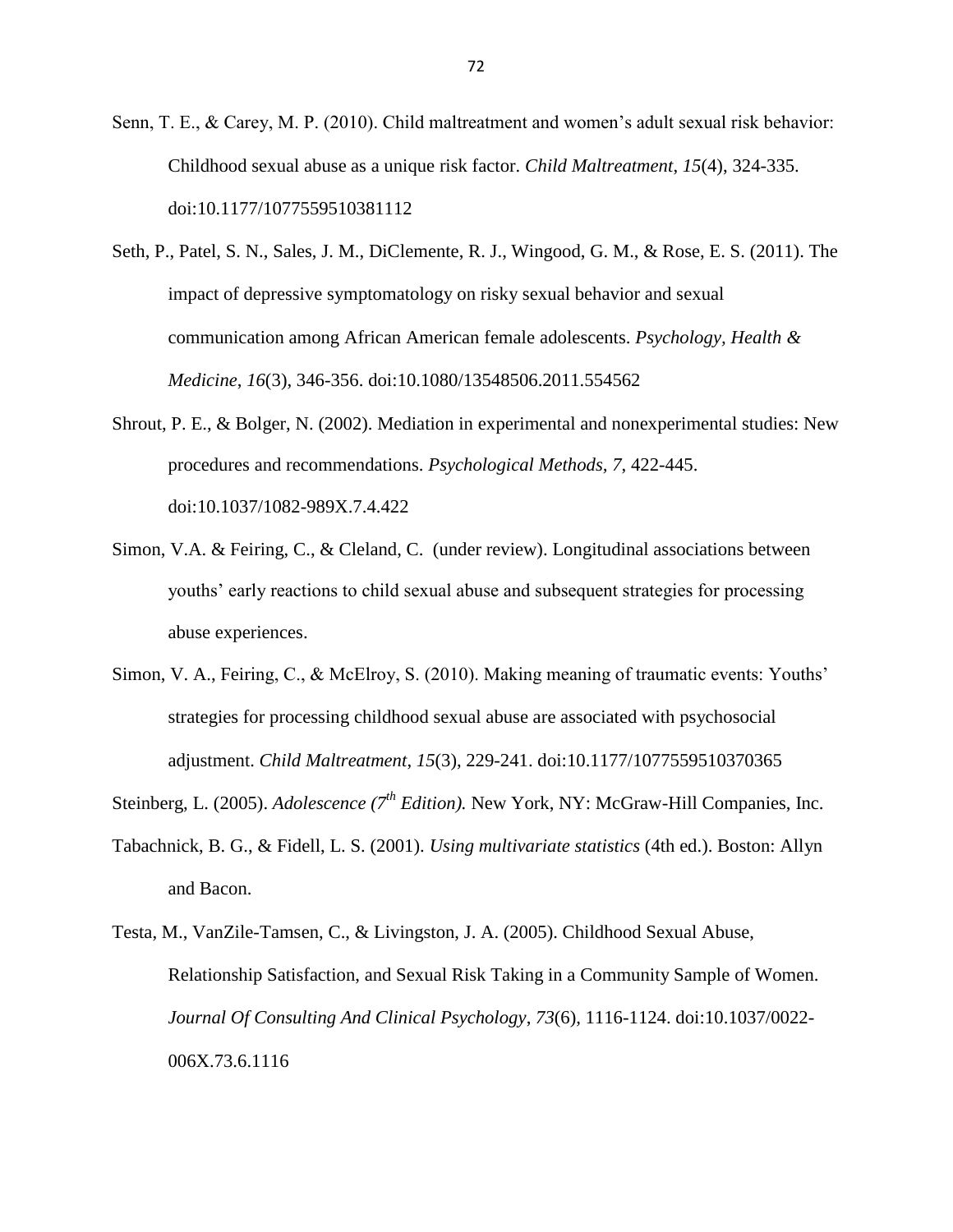Udry, J. R. (1993). The study of adolescent sexual behavior, Raleigh, North Carolina, 1978- 1981, Tallahassee, Florida, 1980-1982, and Hormone Supplement, Tallahassee, 1982. In J. J. Card (Ed.), *Handbook of adolescent sexuality and pregnancy: Research and evaluation instruments* (pp. 244-245). Newbury Park, CA: Sage.

- U.S. Department of Health and Human Services, Administration for Children and Families, Administration on Children, Youth and Families, Children's Bureau. (2011). *Child Maltreatment 2010.*
- West, C. M., Williams, L. M., & Siegel, J. A. (2000). Adult sexual revictimization among Black women sexually abused in childhood: A prospective examination of serious consequences of abuse. *Child Maltreatment. Special focus section: Repeat victimization, 5,* 49-57. doi:10.1177/1077559500005001006
- Wolfe, V. V., Gentile, C., Michienzi, T., Sas, L., & Wolfe, D. A. (1991). The Children's Impact of Traumatic Events Scale: A measure of post-sexual abuse PTSD symptoms. *Behavioral Assessment*, *13*, 359-383.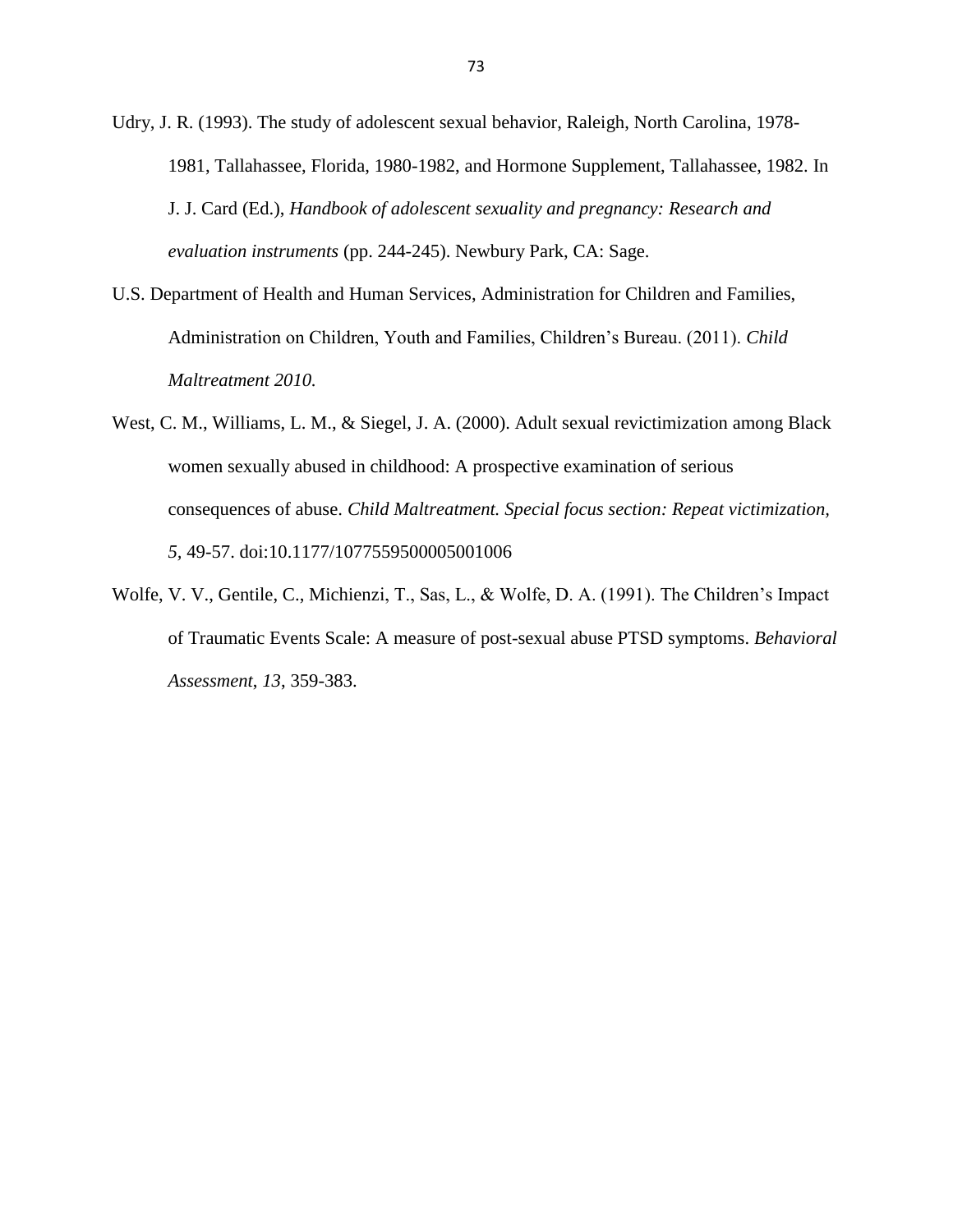## **THE ROLE OF WORLD VIEW CHANGES IN LONGITUDINAL ASSOCIATIONS BETWEEN DEPRESSION AND PTSD SYMPTOMS AND LATER SEXUAL PROBLEMS**

by

### **ERIN MASON**

#### **August 2013**

**Advisor:** Valerie A. Simon

**Major:** Psychology (Clinical)

### **Degree:** Master of Arts

Childhood sexual abuse (CSA) is a risk factor for the development of depression and posttraumatic stress disorder (PTSD) symptoms, as well as sexual problems. Additionally, previous research supports a relationship between symptoms of depression and PTSD and sexual problems in both sexually abused and non-abused samples. There has been little attempt, however, to explain the mechanisms responsible for this relationship. The current study proposed that abuse-related changes in world views might be one such mechanism and examined whether world view changes mediate longitudinal associations between depression and PTSD symptoms and sexual problems (sexual concerns, dysfunctional sexual behavior, and risky sexual behavior). This study is unique in that it considered the effects of both positive and negative world view changes on this relationship. Over half of youth in the study reported at least one world view change, with the preponderance of changes being negative. Thus, youth appear to be cognizant of ways in which their experiences of CSA have affected their beliefs. No straightforward relationship between early abuse reactions and world views emerged, as neither depression nor PTSD predicted world view changes. Although higher levels of symptomatology and stronger world view changes were related to sexual concerns, they were unrelated to dysfunctional or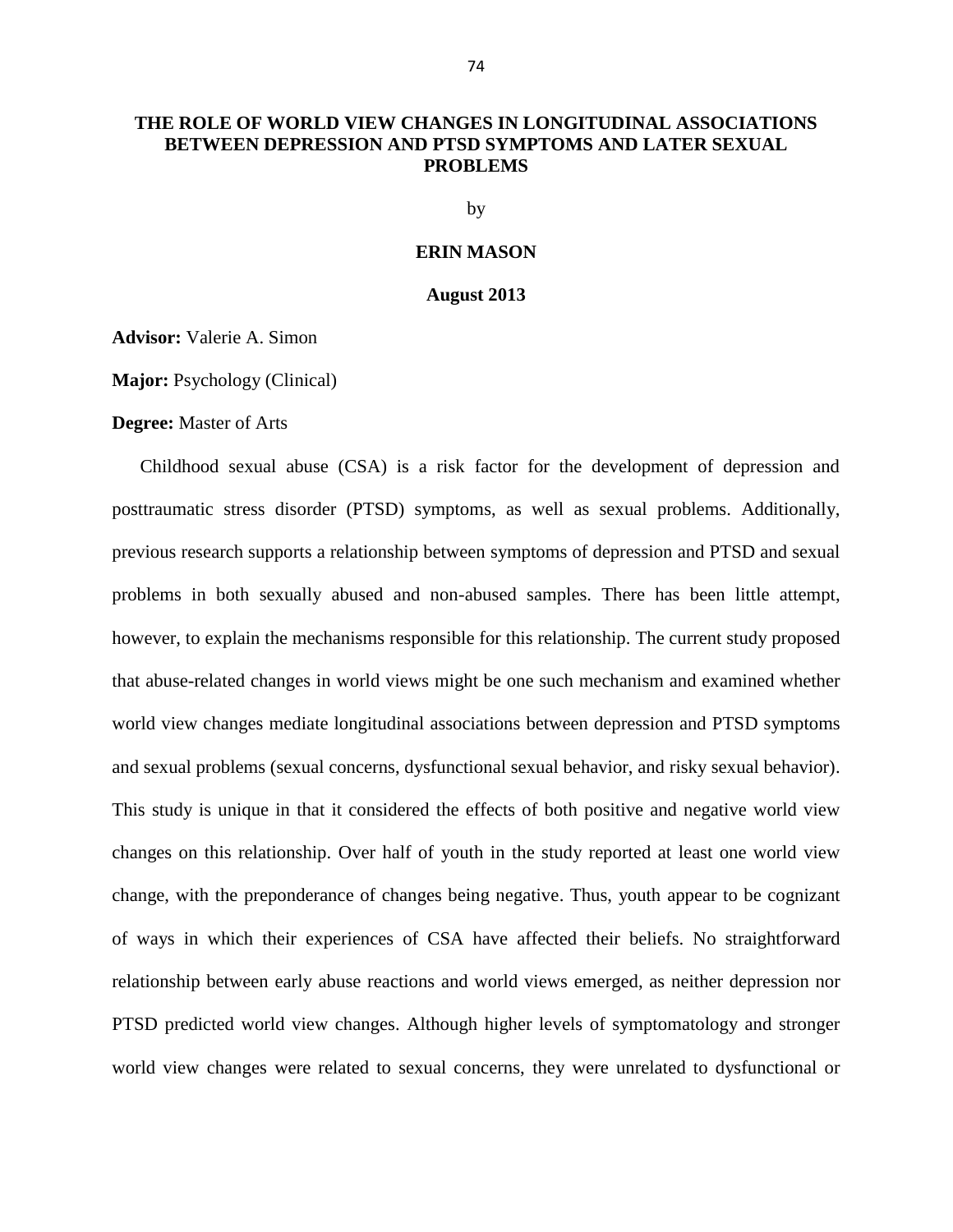risky sexual behaviors. The reasons for this differentiation could include the nature of constructs or the measures focus on hyper-sexuality. This study contributes to the extant literature by highlighting the implications of CSA experiences for emerging world views and their associations with emerging sexuality.